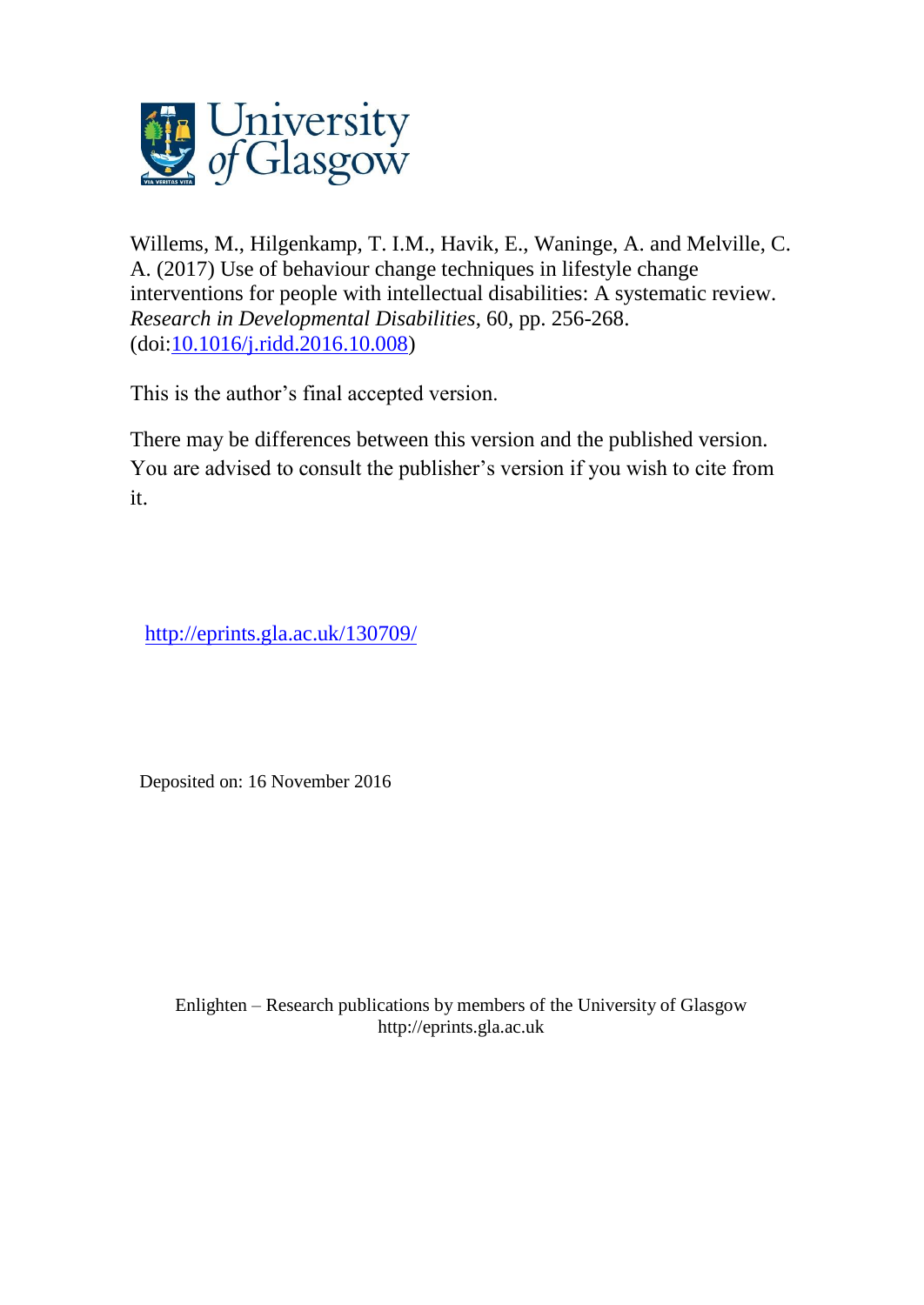# **Use of behaviour change techniques in lifestyle change interventions for people with intellectual disabilities: a systematic review**

Mariël Willems<sup>a</sup>, Thessa I.M. Hilgenkamp<sup>b</sup>, Else Havik<sup>a</sup>, Aly Waninge<sup>a</sup>, Craig A. Melville<sup>c</sup>

<sup>a</sup> Research group Healthy Ageing, Allied Health Care and Nursing, Hanzehogeschool Groningen, P.O. Box 3109, 9701 DC Groningen, The Netherlands

<sup>b</sup> Intellectual Disability Medicine, Department of General Practice, Erasmus MC, University Medical Center Rotterdam, P.O. Box 2040, 3000 CA Rotterdam, The Netherlands

c Institute of Health and Wellbeing, College of Medical Veterinary and Life Sciences, University of Glasgow, Gartnavel Royal Hospital, 1055 Great Western Road, Glasgow G12 0XH, United Kingdom

### **Corresponding author**

Mariël Willems

Hanzehogeschool Groningen, P.O. Box 3109, 9701 DC Groningen, The Netherlands

m.willems@pl.hanze.nl

**Use of behaviour change techniques in lifestyle change interventions for people with intellectual disabilities: a systematic review**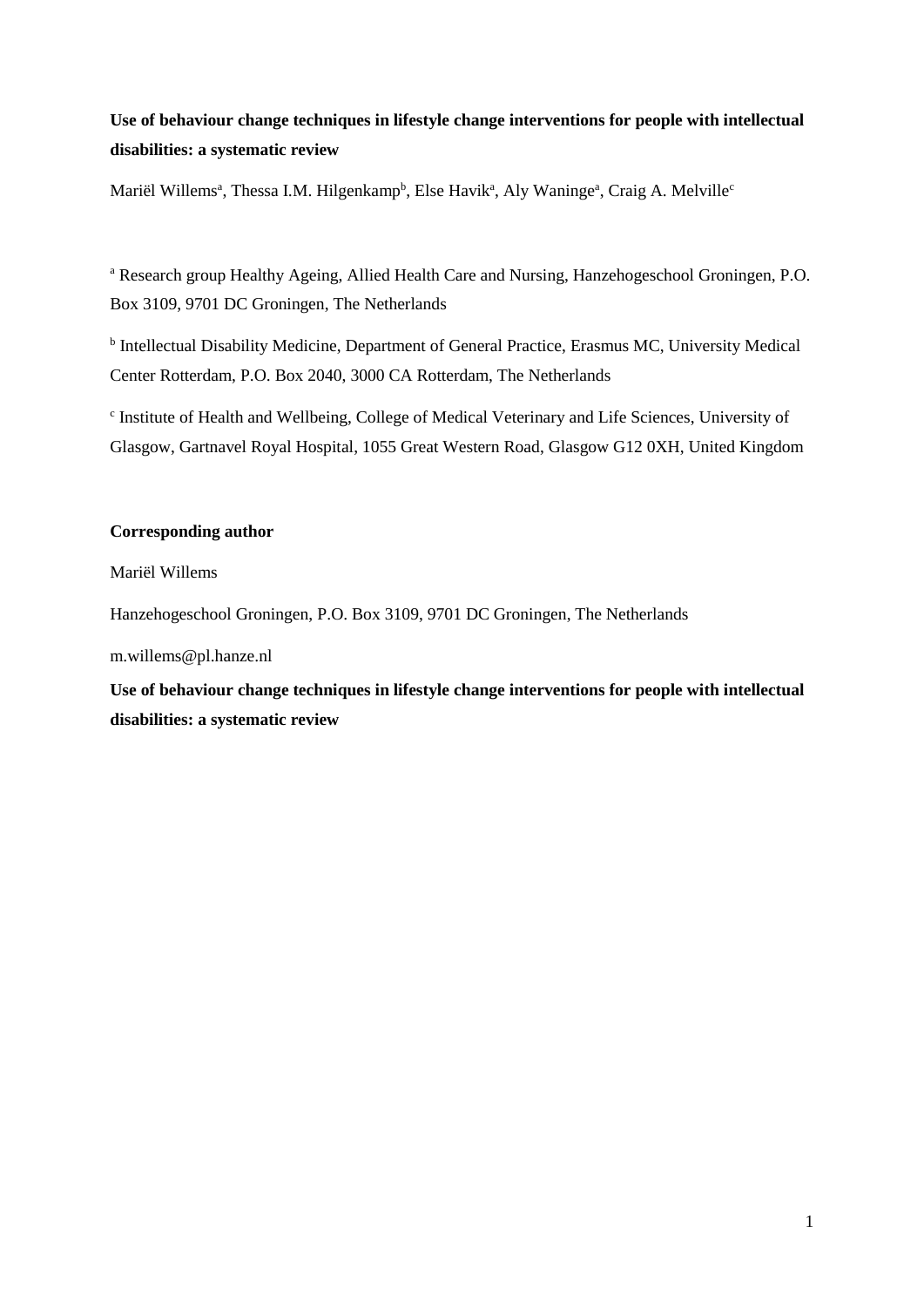### **Abstract**

**Background** People with intellectual disabilities (ID) experience more health problems and have different lifestyle change needs, compared with the general population.

**Aims** To improve lifestyle change interventions for people with ID, this review examined how behaviour change techniques (BCTs) were applied in interventions aimed at physical activity, nutrition or physical activity and nutrition, and described their quality.

**Methods and Procedures** After a broad search and detailed selection process, 45 studies were included in the review. For coding BCTs, the CALO-RE taxonomy was used. To assess the quality of the interventions, the Physiotherapy Evidence Database (PEDro) scale was used. Extracted data included general study characteristics and intervention characteristics.

**Outcomes and Results** All interventions used BCTs, although theory-driven BCTs were rarely used. The most frequently used BCTs were 'provide information on consequences of behaviour in general' and 'plan social support/social change'. Most studies were of low quality and a theoretical framework was often missing.

**Conclusion and implications** This review shows that BCTs are frequently applied in lifestyle change interventions. To further improve effectiveness, these lifestyle change interventions could benefit from using a theoretical framework, a detailed intervention description and an appropriate and reliable intervention design which is tailored to people with ID.

#### **What this paper adds**

So far, lifestyle change interventions for people with ID do not seem to be very effective: not only are well-designed studies scarce but the description of the intervention content is often lacking sufficient detail to replicate or learn from the studies. This review aims to explore the use of behaviour change techniques (BCTs) in lifestyle interventions for people with ID. We identify key concepts, types of evidence and gaps in research, and provide recommendations for future research studies. Therefore, this review adds to existing knowledge by identifying how to improve the effectiveness of lifestyle interventions via the inclusion of BCTs.

**Keywords**: Intellectual disability, behaviour change technique, health promotion, lifestyle change intervention, physical activity, nutrition, Physiotherapy Evidence Database (PEDro) scale.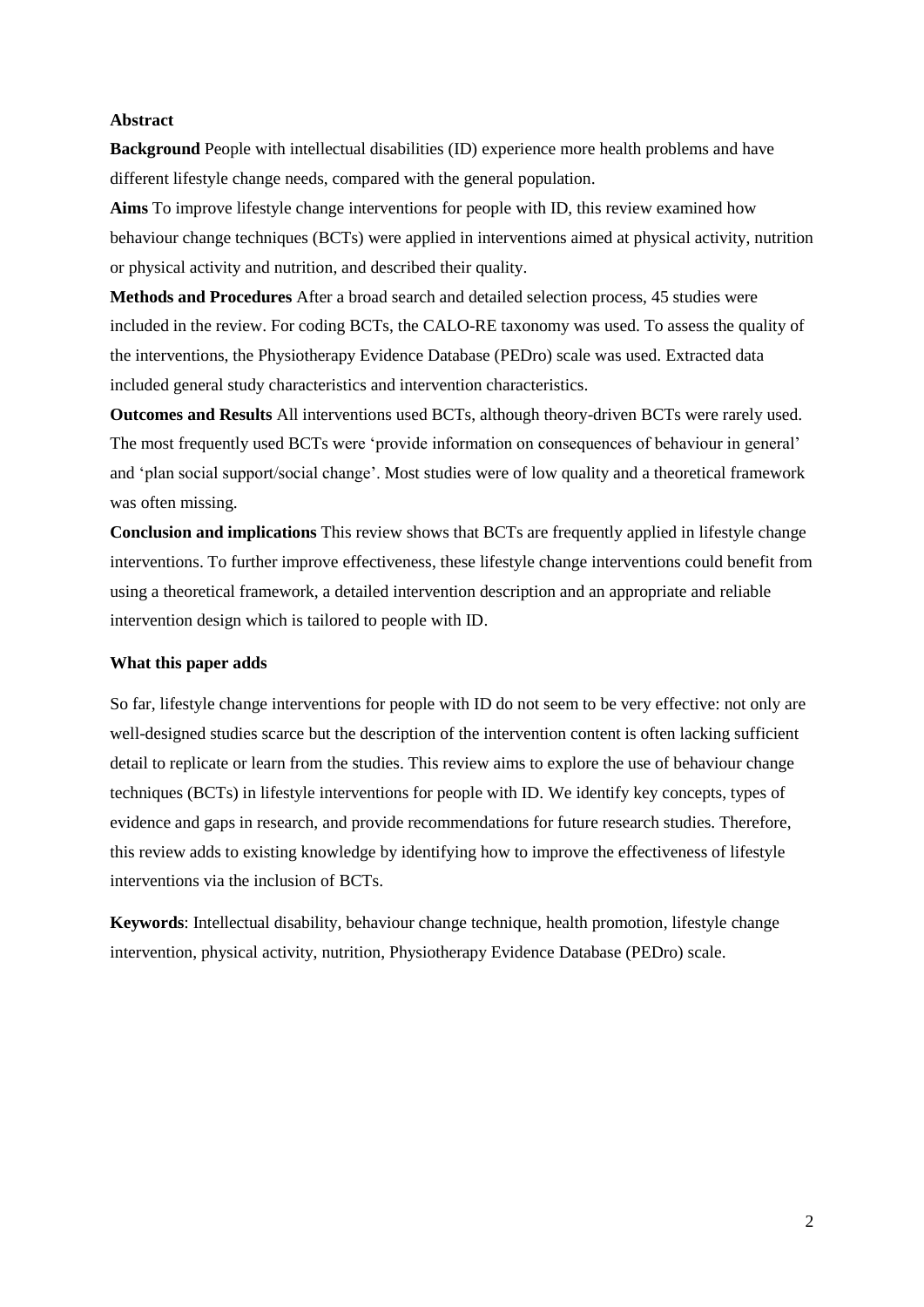### **1. Introduction**

People with intellectual disabilities (ID) experience up to twice as many health problems as the general population (Van Schrojenstein Lantman-De Valk & Walsh, 2008). They have very low physical activity levels (Temple, Frey, & Stanish, 2006; Hilgenkamp, Reis, Van Wijck, & Evenhuis, 2012) and both obesity and overweight are highly prevalent in this population (Melville, Hamilton, Hankey, Miller & Boyle, 2007; Waninge et al., 2013). Factors like low activity levels, use of medication causing weight gain and having Down syndrome (Hsieh, Rimmer, & Heller, 2014) are associated with higher rates of obesity in people with ID (Peterson, Janz, & Lowe, 2008). Physical inactivity, obesity and overweight cause serious health problems (WHO, 2009). Due to the health risks associated with physical inactivity and obesity, research on the promotion of physical activity and healthy eating habits for people with ID is necessary (Robertson et al., 2000).

Lifestyle change interventions, aimed at weight management in the general population, have found to be effective in managing weight (Loveman et al., 2011). However, minimal evidence is available for the effectiveness of lifestyle change interventions in ID populations (Brooker et al., 2015; Scott & Havercamp, 2016; Spanos et al., 2013). People with ID have different health promotion needs, compared to the general population (Robertson, 2000). They experience intrinsic barriers to a healthy lifestyle and lifestyle change as multimorbidity (Herman & Evenhuis, 2014) and barriers related to cognitive, behavioural and mobility impairments. In addition, persons with ID face many external barriers such as financial barriers, physical limitations and policy guidelines that limit health choices (Caton et al., 2012; Kuijken, Naaldenberg, Nijhuis-Van der Sande, & Van Schrojenstein-Lantman de Valk, 2016; Messent, Cooke & Long, 1999). As a contrast, the general population mostly experiences barriers as intrinsic to the individual, according to theoretical models of the determinants of physical activity (Robertson, 2000). Considering the cognitive impairments of people with ID and the barriers described above, programme materials have to be changed to be accessible for people with ID (Elinder, Bergström, Hagberg, Wihlman, & Hagströmer, 2010). Additionally, people with ID experience barriers to access lifestyle change services (Van Schrojenstein Lantman-De Valk & Walsh, 2008).

To improve the effectiveness of lifestyle change interventions for people with ID, it is necessary to identify the effective ingredients within interventions (Michie et al., 2011). However, reporting of intervention content in published articles is heterogeneous with regards to the used descriptions (Naaldenberg, Kuijken, Van Dooren, & Van Schrojenstein Lantman-De Valk, 2013) and is often undetailed (Michie, Fixen, Grimshaw, & Eccles, 2009). For the general population, behaviour change techniques (BCTs) have been found to be an effective component of interventions changing health behaviours (Bird et al. 2013, Greaves et al., 2011; Olander et al., 2013). Abrahams and Michie (2008) developed a 26-item taxonomy to categorize the BCTs. This taxonomy was later refined by Michie et al. (2011). Multiple reviews have used these taxonomies to review the BCTs in lifestyle change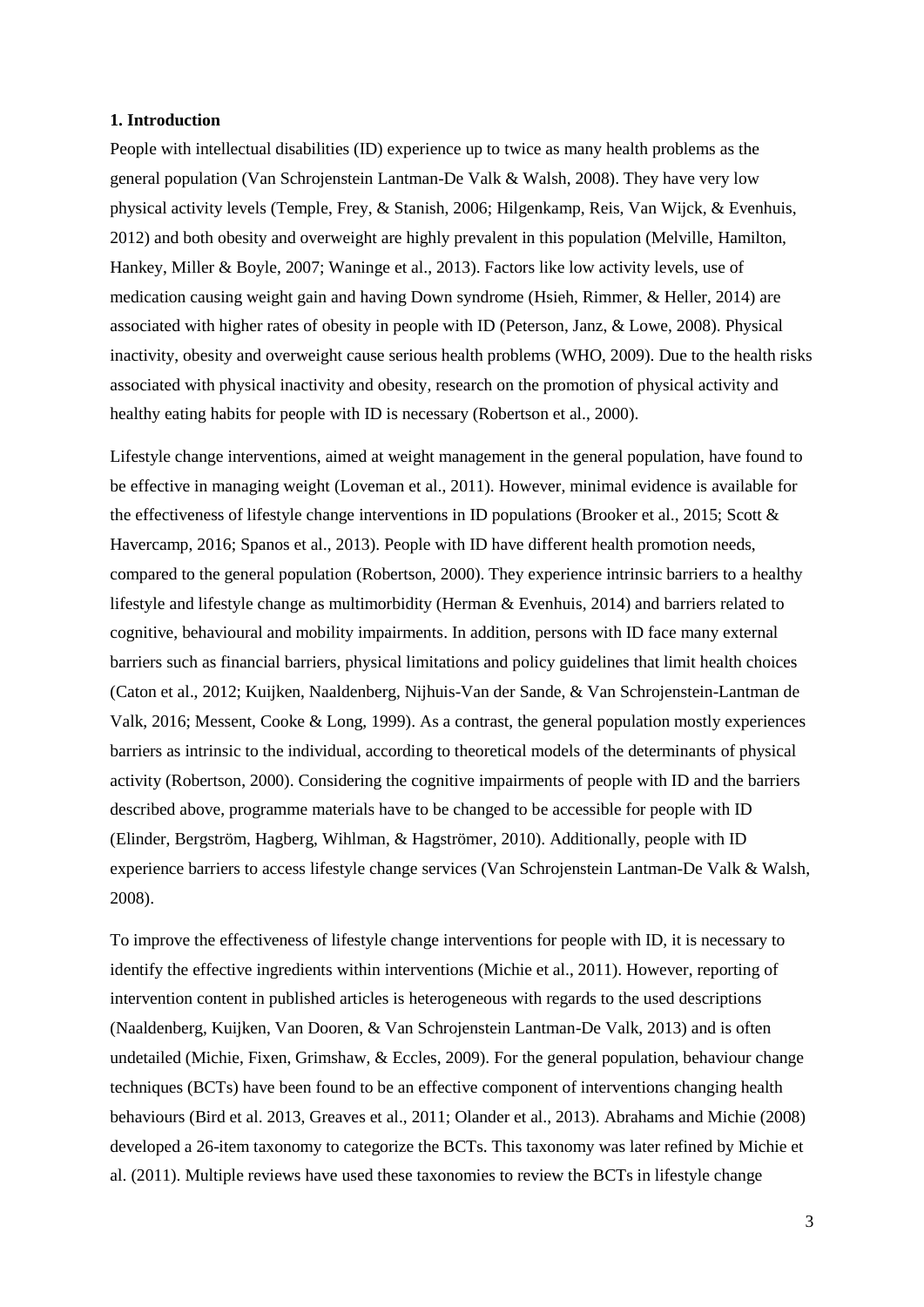interventions for the general population (Dombrowski et al., 2012; Malik, Blake & Suggs, 2014; Olander et al., 2013; Williams & French, 2011) and have informed the development of new interventions.

Although BCTs have been shown to be effective components of lifestyle change interventions for the general population, it is unclear whether these BCTs can be used in the same way in interventions for people with ID (Van Schijndel-Speet, 2015). The level of complexity and abstraction of some BCTs may complicate their use for this population, given the intellectual disabilities and special needs of people with ID (Robertson, 2000; Kuijken et al., 2015). Scott and Havercamp (2016) reviewed lifestyle change interventions for people with ID and described the content and structure of the interventions. However, they did not examine the BCTs used within the interventions. As a consequence, there is no research on BCTs as a possible effective ingredient used in lifestyle change interventions for people with ID. Therefore, this review will examine how BCTs are applied in lifestyle change interventions for people with ID and describes the quality of these studies.

### **2. Methods**

### *2.1 Search strategy*

An extensive search strategy (see Appendix A) was used to retrieve papers from the electronic databases Embase, Medline (OvidSP), Web of Science, Psychinfo (OvidSP), Cochrane, PubMed publisher and from Google Scholar. This search was conducted in March 2015 with an information specialist of the Erasmus MC University Medical Center Rotterdam. Reference lists from included papers (N=55) as well as from relevant review papers (n= 51) retrieved in the original dataset were hand searched for missed papers fulfilling the inclusion criteria.

### *2.2 Selection criteria for studies*

### 2.2.1 Inclusion criteria

Papers were eligible if they discussed lifestyle change interventions for people with ID, in all age ranges, with all levels of ID. To be included in the review, the intervention had to target changes in physical activity (PA), nutrition (e.g. increasing levels of physical activity or fitness, improving nutrition habits, or reducing weight) or both physical activity and nutrition. In the paper, the authors had to state that the intervention program aimed to achieve a change in daily lifestyle. Only peerreviewed journal articles, published between 2000 and 2015 and written in English were eligible for inclusion. Study outcomes had to include at least one aspect of participants' PA levels, cardiorespiratory fitness, body composition or dietary intake. Adherence to PA or nutrition programs was also considered a relevant outcome measure.

### 2.2.2 Exclusion criteria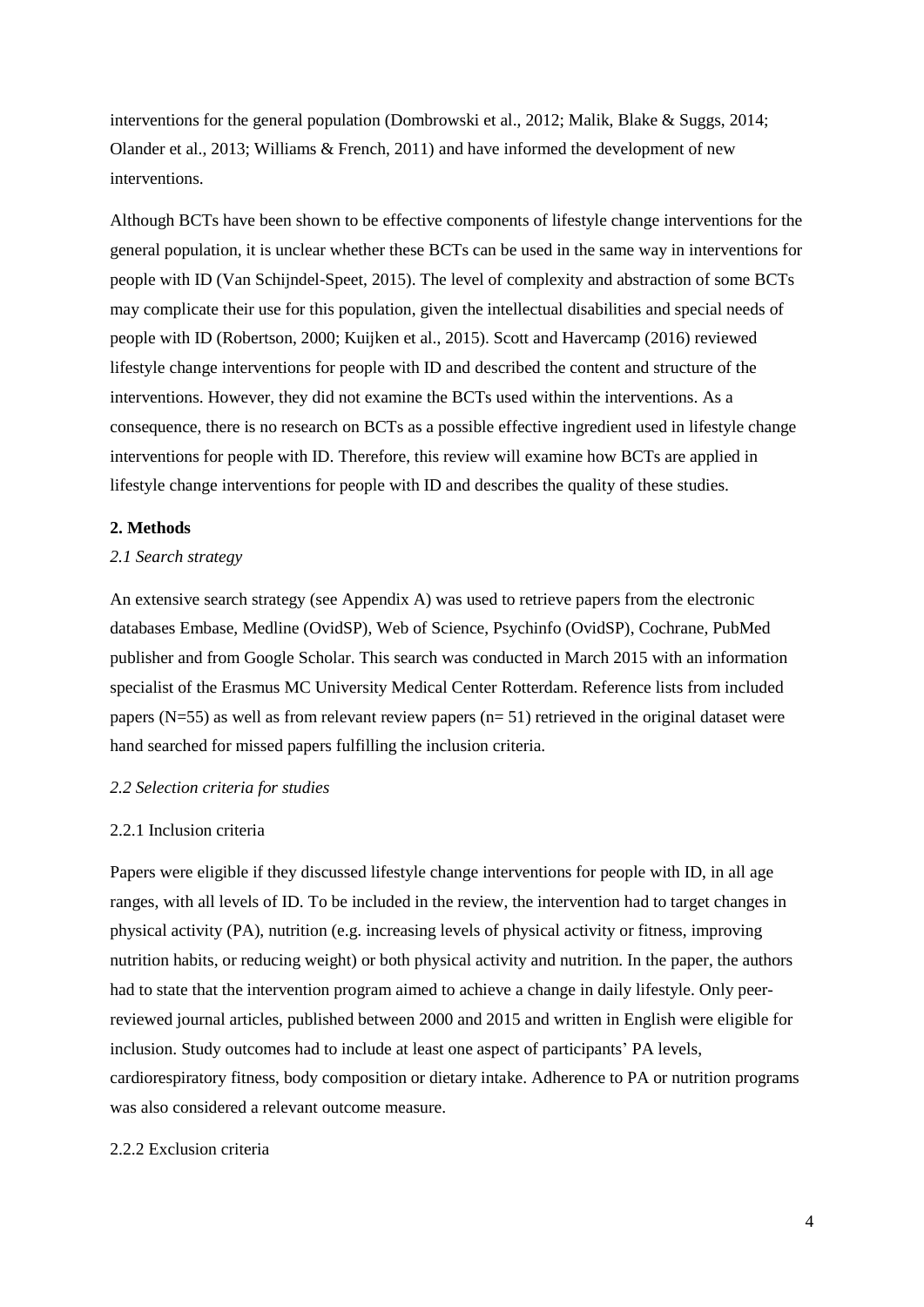Excluded were interventions focusing only on staff or caregivers of people with ID, and papers discussing interventions for people with autism, schizophrenia or other psychiatric disorders without explicitly mentioning ID. Papers with study outcomes on improving motor performance or skills, improving inflammation, oxidative stress, blood composition, or muscle mass, or solely improving other fitness components than cardiorespiratory fitness (such as strength, balance, flexibility, reaction time, speed, agility) or on cognitive outcomes, were excluded. Furthermore, interventions using labbased training or exercise programs (as opposed to community-based) and interventions with hormone therapy or other medical treatment for weight control, or interventions focusing on smoking cessation, alcohol or drug use, were excluded. Studies with less than six participants were excluded because the results of small case studies are hard to interpret or generalise for the entire ID population. Review papers, conference abstracts and editorials were also excluded.

#### 2.2.3 Screening process

In the first stage of the selection process, 10% of the title screening was conducted by two authors (Initials), resulting in 97.7 % agreement; the remaining 90% of titles were screened by one author (Initials). Screening all abstracts and, subsequently, completing inclusion checklists for the full-text papers were done by two authors (Initials) and disagreements were resolved by a consensus discussion. For two records the full-text article was unavailable, after the authors were contacted. Therefore, these articles were excluded. See Figure 1 for a flow diagram of the search process.

### 2.3 Data extraction

A data extraction form was developed and refined after testing on two randomly selected studies, by two authors (Initials). Two reviewers (Initials) independently performed both data extraction and the quality assessment. Results were compared and disagreements were resolved by consensus discussion. In the case of remaining uncertainty, a third author (Initials) was consulted. Multiple reports of the same intervention study were counted as two papers during the data extraction, but counted as one in the analysis, e.g. Bodde, Seo, Frey, Lohrmann and Van Puymbroeck (2012) and Bodde, Seo, Frey, Van Puymbroeck and Lohrmann (2012) concerned a study protocol and an outcome paper for the same study.

Data extracted from the papers were categorized as 1) General study characteristics (aim of intervention, study design, sample characteristics); 2) Intervention characteristics (short description, theoretical framework, setting, duration, frequency, intensity, deliverer and mode of delivery of intervention); and 3) Use of BCTs in the intervention.

For coding of the BCTs the Coventry Aberdeen London Refined (CALORE) taxonomy was used (Michie, Ashford, Sniehotta et al., 2011). This taxonomy consists of a 40-item list of theory-based definitions of behaviour change techniques that may be used in interventions aiming to improve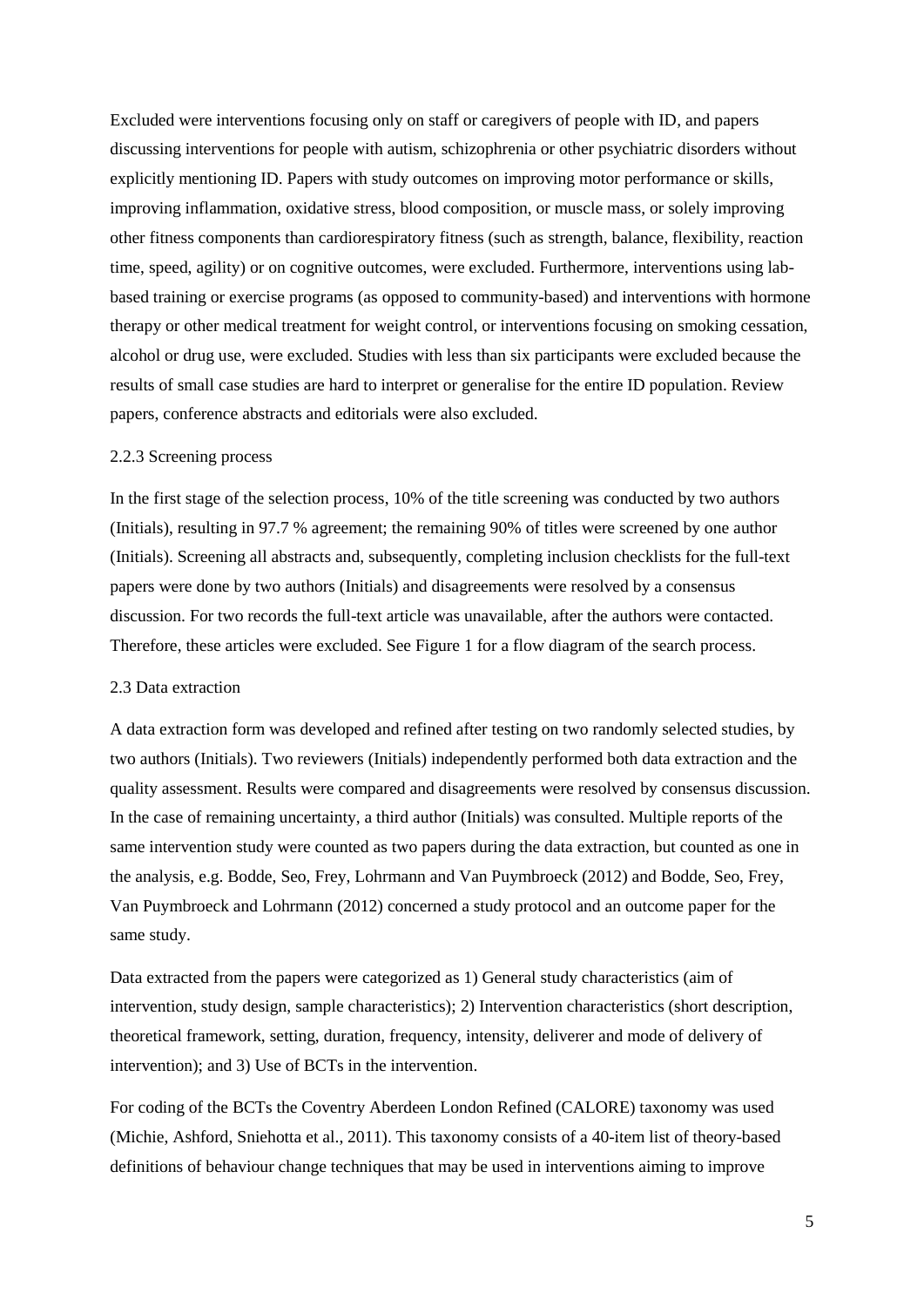physical activity or nutrition. General study characteristics and intervention characteristics were extracted by one author (Initials) and BCTs were coded by two authors (Initials).

### *2.4 Quality assessment*

The quality of the selected articles was assessed using the 10-point Physiotherapy Evidence Database (PEDro) scale (Maher, Sherrington, Herbert, Moseley, & Elkins, 2003; PEDro, 2015). The purpose of the PEDro scale is to support users to determine the internal and external validity of studies (PEDro, 2015; Sherrington, Herbert, Maher, & Moseley, 2000). The first criterion of the scale describes the study's external validity, but is not used calculating the final PEDro score. Criteria 2-9 describe the study's internal validity, while criteria 10 and 11 describe the interpretability of the results (Sherrington et al., 2000). The PEDro scale includes the following criteria: 1) eligibility criteria were specified 2) random allocation to groups 3) concealed allocation 4) similar groups at baseline regarding the most important prognostic indicators 5) blinding of all subjects 6) blinding of all therapists who administered the therapy 7) blinding of all assessors who measured at least one key outcome 8) measures of at least one key outcome were obtained from more than 85% of the subjects initially allocated to groups 9) all subjects for whom outcome measures were available received the treatment or control condition as allocated or, where this was not the case, data for at least one key outcome was analysed by 'intention to treat' 10) reported results of between-group statistical comparisons for at least one key outcome 11) both point measures and measures of variability are provided for at least one key outcome. The criteria are rated on a yes-no score and the total of yesscores gives the PEDro scale score of the article (Sherrington et al., 2000). Detailed results of the PEDro assessment are provided in Supplementary Table S4.

#### *2.5 Synthesis of results*

Included articles were categorized together by their aim (e.g. physical activity, nutrition, or both physical activity and nutrition) in the result tables and the result section in the paper. The extracted data were organized in general characteristics, intervention characteristics, BCTs and PEDro quality scores.

#### **3. Results**

Table 1 provides an overview of the most important results, categorized by the aim of the studies to change physical activity, nutrition or both physical activity and nutrition. Table 2 shows the used BCTs in all of the interventions. Details of the results can be found in four supplemental tables. Table S1 provides an overview of the study characteristics. Table S2 gives detailed information of the intervention characteristics. Table S3 shows the ratings for all BCTs. Table S4 shows the results of the PEDro quality assessment.

### *3.1 General characteristics*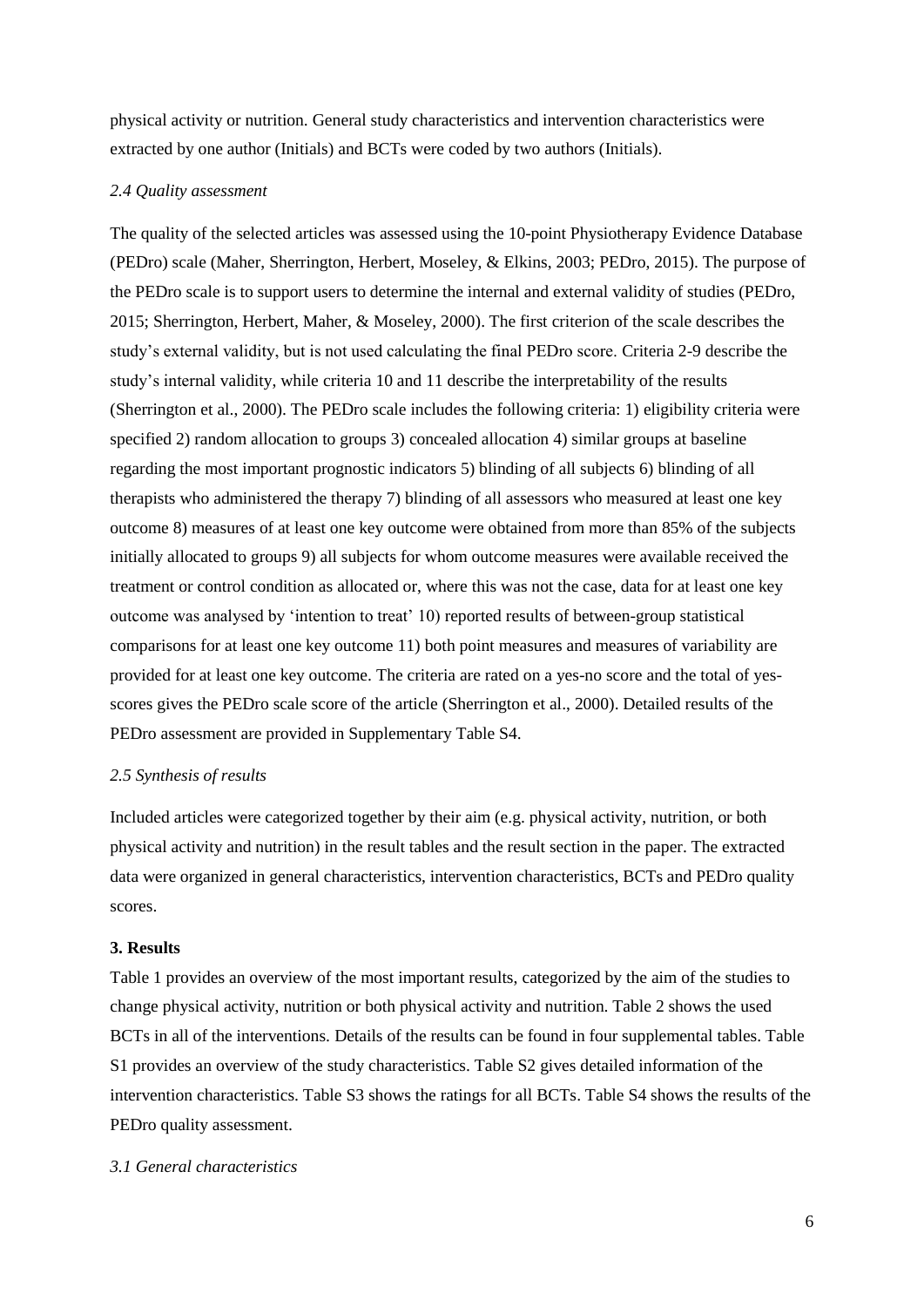The three categories of studies (aiming to promote physical activity, nutrition or both physical activity and nutrition) all showed considerable variation in the number of participants, ranging from six to 443 participants (Table 1). The population of the studies differed between the three study categories: most physical activity interventions (53%) and physical activity and nutrition interventions (87%) were designed for adults with ID, while a small majority of the nutrition interventions was designed for children or adolescents with ID (67%). The level of ID varied in all three study categories. Further details of the study characteristics are provided in supplementary Table S1.

#### *3.2 Intervention characteristics*

A case series was the most commonly used design in all three study categories  $(n=21)$  (Table 1). According to Reeves, Deeks, Higgins, and Wells (2008), a case series is a study that collects observations on a series of individuals, receiving the same intervention. These observations are made before and after an intervention, with no control group (Reeves et al., 2008). Another similarity in the three study categories was the lack of a theoretical framework to inform the design of the intervention (n=31). Only three studies mentioned the use of behaviour change techniques in the description of the intervention components (Beeken et al., 2013; Mitchell et al., 2013; Van Schijndel-Speet, Evenhuis, Van Empelen, Van Wijck, & Echteld, 2013). Two of these studies were aimed at physical activity (Mitchell et al., 2013; Van Schijndel-Speet, Evenhuis et al., 2013) and one aimed both physical activity and nutrition (Beeken et al., 2013) (Table S2). A few studies (n=16) included a follow-up period (Table 1 and S2). All studies used face-to-face delivery, except the physical activity intervention of Thomas & Kerr (2011), which was delivered by log-books. These log-books contained information about exercise and helped clients to set personal goals. Details of the intervention characteristics can be found in supplementary Table S2.

#### *3.3 Behaviour change techniques*

All of the interventions used at least one BCT. However, not all of the BCTs were used in the studies (Table 2) with 9/40 BCTs not used in any of the included studies. The studies in the both physical activity and nutrition intervention category  $(n=23)$  used the largest proportion of the BCTs, using 31 out of the 40 BCTs, while the physical activity interventions (n=15) used 22 different BCTs and the nutrition studies (n=3) used 12 different BCTs (Table 1). The mean number of BCTs used in the different categories of interventions was 5.9 (SD 4.0; Range 1-14) for the physical activity interventions, 5.3 (SD 5.10; Range 1-11) for the nutrition interventions and 7.8 (SD 3.8; Range 2-15) for the both physical activity and nutrition interventions. An overview of the ratings for BCTs used is provided in supplementary Table S3.

The three categories of studies all frequently used 'Provide information on consequences of behaviour in general' (n=27) and the 'Social support' BCT (n=26) but there was a wide variation in which BCTs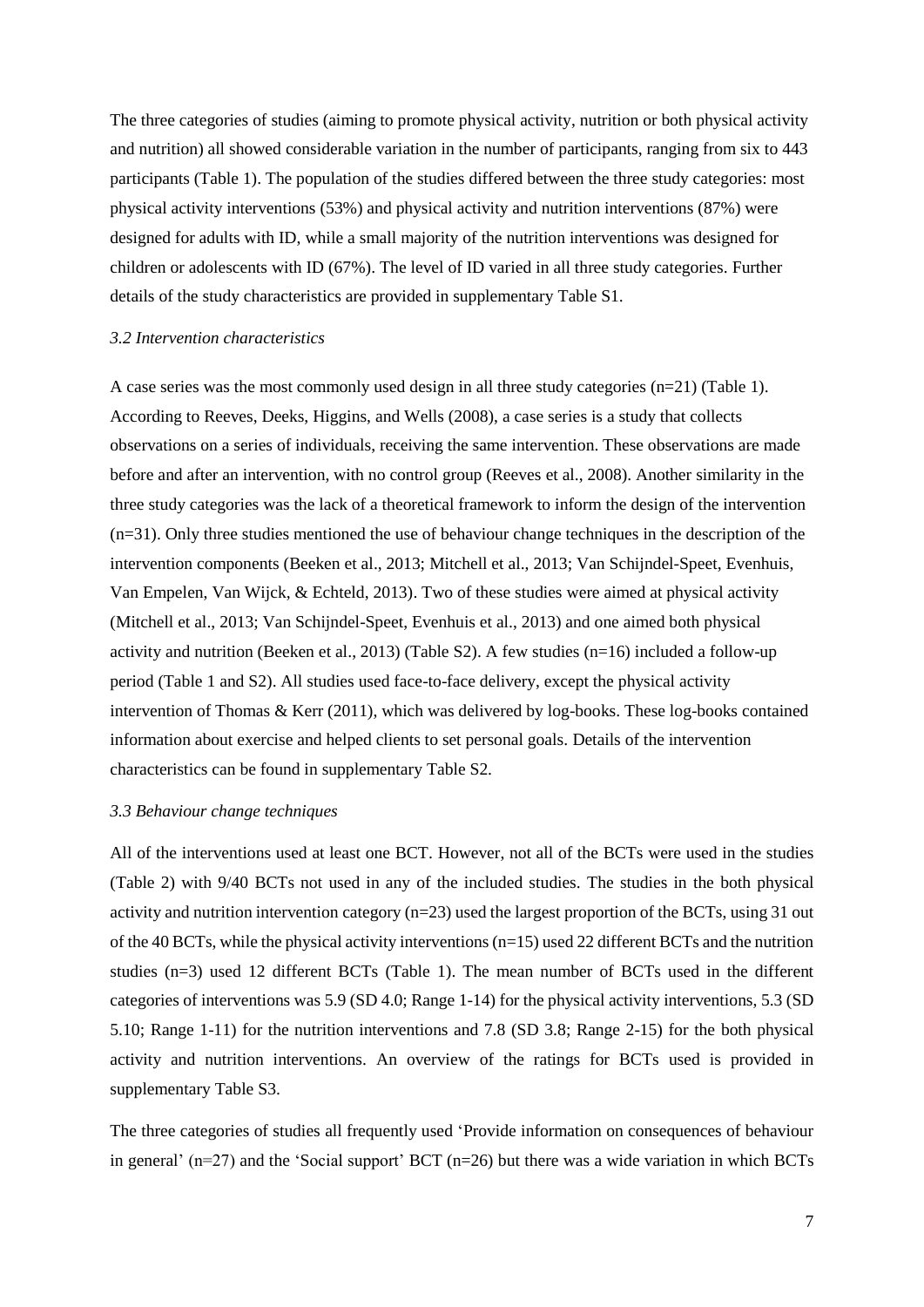were commonly used (Table 2 and Table S3). 'Social support' means the help of others to achieve a target behaviour/ outcome. This will include support during interventions e.g., setting up a 'buddy' system or other forms of support and following the intervention including support provided by the individuals delivering the intervention, partner, friends, family (Michie et al., 2011). Physical activity interventions, and nutrition interventions both frequently used the BCT 'Instruction on how to perform the behaviour', but only 50% of the interventions to improve both physical activity and nutrition used this BCT (Table S3). The nutrition interventions and the both physical activity and nutrition interventions frequently used the BCT 'Provide information on consequences in general', but this BCT was used in less than half of the physical activity interventions.

#### *3.4 PEDro quality scores*

While most of the interventions in all three categories of studies were of low quality, the RCT studies (10/13) were of medium or even high quality, in the category of physical activity studies and the category of both physical activity and nutrition studies. None of the nutrition studies used an RCT design. All case series were of low quality, except for one physical activity study (Bodde, Seo, Frey, Lohrmann & Van Puymbroeck, 2012) and one both physical activity and nutrition study (Pett et al., 2013), which were of medium quality. The most common limitation was the same for all three categories of studies, namely insufficient blinding of patients/therapists/assessors. The results of the PEDro quality assessment are provided in Table S4.

### **4. Discussion**

#### *4.1 Principal findings*

This systematic review aimed to identify the BCTs used in interventions targeting physical activity, nutrition or both physical activity and nutrition for people with ID, and to describe the quality of these interventions. All interventions used at least one BCT, but BCTs were rarely used within the context of a theoretical framework for intervention design. Given their complexity, it is still unclear to what extent BCTs are accessible for people with ID.

#### *4.2 Behaviour change techniques*

BCTs were used in all interventions, which may indicate that the importance of BCTs is recognized by researchers developing interventions. Several of the most commonly used BCTs are similar to facilitators of health behaviour for people with ID as reported by adults with ID (Kuijken et al, 2016) . For example, adults with ID reported that support from others, motivational support and environmental resources can facilitate health behaviour which reflects two of the most commonly used BCTs found in this review (Kuijken et al. 2016). In fact, most BCTs in this review are consistent with these facilitators, as they are aimed at providing social support or maintaining the motivation of participants. This suggests that the BCTs used in the studies included here meet the needs for health behaviour of people with ID.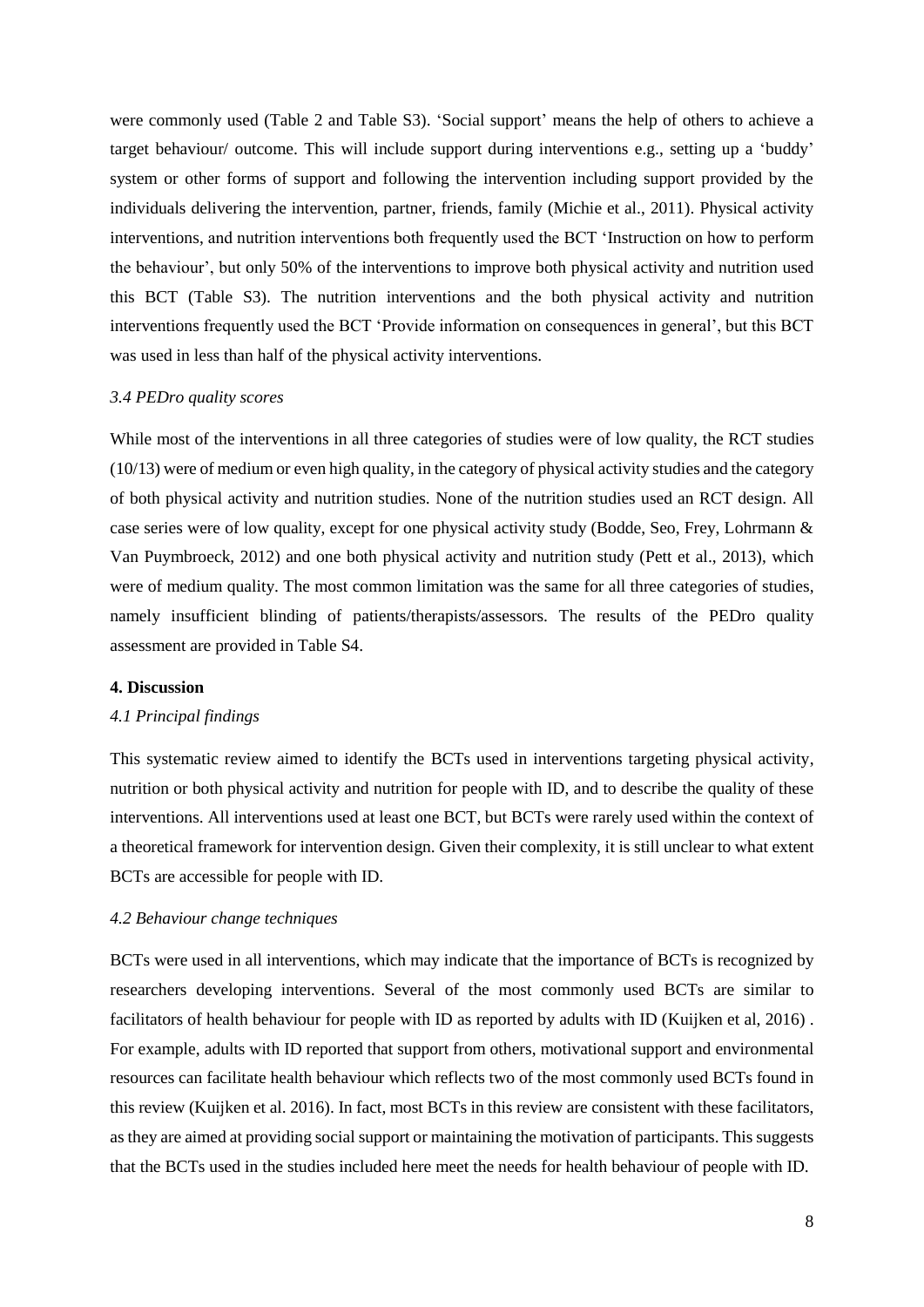However, many of the BCTs included in the CALORE taxonomy are complex and involve a significant amount of abstraction. This raises a question about the extent to which BCTs are accessible for people with ID. People with ID may experience challenges to interpret knowledge and may not be able to live healthy although they have the required knowledge (Kuijken et al., 2016). This might indicate that complex BCT's will not fit into the capabilities of people with ID, which may make these BCT's ineffective when included in lifestyle change interventions. For example, a trial of a walking intervention reported that, even with support from carers, most participants with ID were unable to use pedometers to self-monitor daily step count (Melville et al., 2015). This is particularly relevant because selfmonitoring has been shown to be important to the effectiveness of lifestyle change interventions (Michie et al, 2009). It is recommended that researchers minimize and simplify the BCTs included in lifestyle change interventions for disadvantaged groups (Michie, Jochelson, Markham, & Bridle, 2009). However, many of the interventions used ten or more BCTs. To tailor lifestyle change interventions to the needs of people with ID, researchers should consider testing whether individual BCTs can be made accessible, for example via support from carers, or using assistive technology, and during the design phase of interventions give careful consideration to which, and how many, BCTs should be included.

### *4.3 Quality of the included studies*

Low quality scores were found for a majority of the included lifestyle change interventions, as was also found in a previous review of Scott and Havercamp (2016). In line with another review, the most common limitation was blinding of participants, therapists and assessors (Ogg-Groenendaal et al., 2014). Additionally, data presentation was often incomplete and studies mostly failed to report accurate about recruitment of participants, drop-out rates and baseline similarities. This may result in different interpretations of the intervention content and issues with representativeness and generalisation of the findings. This is in line with a review of Scott and Havercamp (2016), which found that most lifestyle change interventions use weak designs. Weak designs made findings about effectiveness of the included studies less reliable since the design of the study is used to quantitatively test the study (Scott & Havercamp, 2016). Our findings correspond with the commentary that there is heterogeneity in reporting intervention content in lifestyle change research (Michie et al., 2011; Naaldenberg et al., 2013; Ogg-Groenendaal et al., 2014). Heterogeneity is also found for multiple study characteristics, like levels of disability, setting of the interventions, the targeted populations and the aimed lifestyle change (nutrition or PA, or both PA and nutrition). Only three studies were aimed at changing nutrition, which makes it hard to generalise the findings from this category of studies. This might indicate that lifestyle change is dependent on the specific social and cultural context, and therefore research in this field might need to be tailored to the specific situation and context of the people with ID. However, the majority of included studies do not properly describe context related characteristics, as mentioned above. Also, the varying level of disability could affect the efficacy of the studies, because the level of ID determines the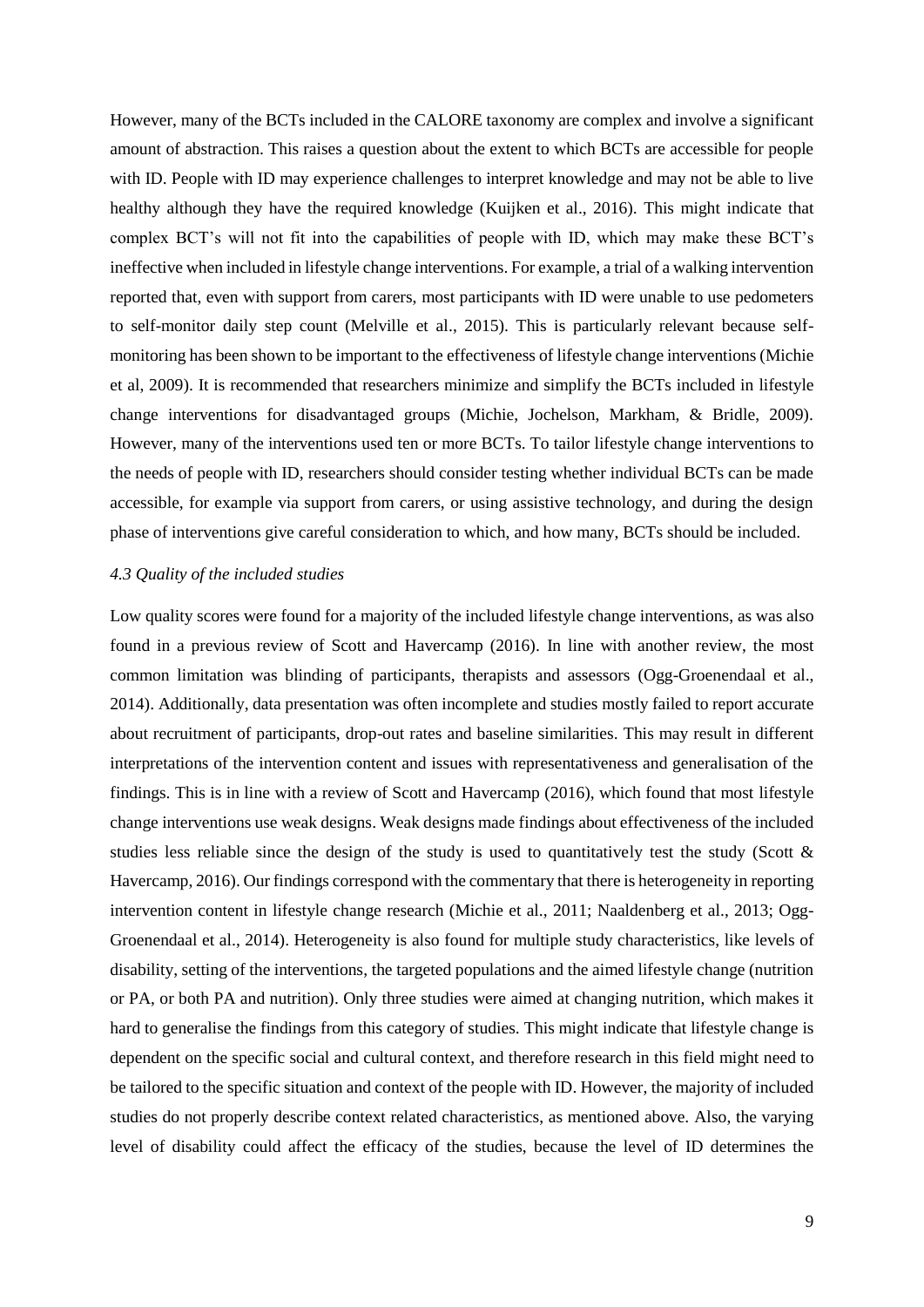understanding of participants. Therefore, intervention content needs to be tailored to the capabilities of the participants.

Although a theoretical base is important for interventions in order to be effective and for understanding of the results, a majority of the included studies did not use any kind of theoretical framework. In addition, the BCTs were mostly used in an implicit way, not referring to any theoretical base nor describing the BCT explicitly. In the field of lifestyle change for the general population, the same lack of theoretical base has been found (Golley, Hendrie, Slater & Corsini, 2011). Furthermore, the RCT is the gold standard to evaluate lifestyle change interventions (Tones, 2000), but an RCT design was not often used in the included interventions. This could partly be explained by perceptions about the ethical issues surrounding the inclusion of people with ID in lifestyle change research. For example, the conflict between one's own autonomy to participate and the dependence on family and staff for participation (Naaldenberg et al., 2013; Maïano et al., 2014; Spanos, Melville, & Hankey, 2013). Also, previous research shows high drop-out rates and large amount of incomplete data in lifestyle change RCTs for people with ID (Bergström, Hagströmer, Hagberg, & Elinder, 2013; McDermott et al., 2012; Van Schijndel-Speet, Evenhuis, Van Wijck, Van Montfort, & Echteld, 2016), which may limit the generalizability of the results. Naaldenberg et al. (2013) called for greater use of other design studies, that can be implemented more easily, are less expensive and fit the ethical issues experienced in research for people with ID. However, people with ID are entitled to the same level of evidence-based healthcare as all citizens and the RCTs included in this review suggest that it is feasible to use this design to test the effectiveness of interventions, considering the mentioned difficulties.

#### *4.4 Strengths and weaknesses of the review*

A strength of this review is the systematic use of the CALO-RE taxonomy to research BCT intervention components. This systematic way of describing BCTs has been used in the general population (Birds et al., 2013) but not for people with ID. Another strength is the comprehensive search strategy, which gives a thorough overview of the field of lifestyle change for people with ID. Finally, the coding of the interventions was conducted independently by two authors, and then checked for any differences, which increased the reliability and therefore the quality of this review.

To examine the quality of the interventions, the Physiotherapy Evidence Database (PEDro) Scale was used whereby the quality coding was checked by two authors. This method increased the reliability of the coding and therefore the results of this review. The use of PEDro for various intervention designs caused a more general quality assessment, which may limit the possibility to assess the depth of the studies. However, a general quality assessment was most appropriate for this review, because we aimed to target the differences in quality between studies. Additionally, the use of various designs enables a more suitable overview of the actual situation in recent literature. An even more complete overview would have been provided if not only English articles would have been included in this review.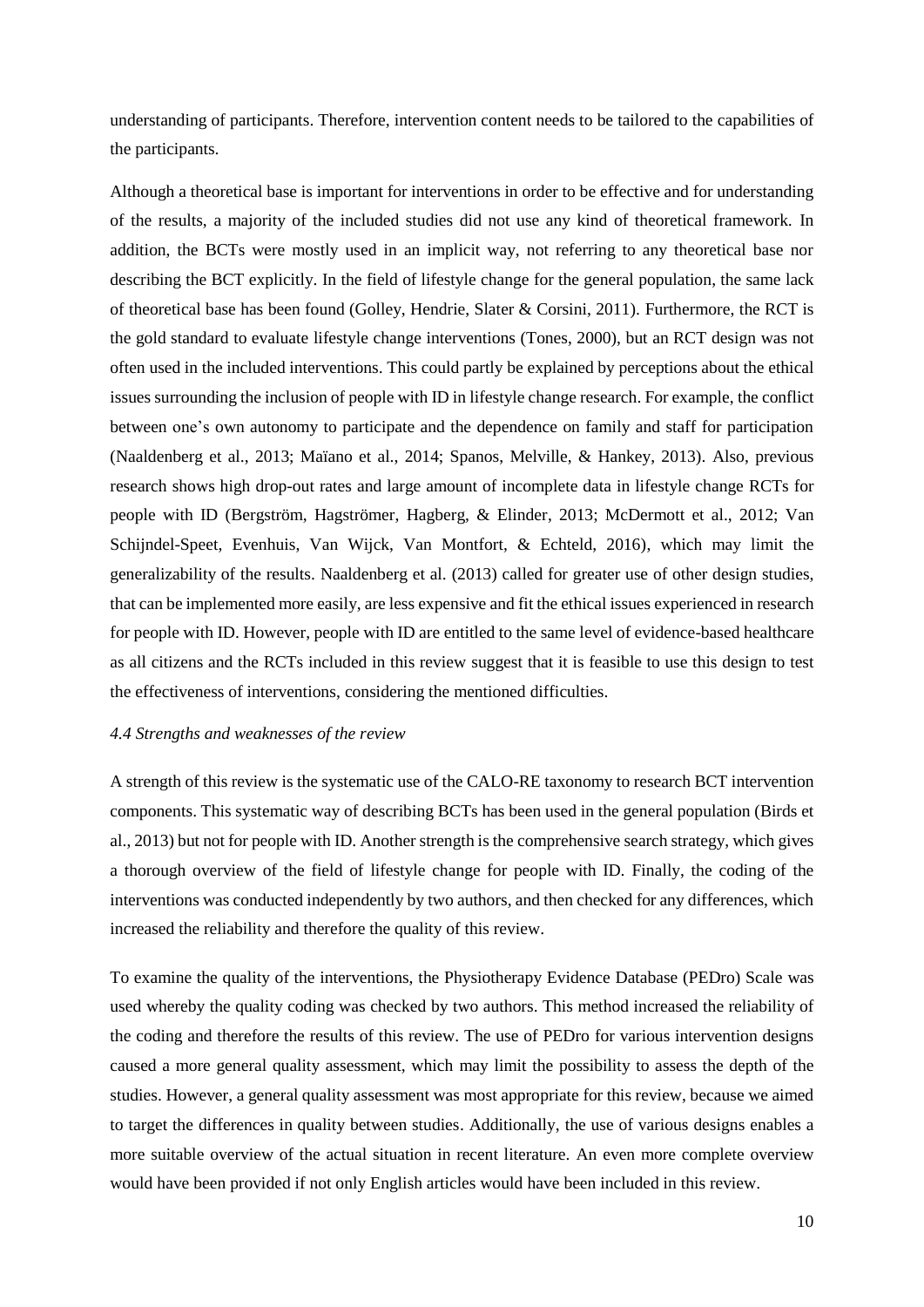### *4.5 Implications for future research*

A review of the evaluation of effectiveness of interventions is the logical next step to explore possible relationships between the use of certain BCTs in interventions and the effectiveness of these interventions. Furthermore, this field could benefit from interventions that are based on an explicitly mentioned theoretical framework, and a detailed description of intervention content would make a contribution to the existing knowledge. Since most studies included in this research were of poor quality researchers should aim to use rigorous designs to minimize the risk of bias.

### *4.6 Conclusion*

Our findings suggest that the field of lifestyle change for people with ID lacks theory-driven interventions. Although the inclusion of BCTs can contribute to the quality and effectiveness of lifestyle change interventions, researchers should strive to include a detailed intervention description and use rigorous research methodologies.

### *4.7 Acknowledgements*

The authors thank Wichor Bramer, the information specialist of the Erasmus MC University Medical Center Rotterdam, for his support with the design and execution of the literature search.

### *4.8 Competing interests*

The authors declare that they have no competing interests.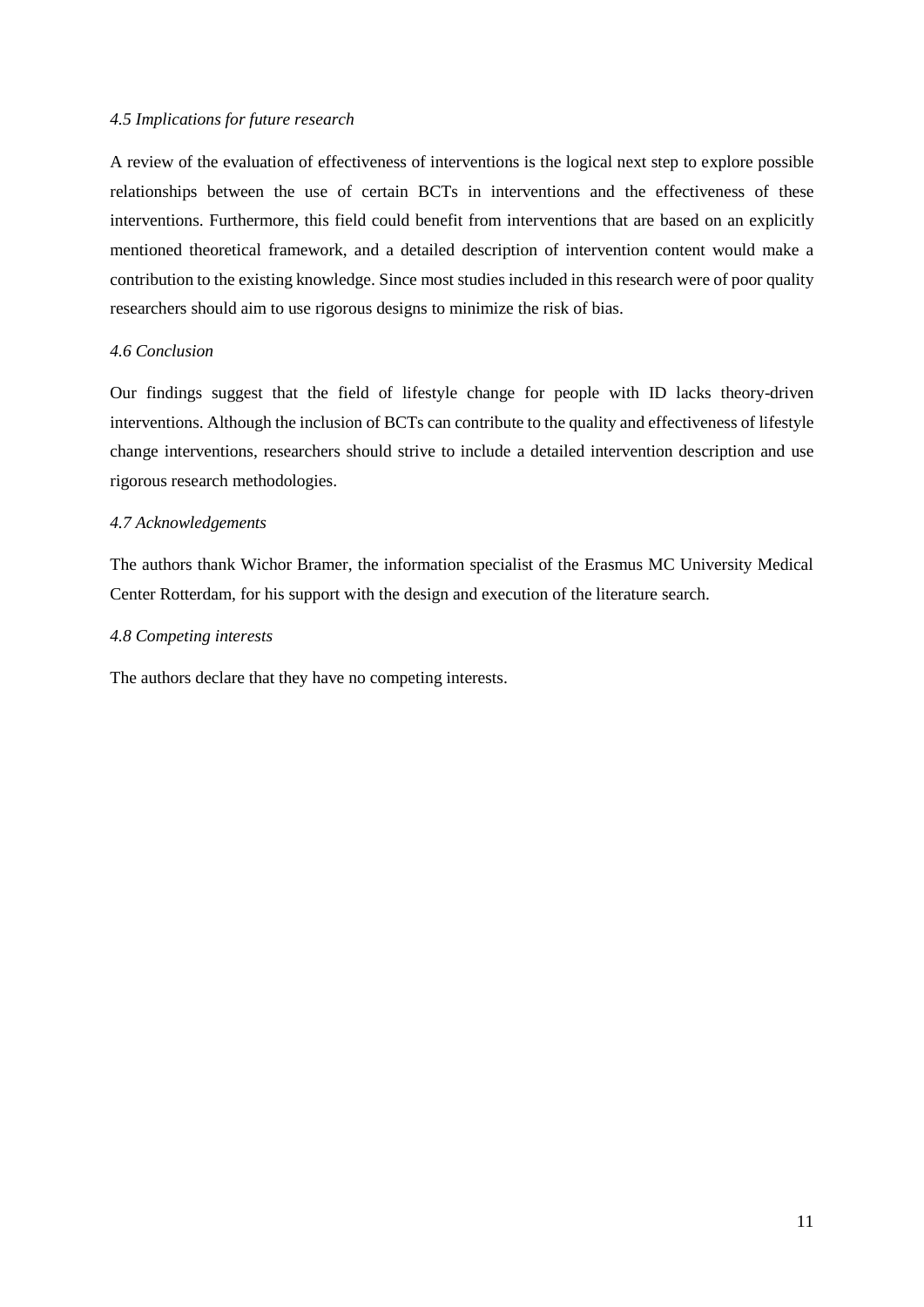### **5. References**

- Abraham, C., & Michie, S. (2008). A taxonomy of behaviour change techniques used in interventions. *Health Psychology, 27*(3), 379-387.
- Alesi, M., & Pepi, A. (2015). Physical Activity Engagement in Young People with Down Syndrome: Investigating Parental Beliefs. *Journal of Applied Research in Intellectual Disabilities, 28*(2), 61-80.
- Bartley, J. (2011). Promoting healthy eating and weight loss. *Learning Disability Practice,* 14(3), 12 -16.
- Bartlo, P., & Klein, P.J. (2011). Physical activity benefits and needs in adults with intellectual disabilities: Systematic review of the literature. *American Journal on Intellectual and Developmental Disabilities*, *116*(3), 220-232.
- Beeken, R. J., Spanos, D., Fovargue, S., Hunter, R., Omar, R., Hassiotis, A., King, M., Wardle, J., & Croker, H. (2013). Piloting a manualised weight management programme (Shape Up-LD) for overweight and obese persons with mild-moderate learning disabilities: study protocol for a pilot randomised controlled trial. *Trials*, *14*(1), 1-9.
- Bergström, H., Hagströmer, M., Hagberg, J., & Elinder, L. S. (2013). A multi-component universal intervention to improve diet and physical activity among adults with intellectual disabilities in community residences: a cluster randomised controlled trial. *Research in Developmental Disabilities*, *34*(11), 3847-3857.
- Bird, E. L., Baker, G., Mutrie, N., Ogilvie, D., Sahlqvist, S., & Powell, J. (2013). Behavior change techniques used to promote walking and cycling: A systematic review. *Health psychology*, *32*(8), 829.
- Bodde, A. E., Seo, D. C., Frey, G. C., Lohrmann, D. K., & Van Puymbroeck, M. (2012). Developing a physical activity education curriculum for adults with intellectual disabilities. *Health Promotion Practice*, *13*(1), 116-123.
- Bodde, A. E., Seo, D. C., Frey, G. C., Van Puymbroeck, M., & Lohrmann, D. K., (2012). The effect of a designed health education intervention on physical activity knowledge and participation of adults with intellectual disabilities. *American Journal of Health Promotion*, *26*(5), 313-316.
- Brooker, K., Van Dooren, K., McPherson, L., Lennox, N., & Ware, R. (2015). Systematic review of interventions aiming to improve involvement in physical activity among adults with intellectual disability. *Journal of Physical Activity and Health*, *12*(3), 434-444.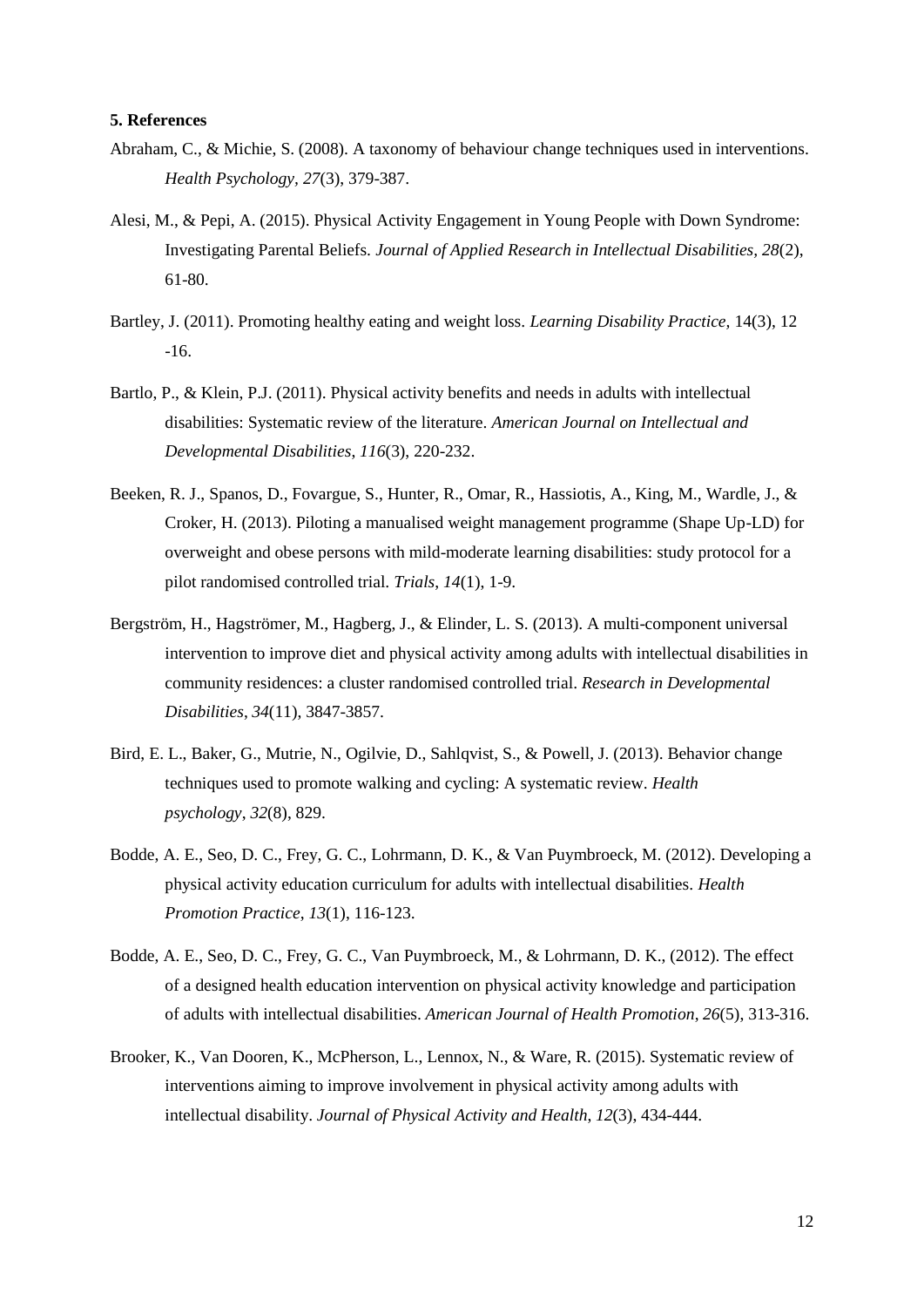- Caton S., Chadwick D., Chapman M., Turnbull S., Mitchell D. & Stansfield J. (2012) Healthy lifestyles for adults with intellectual disability: knowledge, barriers and facilitators. *Journal of Intellectual & Developmental Disability, 37*(3), 248–59.
- Davison, K. K., Jurkowski, J. M., Li, K., Kranz, S., & Lawson, H. A. (2013). A childhood obesity intervention developed by families for families: results from a pilot study. *International Journal of Behavioral Nutrition and Physical Activity*, *10*(3), 1-11.
- Dombrowski, S. U., Sniehotta, F. F., Avenell, A., Johnston, M., MacLennan, G., & Araújo-Soares, V. (2012). Identifying active ingredients in complex behavioural interventions for obese adults with obesity-related co-morbidities or additional risk factors for co-morbidities: a systematic review. *Health Psychology Review*, *6*(1), 7-32.
- Elinder, L. S., Bergström, H., Hagberg, J., Wihlman, U., & Hagströmer, M. (2010). Promoting a healthy diet and physical activity in adults with intellectual disabilities living in community residences: Design and evaluation of a cluster-randomized intervention. *BMC Public Health*, *10*(1), 761.
- Frey, G. C., Buchanan, A. M., & Sandt, D. D. R. (2005). "I'd Rather Watch TV": An examination of physical activity in adults with mental retardation. *Mental Retardation*, *43*(4), 241–254.
- Golley, R. K., Hendrie, G. A., Slater, A., & Corsini, N. (2011). Interventions that involve parents to improve children's weight‐related nutrition intake and activity patterns–what nutrition and activity targets and behaviour change techniques are associated with intervention effectiveness? *Obesity Reviews*, *12*(2), 114-130.
- Greaves, C. J., Sheppard, K. E., Abraham, C., Hardeman, W., Roden, M., Evans, P. H., & Schwarz, P. (2011). Systematic review of reviews of intervention components associated with increased effectiveness in dietary and physical activity interventions. *BMC public health*, *11*(1), 119.
- Hageman, P. A., & Thomas, V. S. (2002). Gait performance in dementia: The effects of a 6- week resistance training program in an adult day-care setting*. International Journal of Geriatric Psychiatry, 17*, 329–334.
- Heller, T., Hsieh, K., & Rimmer, J. H. (2002). Barriers and supports for exercise participation among adults with Down syndrome. *Journal of Gerontological Social Work, 38*(1-2), 161–178.
- Heller, T., Hsieh, K., & Rimmer, J. H. (2004). Attitudinal and psychosocial outcomes of a fitness and health education program on adults with Down syndrome. *American Journal on Mental Retardation, 109*(2), 175–185.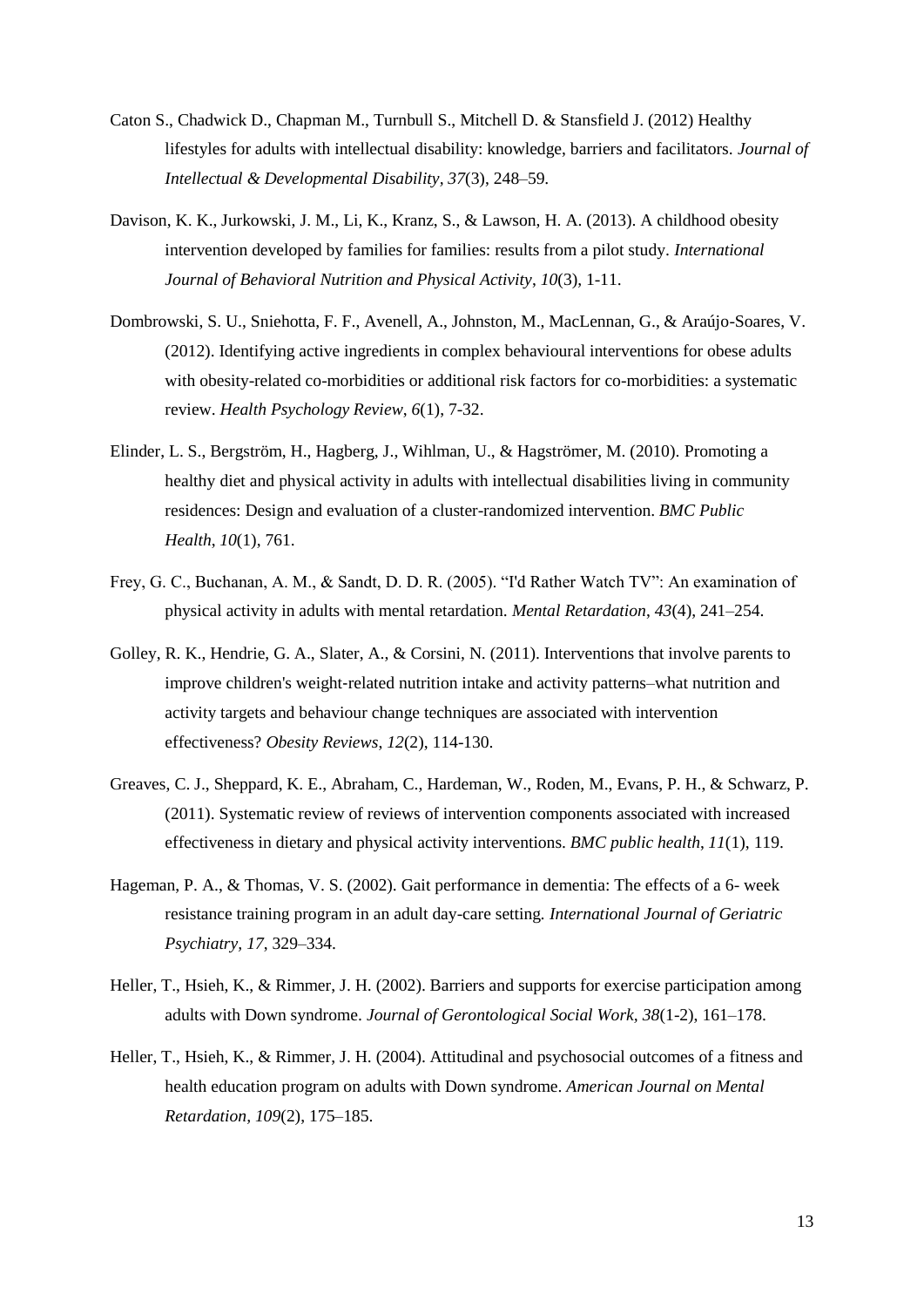- Heller, T., McCubbin, J. A., Drum, C., & Peterson, J. (2011) Physical activity and nutrition health promotion interventions: what is working for people with intellectual disabilities? *Intellectual and Developmental Disabilities*, *49*(1), 26–36.
- Hermans, H., & Evenhuis, H. M. (2014). Multimorbidity in older adults with intellectual disabilities. *Research in Developmental Disabilities*, *35*(4), 776-783.
- Hilgenkamp, T. I., Reis, D., van Wijck, R., & Evenhuis, H. M. (2012). Physical activity levels in older adults with intellectual disabilities are extremely low. *Research in Developmental Disabilities*, *33*(2), 477-483.
- Hsieh, K., Rimmer, J. H., & Heller, T. (2014). Obesity and associated factors in adults with intellectual disability. *Journal of Intellectual Disability Research: JIDR*, *58*(9), 851-63.
- Hubbard, K. L., Bandini, L. G., Folta, S. C., Wansink, B., & Must, A. (2014). The adaptation of a school based health promotion programme for youth with intellectual and developmental disabilities: a community‐engaged research process. *Journal of Applied Research in Intellectual Disabilities*, *27*(6), 576-590.
- James, A. S., & Shireman, T. I. (2010). Case Managers' and Independent Living Counselors' Perspectives on Health Promotion Activities for Individuals with Physical and Developmental Disabilities. *Journal of Social Work in Disability & Rehabilitation, 9*(4), 274-288.
- Jinks, A., Cotton, A., & Rylance, R. (2011). Obesity interventions for people with a learning disability: an integrative literature review. *Journal of Advanced Nursing*, *67*(3), 460-471.
- Kuijken, N. M. J., Naaldenberg, J., Nijhuis‐Van der Sanden, M. W., & Schrojenstein‐Lantman de Valk, H. M. J. (2016). Healthy living according to adults with intellectual disabilities: towards tailoring health promotion initiatives. *Journal of Intellectual Disability Research*. In press.
- Loveman, E., Frampton, G. K., Shepherd, J., Picot, J., Cooper, K., Bryant, J., Welch, K., Clegg, A. (2011). The clinical effectiveness and cost-effectiveness of long-term weight management schemes for adults: a systematic review. *Health Technology Assessment-Southampton, 15*(2) 1-182.
- Maïano, C., Normand, C. L., Aimé, A., & Bégarie, J. (2014). Lifestyle interventions targeting changes in body weight and composition among youth with an intellectual disability: A systematic review. *Research in Developmental Disabilities*, *35*(8), 1914-1926.
- Maher, C. G., Sherrington, C., Herbert, R. D., Moseley, A. M., & Elkins, M. (2003). Reliability of the PEDro scale for rating quality of randomized controlled trials. *Physical Therapy, 83*(8), 713 -721.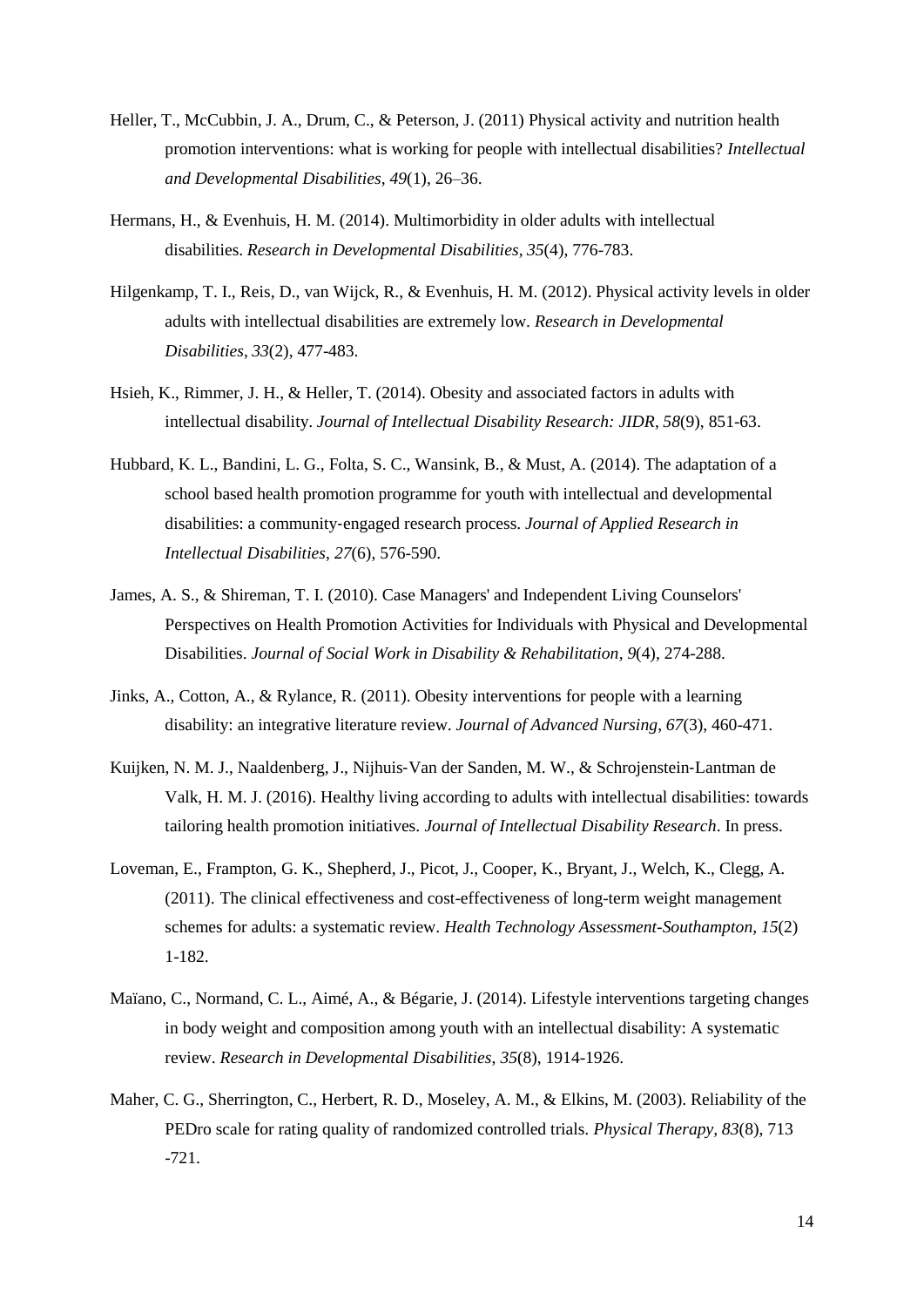- Malik, S. H., Blake, H., & Suggs, L. S. (2014). A systematic review of workplace health promotion interventions for increasing physical activity. *British Journal of Health Psychology*, *19*(1), 149 -180.
- McDermott, S., Whitner, W., Thomas-Koger, M., Mann, J. R., Clarkson, J., Barnes, T. L., Bao, H., & Meriwether, R. A. (2012). An efficacy trial of 'Steps to Your Health', a health promotion programme for adults with intellectual disability. *Health education journal*, *71*(3), 278-290.
- Melville, C. A., Hamilton, S., Hankey, C. R., Miller, S., & Boyle, S. (2007). The prevalence and determinants of obesity in adults with intellectual disabilities. *Obesity Reviews*, *8*(3), 223-230.
- Melville, C. A., Mitchell, F., Stalker, K., Matthews, L., McConnachie, A., Murray, H. M., Melling, C., & Mutrie, N. (2015). Effectiveness of a walking programme to support adults with intellectual disabilities to increase physical activity: walk well cluster-randomised controlled trial. *International Journal of Behavioral Nutrition and Physical Activity*, *12*(1), 1-11.
- Messent, P. R., Cooke, C., & Long, J. (1999). What choice: a consideration of the level of opportunity for people with mild and moderate learning disabilities to lead a physically active lifestyle. *British Journal of Learning Disabilities, 27*(2), 73–77.
- Michie, S., Ashford, S., Sniehotta, F.F., Dombrowski, S.U., Bishop, A., & French, D.P. (2011). A refined taxonomy of behaviour change techniques to help people change their physical activity and healthy eating behaviours: The CALO-RE taxonomy. *Psychology & Health, 26*(11), 1479-1498.
- Michie, S., Fixsen, D., Grimshaw, J. M., & Eccles, M. P. (2009). Specifying and reporting complex behaviour change interventions: The need for a scientific method. *Implementation Science, 4*(40), 1-6.
- Michie, S., Jochelson, K., Markham, W. A., & Bridle, C. (2009). Low-income groups and behaviour change interventions: a review of intervention content, effectiveness and theoretical frameworks. *Journal of Epidemiology & Community Health*, *63*(8), 610-622.
- Mitchell, F., Melville, C., Stalker, K., Matthews, L., McConnachie, A., Murray, H., Walker, A., & Mutrie, N. (2013). Walk well: a randomised controlled trial of a walking intervention for adults with intellectual disabilities: study protocol. *BMC public health*, *13*(1), 1-13.
- Naaldenberg, J., Kuijken, N., van Dooren, K., & de Valk, H. V. S. L. (2013). Topics, methods and challenges in health promotion for people with intellectual disabilities: a structured review of literature. *Research in Developmental Disabilities*, *34*(12), 4534-4545.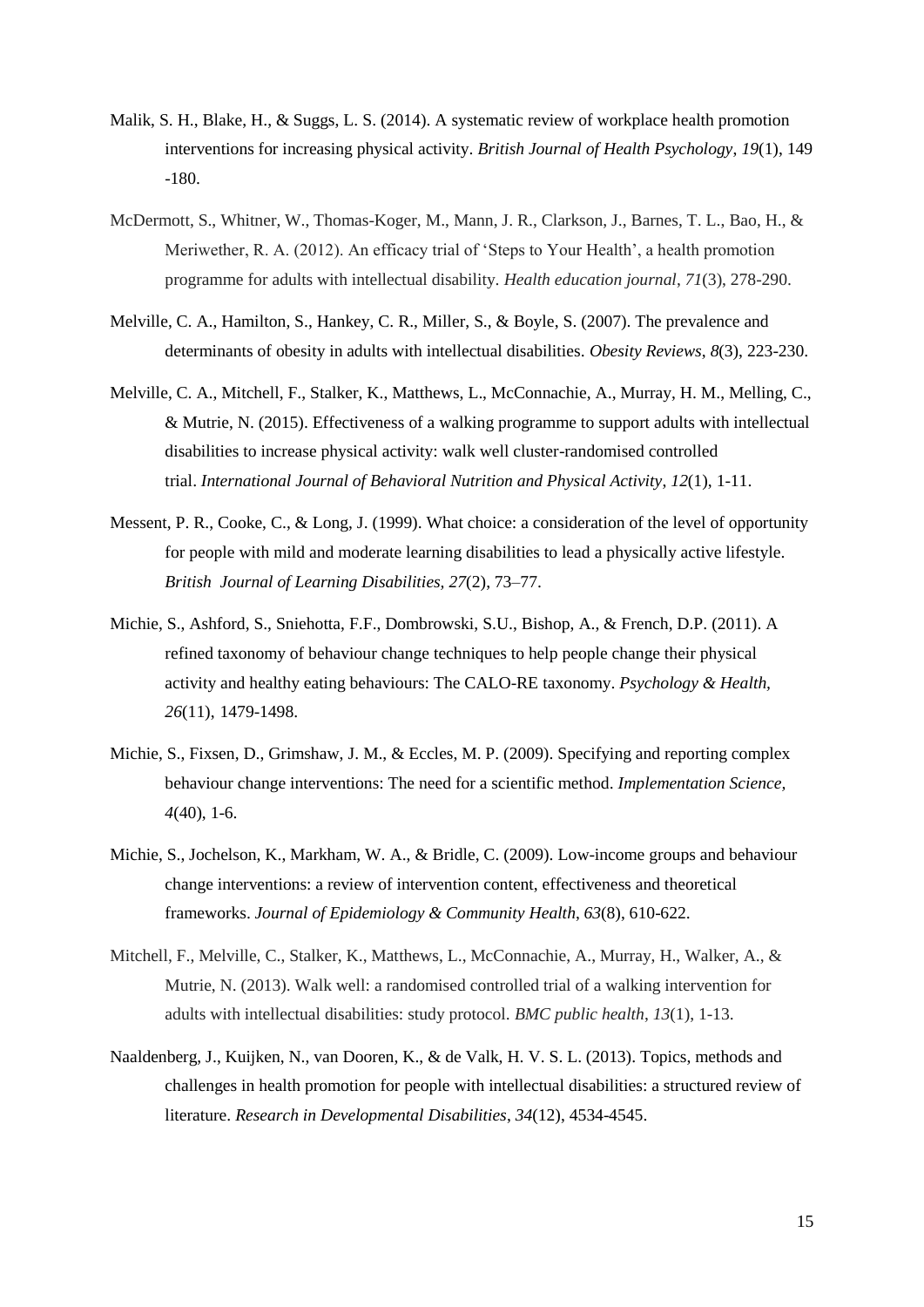- National Heart, Lung, and Blood Institute, & North American Association for the Study of Obesity. (2000). *The practical guide: Identification, evaluation, and treatment of overweight and obesity in adults.* Bethesda, Md.: National Heart, Lung, and Blood Institute.
- Ogg-Groenendaal, M., Hermans, H., & Claessens, B. (2014). A systematic review on the effect of exercise interventions on challenging behavior for people with intellectual disabilities. *Research in Developmental Disabilities*, *35*(7), 1507-1517.
- Olander, E. K., Fletcher, H., Williams, S., Atkinson, L., Turner, A., & French, D. P. (2013). What are the most effective techniques in changing obese individuals' physical activity self-efficacy and behaviour: a systematic review and meta-analysis. *International Journal of Behavioral Nutrition and Physical Activity*, *10*(29), 1-15.
- Peterson, J. J., Janz, K. F., & Lowe, J. B. (2008). Physical activity among adults with intellectual disabilities living in community settings. *Preventive Medicine*, *47*(1), 101-6.
- Pett, M., Clark, L., Eldredge, A., Cardell, B., Jordan, K., Chambless, C., & Burley, J. (2013). Effecting healthy lifestyle changes in overweight and obese young adults with intellectual disability. *American Journal on Intellectual and Developmental Disabilities*, *118*(3), 224-243.

Physiotherapy Evidence Database PEDro Scale. Retrieved July 10, 2015, from www.pedro.org.au

- Reeves, B. C., Deeks, J. J., Higgins, J. P. T., & Wells, G. A. (2008). Chapter 13: Including nonrandomized studies. In: Higgins, J. P. T., & Green, S. (Eds), *Cochrane Handbook for Systematic Reviews of Interventions*. Version 5.0.1 [updated September 2008]. The Cochrane Collaboration, 2008. Available from www.cochrane-handbook.org.
- Robertson, J., Emerson, E., Gregory, N., Hatto, C., Turner, S., Kessissoglou, S., & Hallam, A. (2000). Lifestyle related risk factors for poor health in residential settings for people with intellectual disabilities. *Research in Developmental Disabilities*, *21*(6), 469-86.
- Rothman, A. J. (2004). Is there nothing more practical than a good theory? Why, innovations and advances in health behavior change will arise if interventions are used to test and refine theory. *International Journal of Behavioral Nutrition and Physical Activity, 1*(11), 1-7. (http://www.ijbnpa.org/content/1/1/11).
- Scott, H. M., & Havercamp, S. M. (2016). Systematic Review of Health Promotion Programs Focused on Behavioral Changes for People With Intellectual Disability. *Intellectual and developmental disabilities*, *54*(1), 63-76.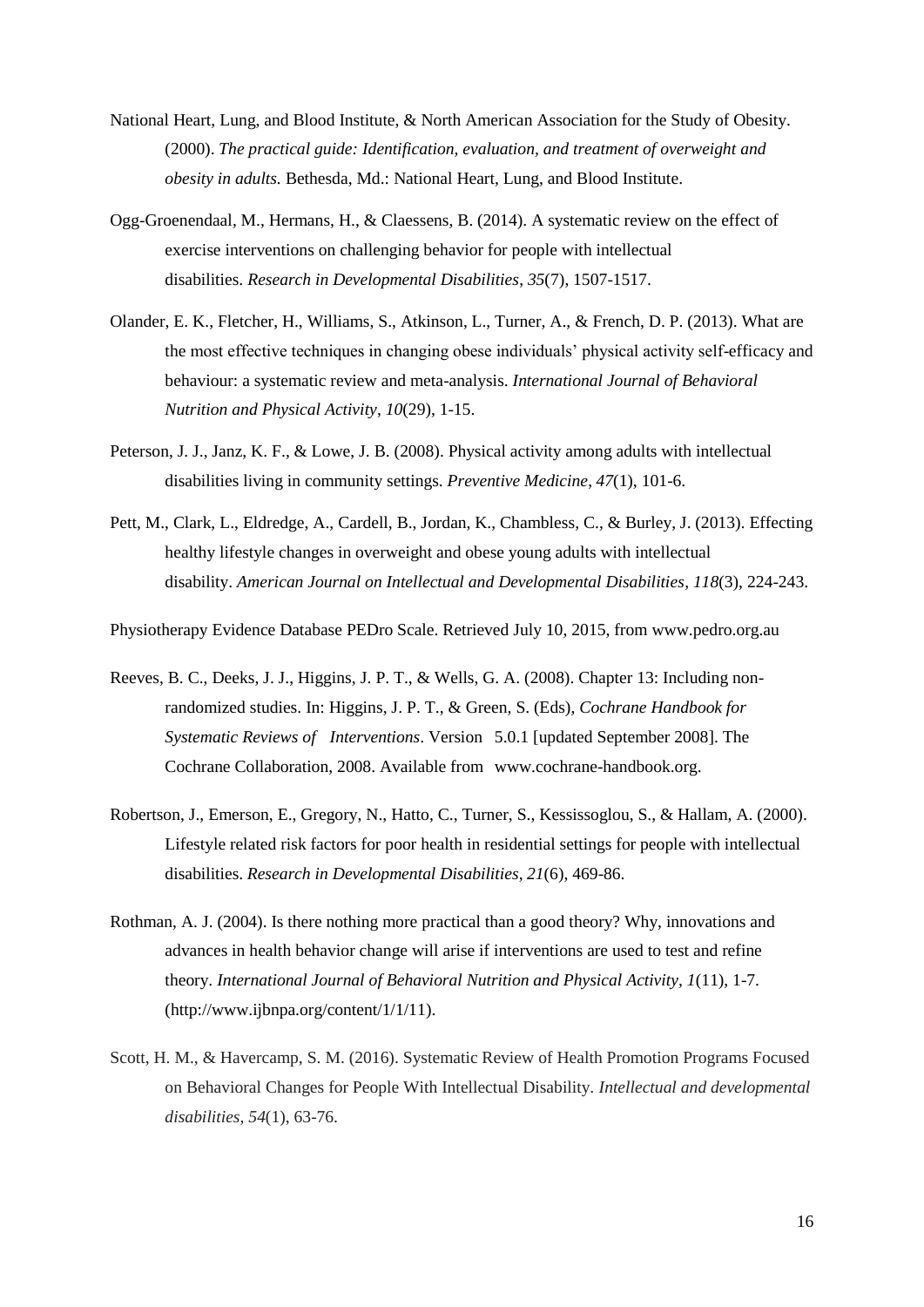- Sherrington, C., Herbert, R. D., Maher, C. G., & Moseley, A. M. (2000). PEDro. A database of randomized trials and systematic reviews in physiotherapy. *Manual Therapy, 5*(4), 223-226.
- Spanos, D., Melville, C. A., & Hankey, C. R. (2013). Weight management interventions in adults with intellectual disabilities and obesity: a systematic review of the evidence. *Nutrition Journal*, *12*, 1-16.
- Stanish, H. I., Temple, V. A., & Frey, G. C. (2006). Health‐promoting physical activity of adults with mental retardation. *Mental Retardation and Developmental Disabilities Research Reviews*, *12*(1), 13-21.
- Temple, V. A., Frey, G. C., & Stanish, H. I. (2006). Physical activity of adults with mental retardation: review and research needs. *American Journal of Health Promotion*, *21*(1), 2-12.
- Thomas, G. R., & Kerr, M. P. (2011). Longitudinal follow‐up of weight change in the context of a community‐based health promotion programme for adults with an intellectual disability. *Journal of Applied Research in Intellectual Disabilities, 24*(4), 381-387.
- Tones, K. (2000). Evaluating health promotion: a tale of three errors. *Patient Education and Counseling*, *39*(2), 227-236.
- Ulrich, D. A., Burghardt, A. R., Lloyd, M., Tiernan, C., & Hornyak, J. E. (2011). Physical activity benefit of learning to ride a two-wheel bicycle for children with Down syndrome: a randomized trial. *Physical Therapy*, *91*(10), 1463-1477.
- Van den Driessen Mareeuw, F. D., Vaandrager, L., Klerkx, L., Naaldenberg, J., & Koelen, M. (2015). Beyond bridging the know-do gap: a qualitative study of systemic interaction to foster knowledge exchange in the public health sector in The Netherlands. *BMC Public Health*, *15*(1), 1-15.
- Van Schijndel-Speet, M. (2015, February 11). *An evidence-based Physical Activity and Fitness Programme for Ageing Adults with Intellectual Disabilities*. Erasmus University Rotterdam. Retrieved from http://hdl.handle.net/1765/77544
- Van Schijndel-Speet, M., Evenhuis, H. M., Van Empelen, P., Van Wijck, R., & Echteld, M. A. (2013). Development and evaluation of a structured programme for promoting physical activity among seniors with intellectual disabilities: a study protocol for a cluster randomized trial. *BMC Public Health*, *13*(1), 1-11.
- Van Schijndel‐Speet, M., Evenhuis, H. M., Van Wijck, R., Montfort, K. C. A. G. M., & Echteld, M. A. (2016). A structured physical activity and fitness programme for older adults with intellectual disabilities: results of a cluster‐randomised clinical trial. *Journal of Intellectual Disability Research*. DOI:10.1111/jir.12267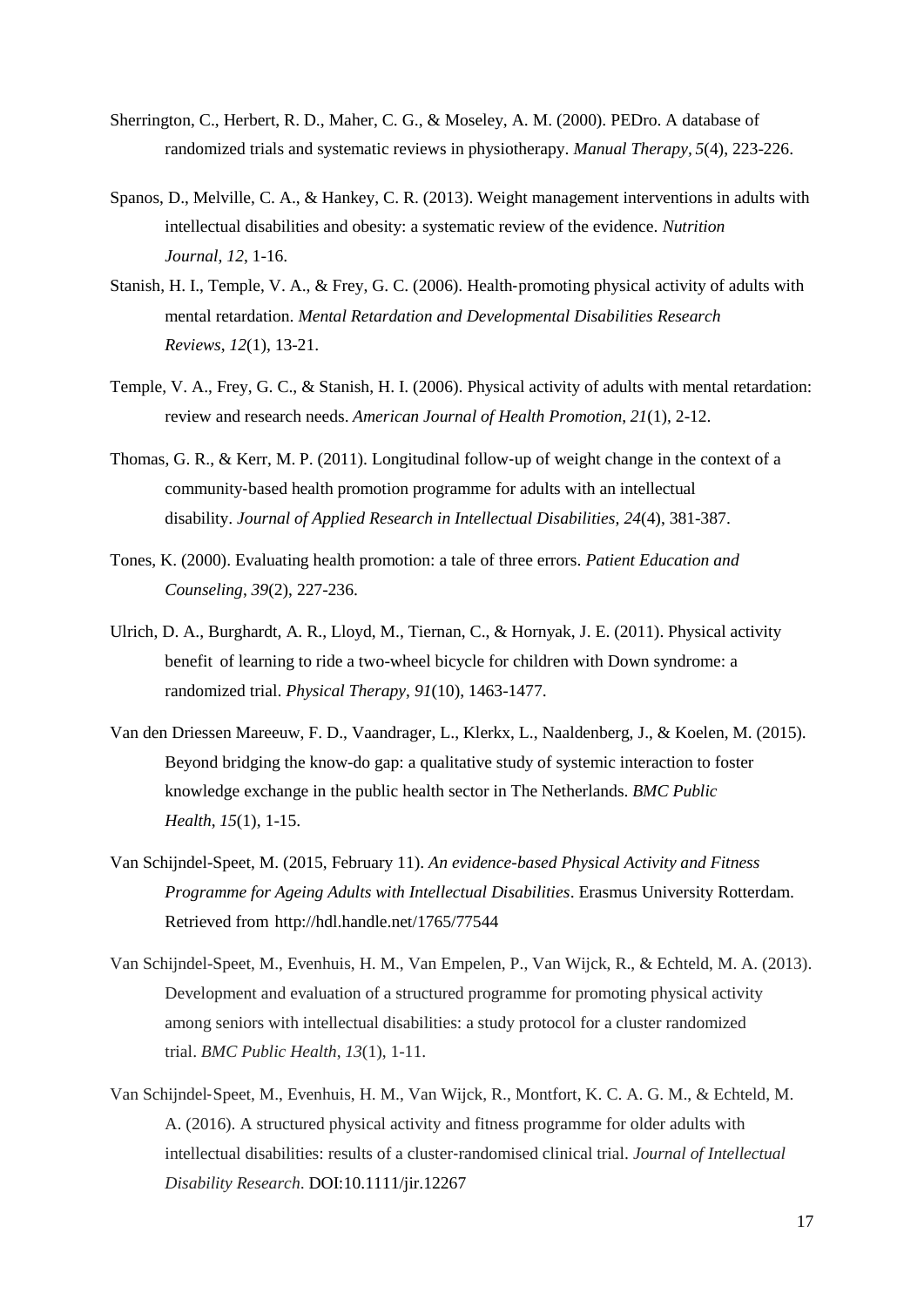- Van Schijndel-Speet, M., Evenhuis, H. M., Van Wijck, R., Van Empelen, P., & Echteld, M. A. (2014). Facilitators and barriers to physical activity as perceived by older adults with intellectual disability. *Mental Retardation*, *52*(3), 175-186.
- Van Schrojenstein Lantman-De Valk, H. M. J., & Walsh, P. N. (2008). Managing health problems in people with intellectual disabilities. *British Medical Journal: BMJ, 8*(1), A2507.
- Walsh, P. A. (2005). Ageing and health issues in intellectual disabilities. *Current Opinion in Psychiatry, 18*(5)*,* 502–506.
- Waninge, A., van der Putten, A. A., Stewart, R. E., Steenbergen, B., van Wijck, R., & van der Schans, C. P. (2013). Heart rate and physical activity patterns in persons with profound intellectual and multiple disabilities. *The Journal of Strength and Conditioning Research*, *27*(11), 3150-3158.
- WHO. (2009). *Global health risks: Mortality and burden of disease attributable to selected major risks.* Geneva, Switzerland: World Health Organization.
- Williams, S. L., & French, D. P. (2011). What are the most effective intervention techniques for changing physical activity self-efficacy and physical activity behaviour—and are they the same? *Health Education Research*, *26*(2), 308-322.
- Wilson, J. J., O'Neill, B., Collins, E. G., & Bradley, J. (2014). Interventions to Increase Physical Activity in Patients with COPD: A Comprehensive Review. *COPD: Journal of Chronic Obstructive Pulmonary Disease, 12*(3), 332-343.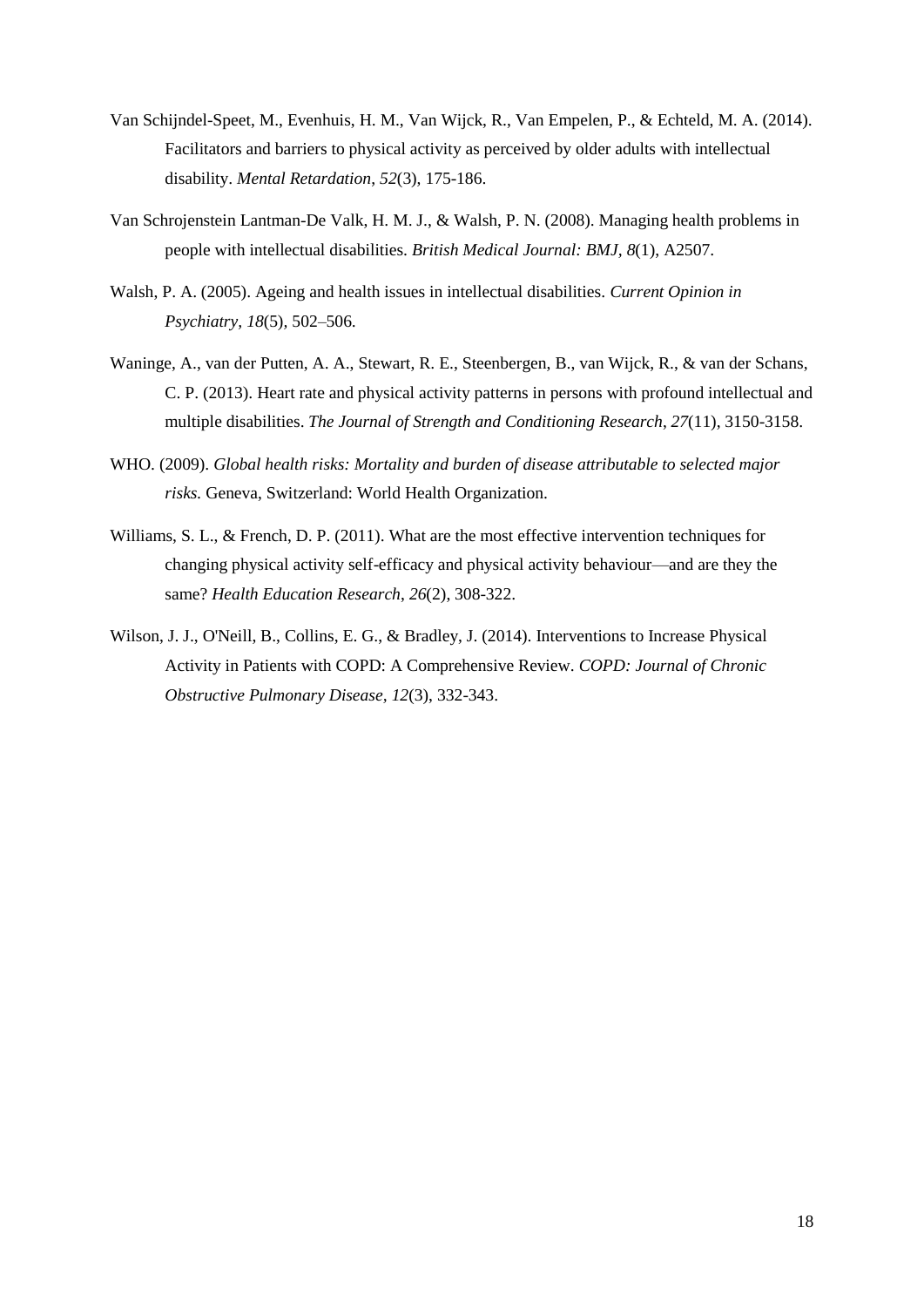

*Figure 1 Flow diagram of selection process*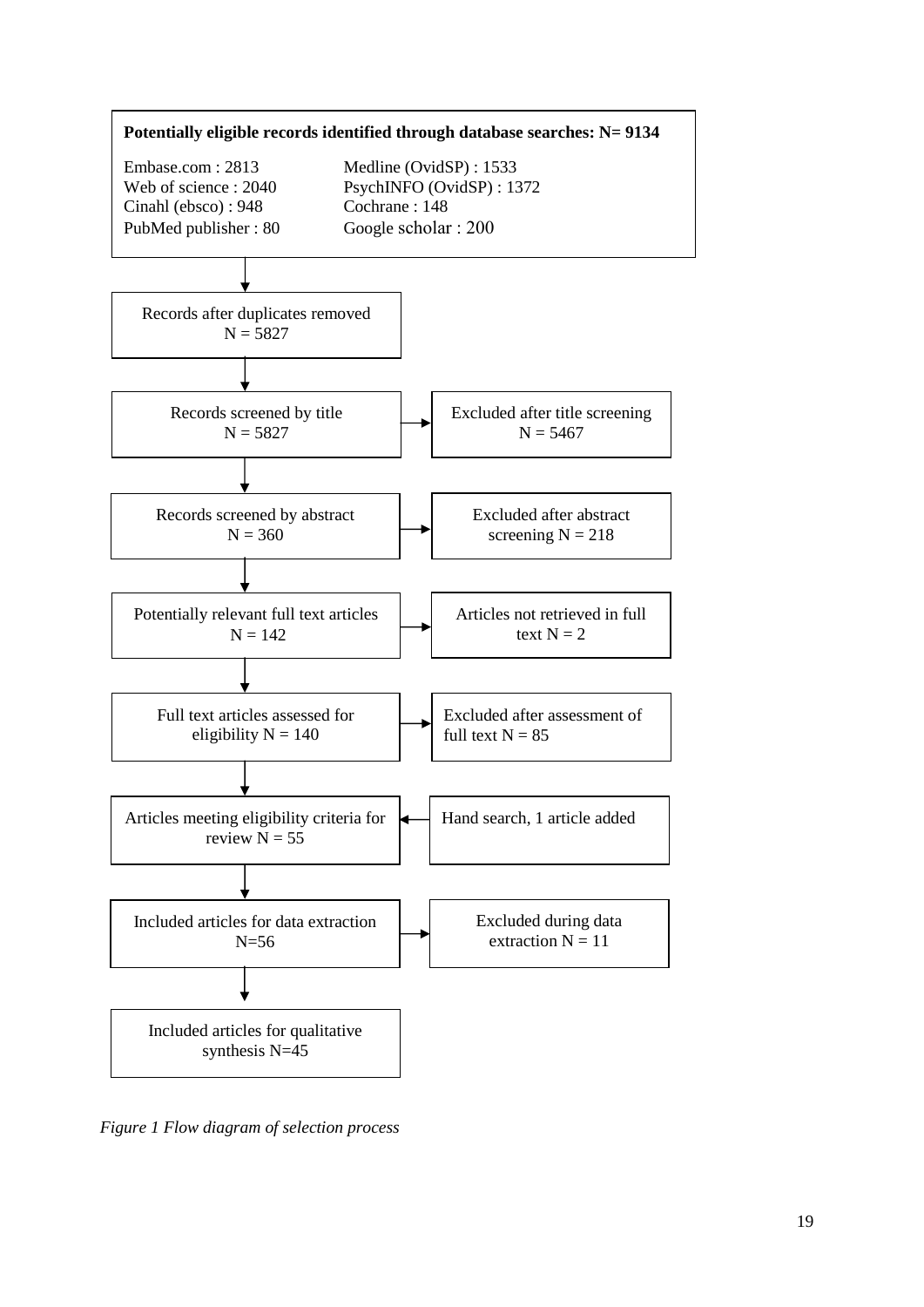|                                      | Studies aiming to improve       | Studies aiming to improve nutrition | Studies aiming to improve both           |
|--------------------------------------|---------------------------------|-------------------------------------|------------------------------------------|
|                                      | physical activity $(N=15)$      | $(N=3)$                             | physical activity and nutrition $(N=23)$ |
| General characteristics:             |                                 |                                     |                                          |
| Mean no of participants (range)      | $64(8-191)$                     | 51 (12-89)                          | 74 (6-443)                               |
| Most targeted population             | Adults with ID $(53%)$          | Youth/adolescents with ID (67%)     | Adults with ID (87%)                     |
| Range of mean age (range of age)     | $12.2 - 41.3(8-80+)$            | $19-40.3(9-63)$                     | $14.9 - 46.9(10 - 71)$                   |
| Most targeted level of ID $(\%)$     | Mild-moderate: (33%)            | Mild-Moderate (33%)                 | Mild-Moderate (45%)                      |
| Sex, range of % of females           | 33-58                           | 49-67                               | 25-100                                   |
| Most used intervention setting       | Training facility (33%)         | School (66%)                        | Home of participants (43%)               |
| Intervention characteristics:        |                                 |                                     |                                          |
| Most used design                     | Case series (53%)               | Case series (67%)                   | Case series (48%)                        |
| Use of any theoretical framework     | None (73%)                      | None (100%)                         | None (74%)                               |
| Most used theoretical framework      | Theory of planned behaviour and |                                     | Social cognitive theory $(26%)$          |
|                                      | social cognitive theory $(15%)$ |                                     |                                          |
| Intervention duration range          | 1 week-24 months                | 6-12 months                         | 6 weeks-24 months                        |
| Frequency of delivery per week range | $2-5$ days                      | $0.5-5$ days                        | $0.25-7$ days                            |
| Studies using follow-up              | 8(53%)                          | $\boldsymbol{0}$                    | 8 (35%)                                  |
| Range of follow-up period            | 10 weeks-12 months              |                                     | 2 weeks-4.5 years                        |
| Most used intervention delivery      | Face-to-face (93%)              | Face-to-face (100%)                 | Face-to-face (100%)                      |
| <b>Behaviour Change Techniques:</b>  |                                 |                                     |                                          |
| Mean no of used BCTs (SD) per study  | 5.9(5.4)                        | 5.3(5.1)                            | 7.8(3.8)                                 |
| Range of no of used BCTs per study   | $1 - 14$                        | $1 - 11$                            | $2 - 15$                                 |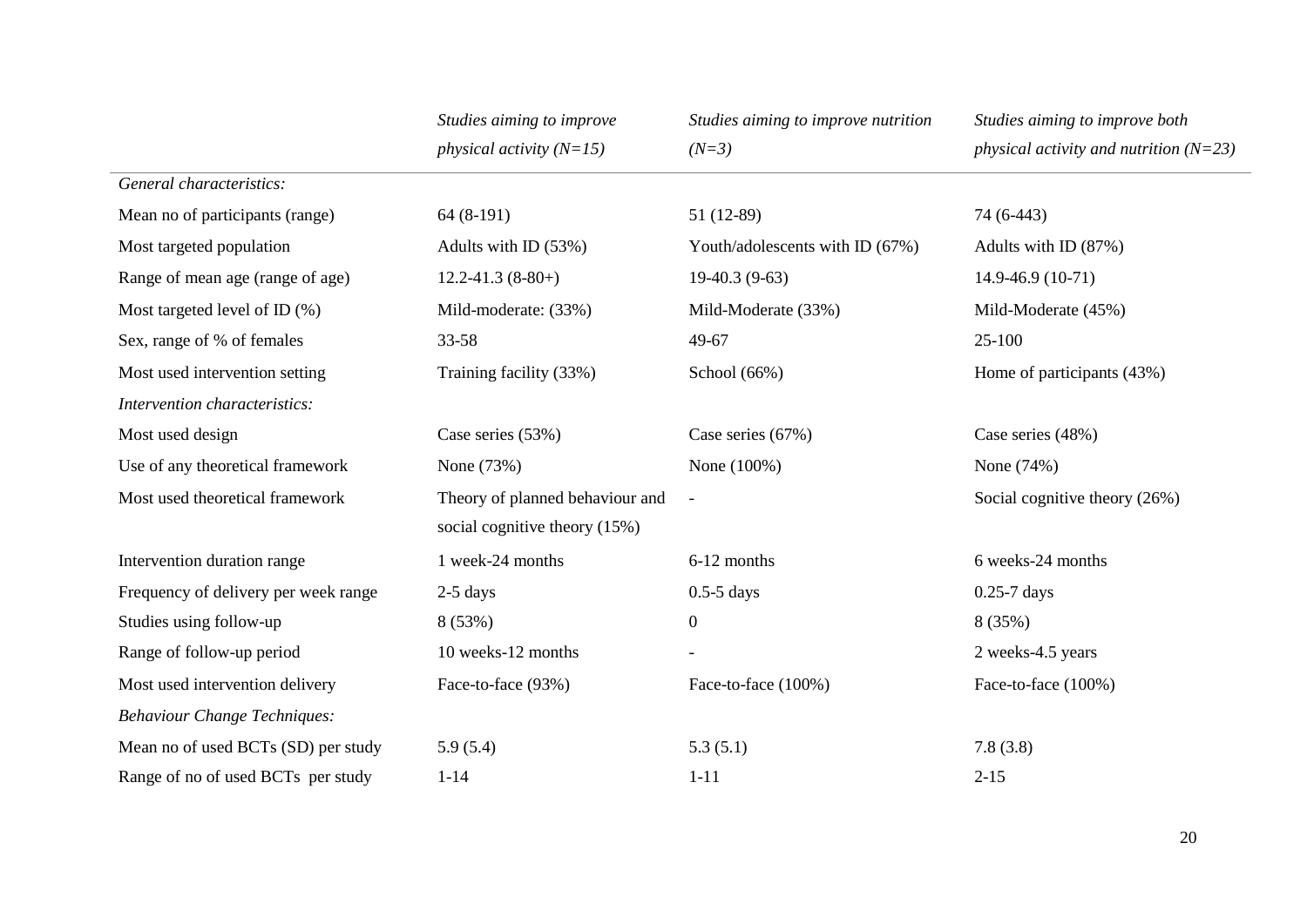| No of different BCTs used per category of | 22            | 12               | 31             |
|-------------------------------------------|---------------|------------------|----------------|
| studies (PA, nutrition or both of them)   |               |                  |                |
| <b>PEDro quality assessment:</b>          |               |                  |                |
| Mean PEDro score (SD), range              | $3(2.0), 1-8$ | $1.7(1.5)$ , 0-3 | 2.8(1.93), 0.6 |
| Mean quality of interventions (PEDro)     | Low quality   | Low quality      | Low quality    |

*Table 1: Overview of the results, categorized by the aim of the studies*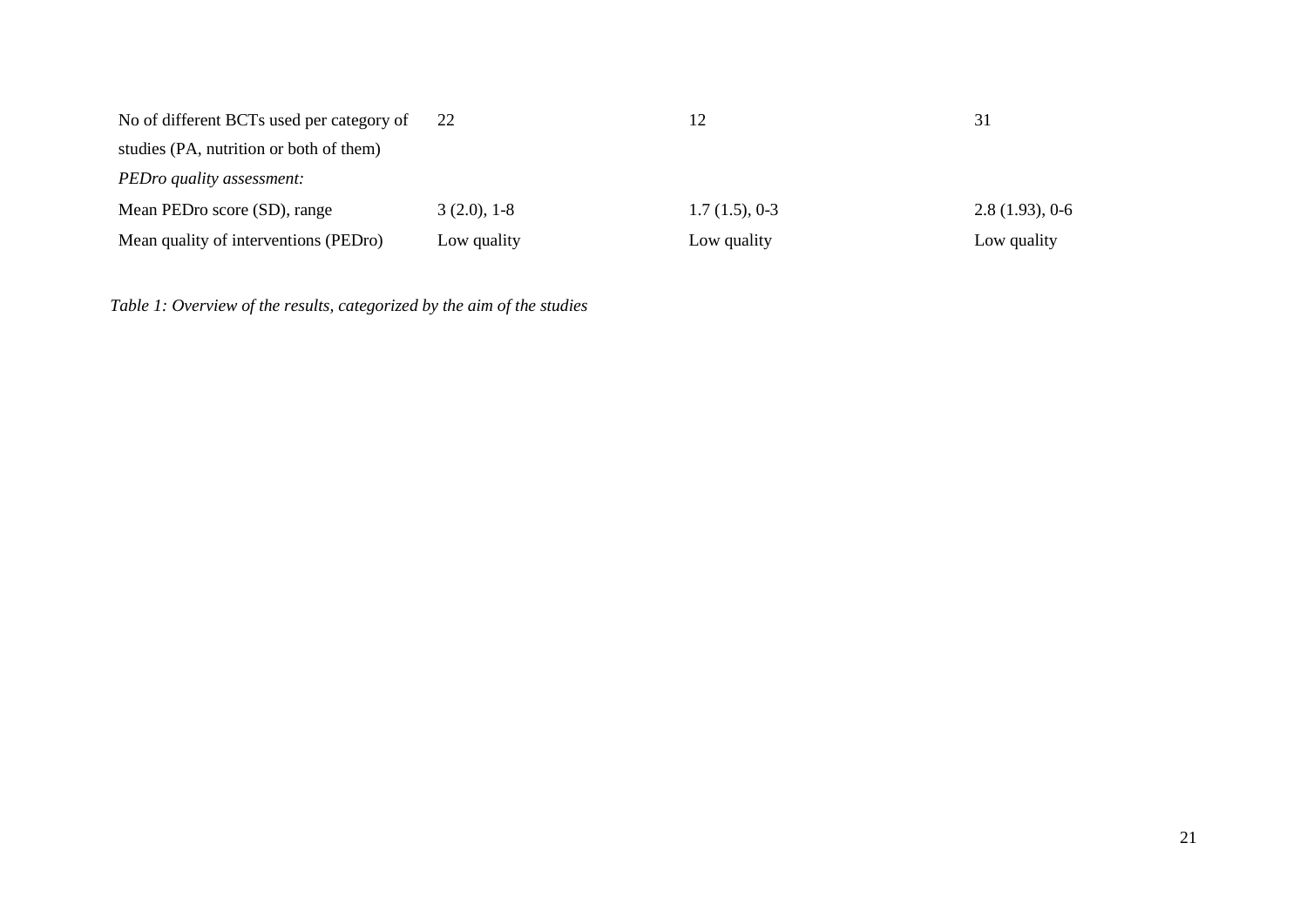| <b>BCT</b>                             | Frequency | <b>BCT</b>                        | Frequency        |
|----------------------------------------|-----------|-----------------------------------|------------------|
| Provide information on consequences of | 27        | General communication skills      | 5                |
| behaviour in general                   |           | training                          |                  |
| Plan social support/social change      | 26        | Prompt review of outcome goals    | 4                |
| Provide instruction on how to perform  | 23        | Teach to use prompts/cues         | 4                |
| the behaviour                          |           |                                   |                  |
| Goal setting (behaviour)               | 19        | Facilitate social comparison      | 4                |
| Prompt practice                        | 17        | Stress management/emotional       | 4                |
|                                        |           | control training                  |                  |
| Barrier identification/problem solving | 15        | Use of follow-up prompts          | 3                |
| Prompt self-monitoring of behaviour    | 14        | Prompt identification as role     | 3                |
|                                        |           | model/position advocate           |                  |
| Action planning                        | 13        | Prompting generalisation of a     | $\overline{2}$   |
|                                        |           | target behaviour                  |                  |
| Model/demonstrate the behaviour        | 13        | Provide information about others' | $\mathbf{1}$     |
|                                        |           | approval                          |                  |
| Provide feedback on performance        | 11        | Shaping                           | 1                |
| Provide information on where and when  | 10        | Stimulate anticipation of future  | 1                |
| to perform behaviour                   |           | rewards                           |                  |
| Provide rewards contingent on          | 9         | Provide information on            | $\boldsymbol{0}$ |
| successful behaviour                   |           | consequences of behaviour to the  |                  |
|                                        |           | individual                        |                  |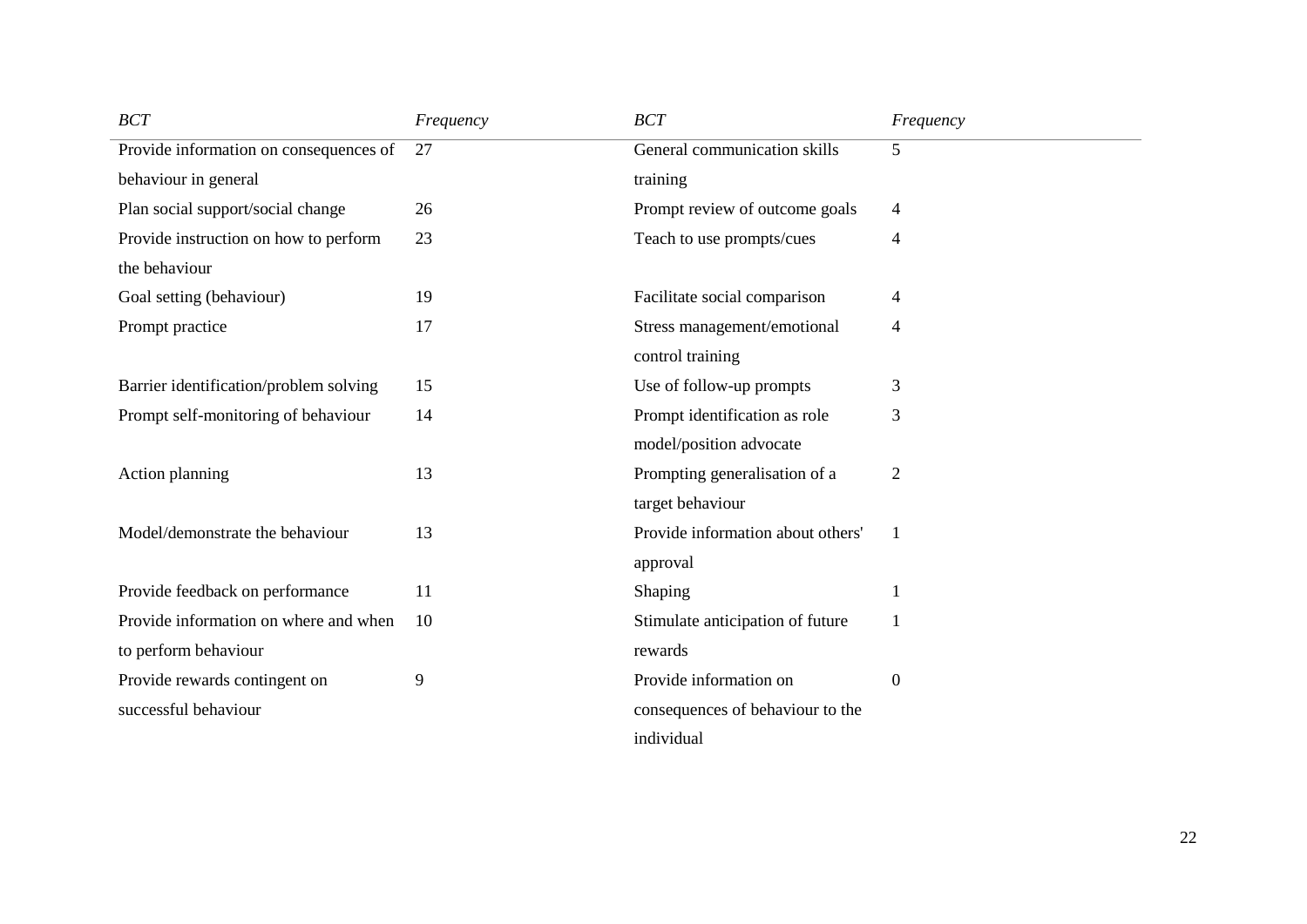| Set graded tasks                       | 9 | Provide normative information |          |  |
|----------------------------------------|---|-------------------------------|----------|--|
|                                        |   | about others' behaviour       |          |  |
| Environmental restructuring            | 8 | Agree behavioural contract    | $\Omega$ |  |
| Prompt rewards contingent on effort or | 7 | Prompt anticipated regret     | $\theta$ |  |
| progress towards behaviour             |   |                               |          |  |
| Prompt self-monitoring of behavioural  | 7 | Fear arousal                  | $\theta$ |  |
| outcome                                |   |                               |          |  |
| Relapse prevention/coping planning     | 8 | Prompt self-talk              | $\theta$ |  |
| Prompt review of behavioural goals     | 6 | Prompt use of imagery         | $\Omega$ |  |
| Goal setting (outcome)                 | 5 | Motivational interviewing     | $\Omega$ |  |
| Prompting focus on past success        | 5 | Time management               |          |  |

*Table 2: Overview of frequencies for used BCTs*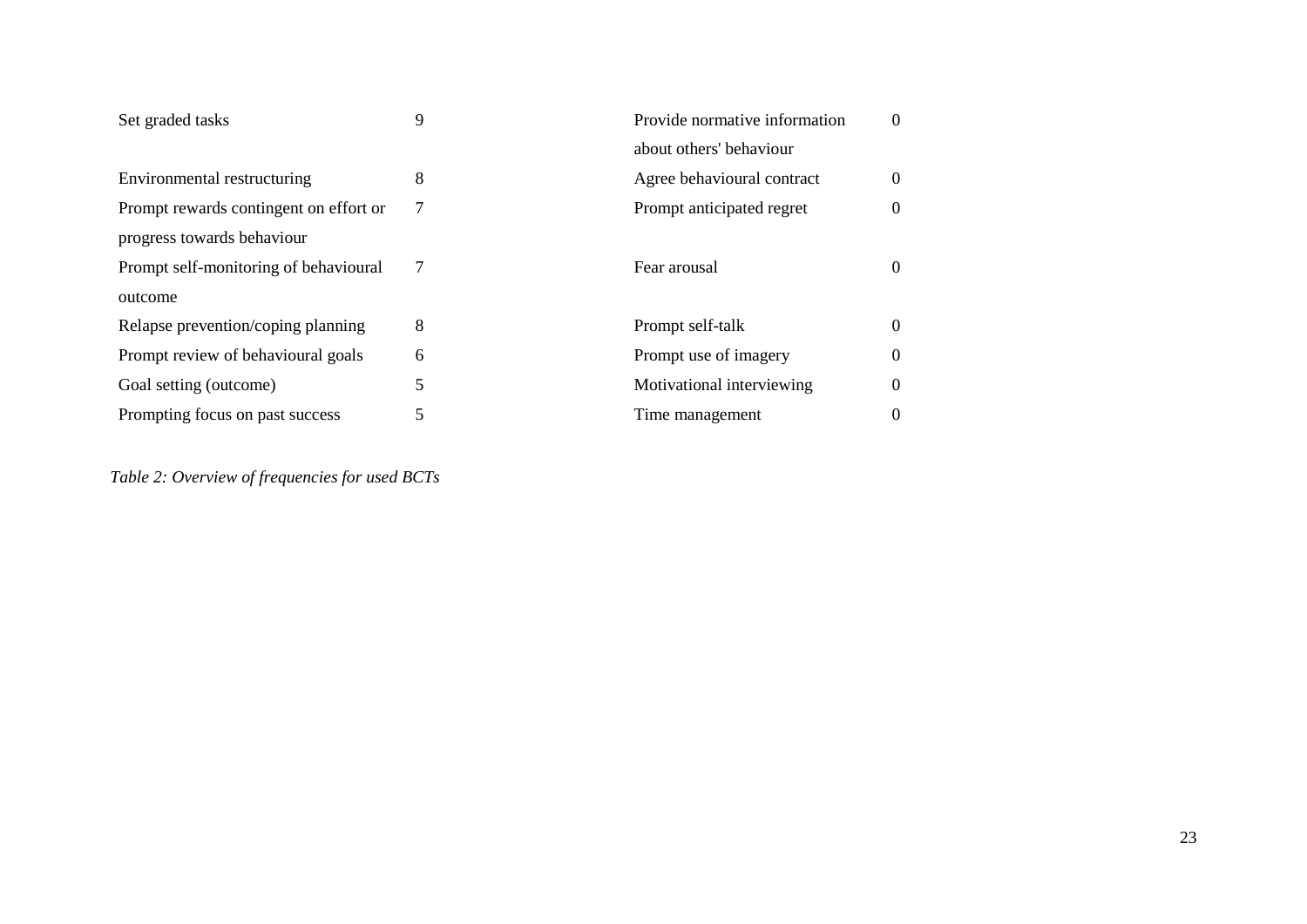### **Embase.com**

('mental deficiency'/exp OR 'intellectual impairment'/de OR (((mental\* OR intellect\*) NEXT/1 (deficien\* OR handicap\* OR disab\* OR retard\* OR impair\* OR challenged)) OR (developmental NEXT/1 (disabilit\* OR handicap\* OR deficien\*)) OR (Down\* NEXT/1 syndrome\*) OR 'prader willi'):ab,ti) AND (('lifestyle modification'/exp OR 'diet therapy'/de OR 'diet restriction'/exp OR 'low calory diet'/exp OR 'low carbohydrate diet'/exp OR 'low fat diet'/exp OR 'weight control'/exp OR 'weight reduction'/exp OR (((lifestyle\* OR life-style OR calor\* OR nutrition\* OR diet\*) NEAR/3 (rehab\* OR modif\* OR program\* OR restrict\* OR therap\* OR treat\*)) OR (low NEXT/1 (calor\* OR carb\* OR fat)) OR (weight NEAR/3 (loss OR losing OR reduction OR control\*))):ab,ti) OR (('dietary intake'/de OR lifestyle/exp OR 'sedentary lifestyle'/exp OR 'body mass'/exp OR 'physical activity'/exp OR exercise/exp OR kinesiotherapy/exp OR 'treadmill exercise'/exp OR obesity/exp OR ('body mass' OR bmi OR lifestyle OR life-style OR obes\* OR overweight\* OR (physical\* NEAR/3 activ\*) OR exercise OR kinesiotherap\* OR kinesitherap\* OR swimming OR walking OR jogging OR running OR cycling OR treadmill OR ((diet\* OR nutrient\*) NEAR/3 intake\*)):ab,ti) AND ('education program'/exp OR 'health education'/de OR 'health promotion'/de OR 'nutrition education'/de OR 'program development'/exp OR 'program evaluation'/exp OR 'health program'/exp OR 'intervention study'/exp OR 'randomized controlled trial'/exp OR (program\* OR promoti\* OR educat\* OR interven\* OR randomi\* OR trial\*):ab,ti))) NOT ([Conference Abstract]/lim OR [Letter]/lim OR [Note]/lim OR [Conference Paper]/lim OR [Editorial]/lim) AND [english]/lim NOT ([animals]/lim NOT [humans]/lim)

### **Medline (OvidSP)**

(exp Intellectual Disability/ OR Mentally Disabled Persons/ OR (((mental\* OR intellect\*) ADJ (deficien\* OR handicap\* OR disab\* OR retard\* OR impair\* OR challenged)) OR (developmental ADJ (disabilit\* OR handicap\* OR deficien\*)) OR (Down\* ADJ syndrome\*) OR prader willi).ab,ti.) AND ((diet therapy/ OR diet therapy.xs. OR Caloric Restriction/ OR "Diet, Reducing"/ OR "Diet, Carbohydrate-Restricted"/ OR "Diet, Fat-Restricted"/ OR Weight Loss/ OR Weight Reduction Programs/ OR (((lifestyle\* OR life-style OR calor\* OR nutrition\* OR diet\*) ADJ3 (rehab\* OR modif<sup>\*</sup> OR program<sup>\*</sup> OR restrict<sup>\*</sup> OR therap<sup>\*</sup> OR treat<sup>\*</sup>)) OR (low ADJ (calor<sup>\*</sup> OR carb<sup>\*</sup> OR fat)) OR (weight ADJ3 (loss OR losing OR reduction OR control\*))).ab,ti.) OR ((life style/ OR sedentary lifestyle/ OR body mass index/ OR exp exercise/ OR exp exercise therapy/ OR exp Overweight/ OR (body mass OR bmi OR lifestyle OR life-style OR obes\* OR overweight\* OR (physical\* ADJ3 activ\*) OR exercise OR kinesiotherap\* OR kinesitherap\* OR swimming OR walking OR jogging OR running OR cycling OR treadmill OR ((diet\* OR nutrient\*) ADJ3 intake\*)).ab,ti.) AND (health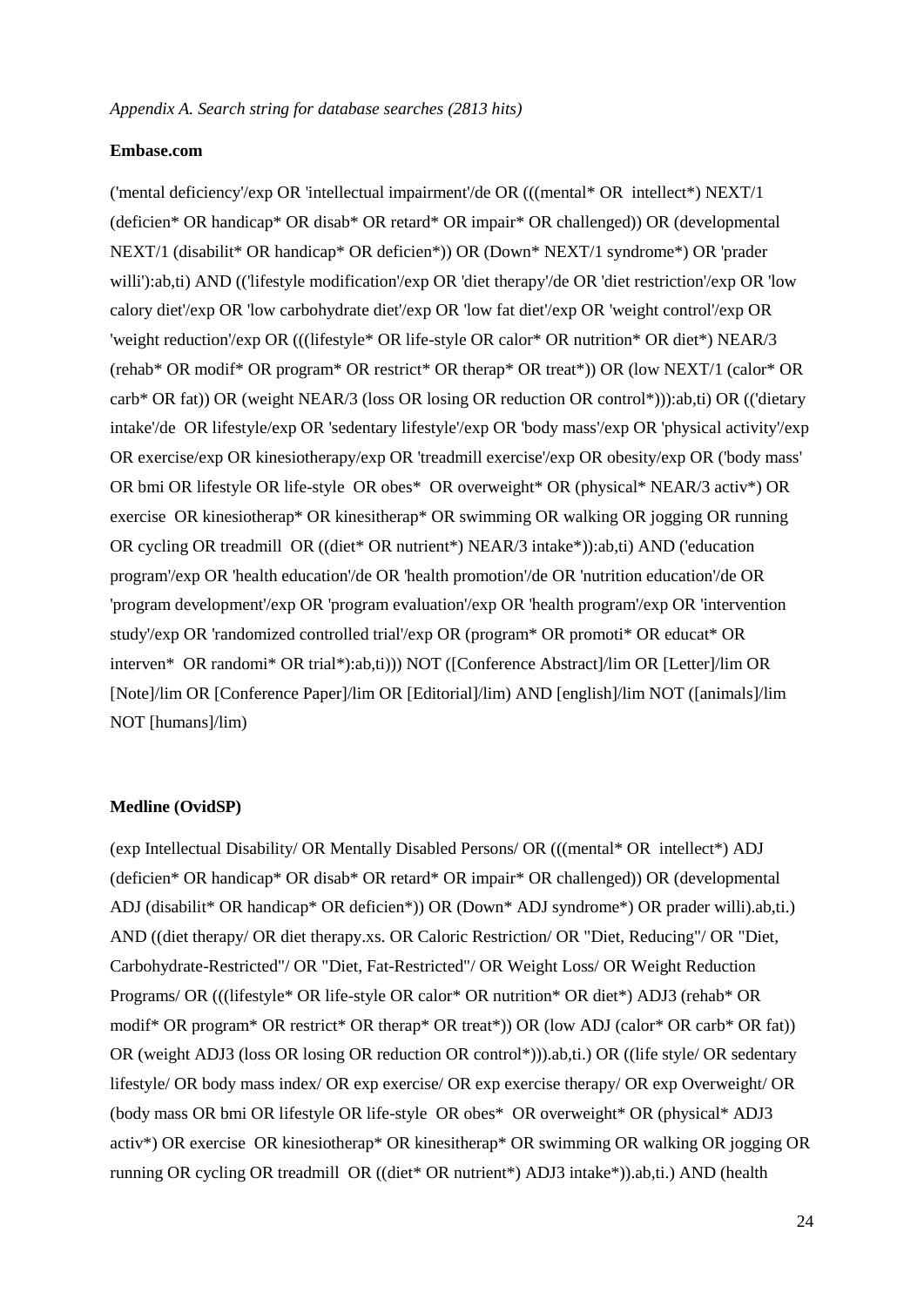education/ OR "Patient Education as Topic"/ OR exp health promotion/ OR program development/ OR program evaluation/ OR intervention studies/ OR randomized controlled trial.pt. OR (program\* OR promoti\* OR educat\* OR interven\* OR randomi\* OR trial\*).ab,ti.))) NOT (letter OR news OR comment OR editorial OR congresses OR abstracts).pt. AND english.la. NOT (exp animals/ NOT humans/)

#### **Cochrane**

((((mental\* OR intellect\*) NEXT/1 (deficien\* OR handicap\* OR disab\* OR retard\* OR impair\* OR challenged)) OR (developmental NEXT/1 (disabilit\* OR handicap\* OR deficien\*)) OR (Down\* NEXT/1 syndrome\*) OR 'prader willi'):ab,ti) AND (((((lifestyle\* OR life-style OR calor\* OR nutrition\* OR diet\*) NEAR/3 (rehab\* OR modif\* OR program\* OR restrict\* OR therap\* OR treat\*)) OR (low NEXT/1 (calor\* OR carb\* OR fat)) OR (weight NEAR/3 (loss OR losing OR reduction OR control\*))):ab,ti) OR ((('body mass' OR bmi OR lifestyle OR life-style OR obes\* OR overweight\* OR (physical\* NEAR/3 activ\*) OR exercise OR kinesiotherap\* OR kinesitherap\* OR swimming OR walking OR jogging OR running OR cycling OR treadmill OR ((diet\* OR nutrient\*) NEAR/3 intake\*)):ab,ti) AND ((program\* OR promoti\* OR educat\* OR interven\* OR randomi\* OR trial\*): $ab, ti)$ )

#### **Web of science**

TS=(((((mental\* OR intellect\*) NEAR/1 (deficien\* OR handicap\* OR disab\* OR retard\* OR impair\* OR challenged)) OR (developmental NEAR/1 (disabilit\* OR handicap\* OR deficien\*)) OR (Down\* NEAR/1 syndrome\*) OR "prader willi")) AND (((((lifestyle\* OR life-style OR calor\* OR nutrition\* OR diet\*) NEAR/3 (rehab\* OR modif\* OR program\* OR restrict\* OR therap\* OR treat\*)) OR (low NEAR/1 (calor\* OR carb\* OR fat)) OR (weight NEAR/3 (loss OR losing OR reduction OR control\*)))) OR ((("body mass" OR bmi OR lifestyle OR life-style OR obes\* OR overweight\* OR (physical\* NEAR/3 activ\*) OR exercise OR kinesiotherap\* OR kinesitherap\* OR swimming OR walking OR jogging OR running OR cycling OR treadmill OR ((diet\* OR nutrient\*) NEAR/3 intake\*))) AND ((program\* OR promoti\* OR educat\* OR interven\* OR randomi\* OR trial\*)))) NOT ((animal\* OR rat OR rats OR mouse OR mice OR murine OR pig OR swine OR porcine) NOT (human\* OR patient\* OR person\*)))

### **PubMed publisher**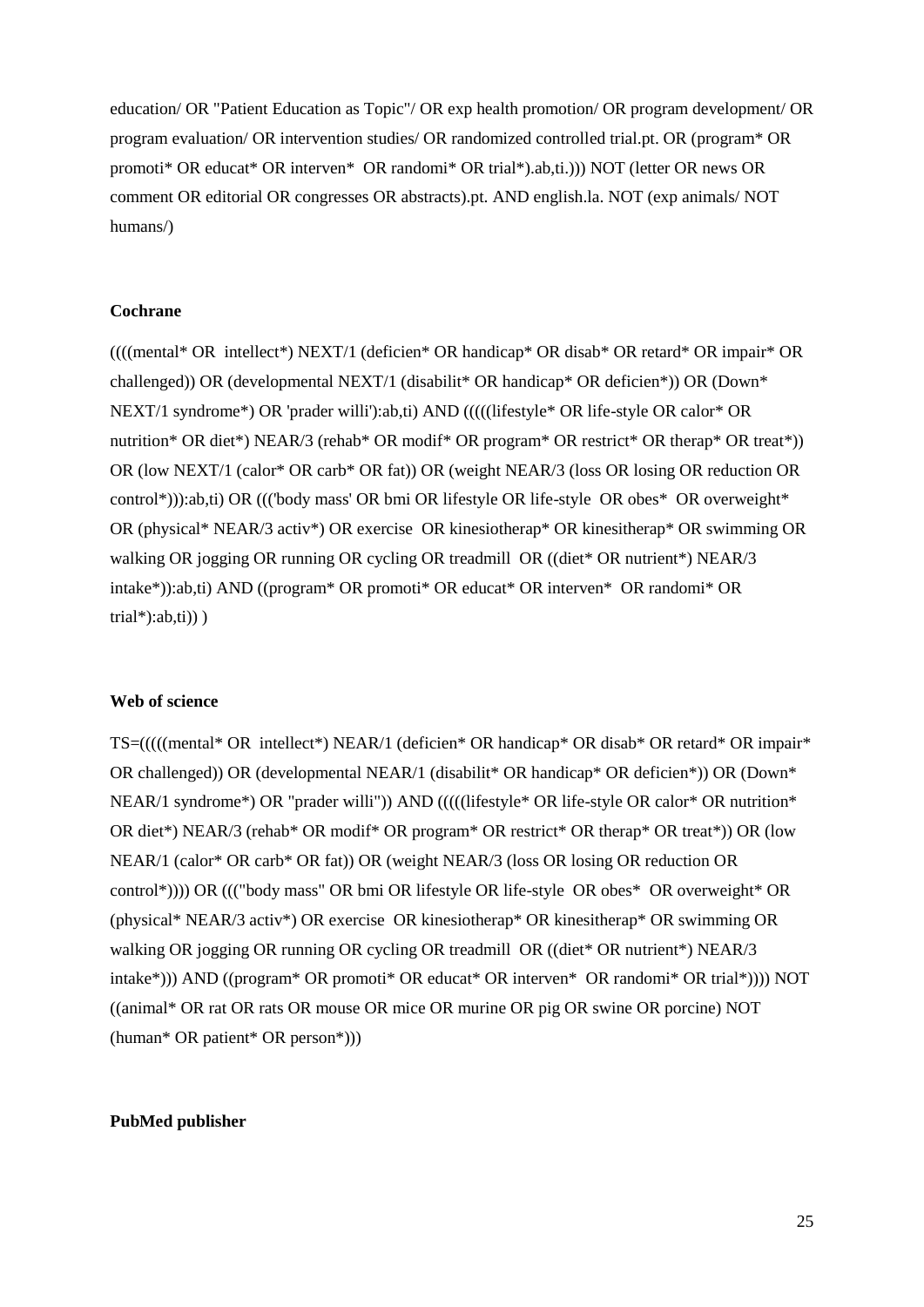(Intellectual Disability[mh] OR Mentally Disabled Persons[mh] OR (mental deficien\*[tiab] OR mental handicap\*[tiab] OR mental disab\*[tiab] OR mental retard\*[tiab] OR mental impair\*[tiab] OR mental challenged\*[tiab] OR mentally deficien\*[tiab] OR mentally handicap\*[tiab] OR mentally disab\*[tiab] OR mentally retard\*[tiab] OR mentally impair\*[tiab] OR mentally challenged\*[tiab] OR intellectual deficien\*[tiab] OR intellectual handicap\*[tiab] OR intellectual disab\*[tiab] OR intellectual retard\*[tiab] OR intellectual impair\*[tiab] OR intellectual challenged\*[tiab] OR intellectually deficien\*[tiab] OR intellectually handicap\*[tiab] OR intellectually disab\*[tiab] OR intellectually retard\*[tiab] OR intellectually impair\*[tiab] OR intellectually challenged\*[tiab] OR developmental disabilit\*[tiab] OR developmental handicap\*[tiab] OR developmental deficien\*[tiab] OR Down syndrome\*[tiab] OR prader willi\*[tiab])) AND ((diet therapy[mh] OR diet therapy[sh] OR Caloric Restriction[mh] OR "Diet, Reducing"[mh] OR "Diet, Carbohydrate-Restricted"[mh] OR "Diet, Fat-Restricted"[mh] OR Weight Loss[mh] OR Weight Reduction Programs[mh] OR (((lifestyle\*[tiab] OR life-style OR calor\*[tiab] OR nutrition\*[tiab] OR diet\*[tiab]) AND (rehab\*[tiab] OR modif\*[tiab] OR program\*[tiab] OR restrict\*[tiab] OR therap\*[tiab] OR treat\*[tiab])) OR low calor\*[tiab] OR low carb\*[tiab] OR low fat\*[tiab] OR weight loss\*[tiab] OR losing weight\*[tiab] OR weight reduction\*[tiab] OR weight control\*[tiab])) OR ((life style[mh] OR sedentary lifestyle[mh] OR body mass index[mh] OR exercise[mh] OR exercise therapy[mh] OR Overweight[mh] OR (body mass OR bmi OR lifestyle OR life-style OR obes\*[tiab] OR overweight\*[tiab] OR (physical\*[tiab] AND activ\*[tiab]) OR exercise OR kinesiotherap\*[tiab] OR kinesitherap\*[tiab] OR swimming OR walking OR jogging OR running OR cycling OR treadmill OR ((diet\*[tiab] OR nutrient\*[tiab]) AND intake\*[tiab]))) AND (health education[mh] OR "Patient Education as Topic"[mh] OR health promotion[mh] OR program development[mh] OR program evaluation[mh] OR intervention studies[mh] OR randomized controlled trial.pt. OR (program\*[tiab] OR promoti\*[tiab] OR educat\*[tiab] OR interven\*[tiab] OR randomi\*[tiab] OR trial\*[tiab])))) NOT (letter[pt] OR news[pt] OR comment[pt] OR editorial[pt] OR congresses[pt] OR abstracts[pt]) AND english[la] NOT  $(\text{animals[mh]} NOT \text{ humans[mh]}) AND \text{ publisher[sb]}$ 

### **PsycINFO (OvidSP)**

(exp Intellectual Development Disorder/ OR Cognitive Impairment/ OR (((mental\* OR intellect\*) ADJ (deficien\* OR handicap\* OR disab\* OR retard\* OR impair\* OR challenged)) OR (developmental ADJ (disabilit\* OR handicap\* OR deficien\*)) OR (Down\* ADJ syndrome\*) OR prader willi).ab,ti.) AND ((Weight Control/ OR Dietary Restraint/ OR Weight Loss/ OR Lifestyle Changes/ OR (((lifestyle\* OR life-style OR calor\* OR nutrition\* OR diet\*) ADJ3 (rehab\* OR modif\* OR program\* OR restrict\* OR therap\* OR treat\*)) OR (low ADJ (calor\* OR carb\* OR fat)) OR (weight ADJ3 (loss OR losing OR reduction OR control\*))).ab,ti.) OR ((diets/ OR lifestyle/ OR body mass index/ OR exp exercise/ OR exp Overweight/ OR (body mass OR bmi OR lifestyle OR life-style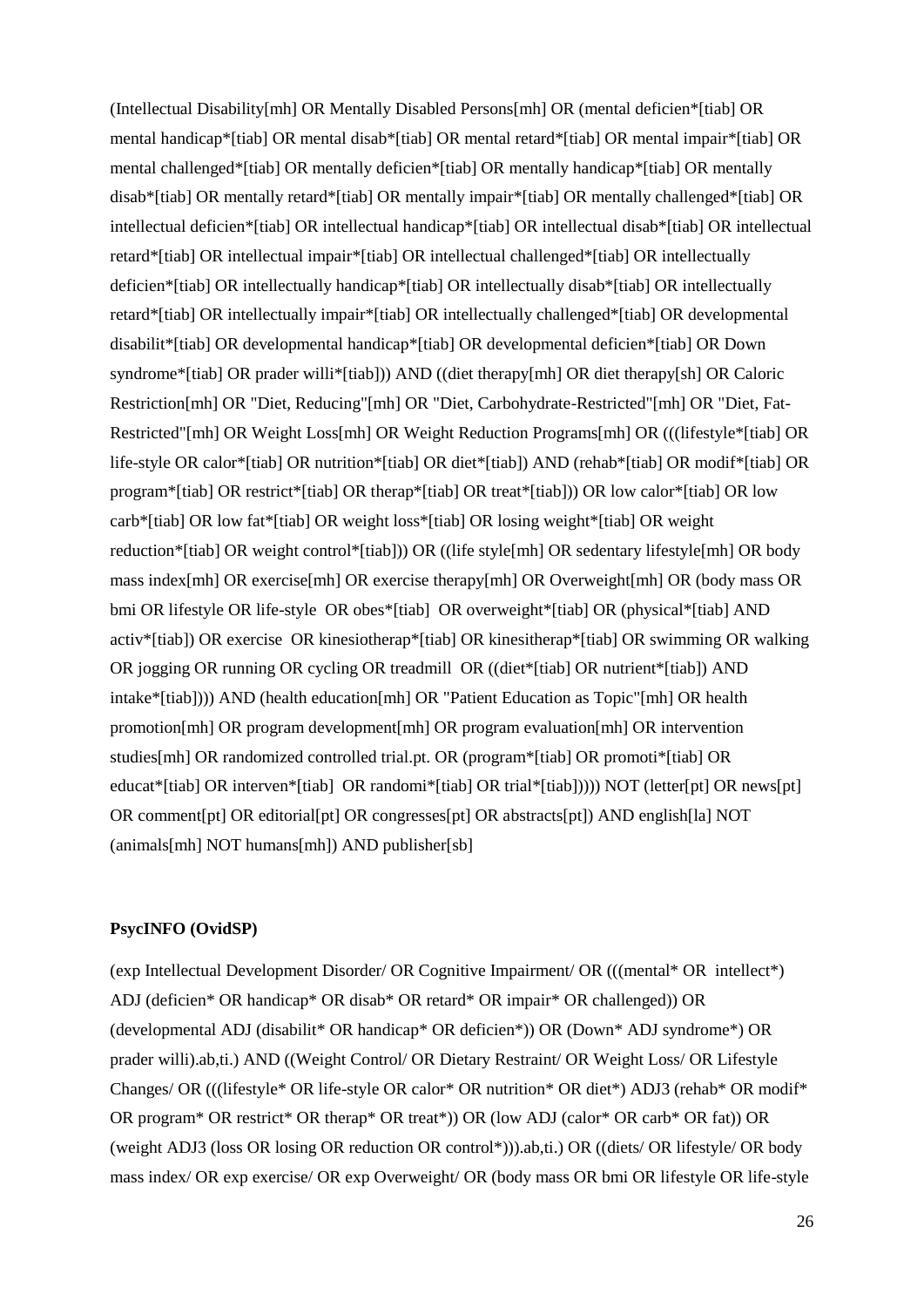OR obes\* OR overweight\* OR (physical\* ADJ3 activ\*) OR exercise OR kinesiotherap\* OR kinesitherap\* OR swimming OR walking OR jogging OR running OR cycling OR treadmill OR ((diet\* OR nutrient\*) ADJ3 intake\*)).ab,ti.) AND (health education/ OR "client Education"/ OR exp health promotion/ OR program development/ OR program evaluation/ OR intervention/ OR (program<sup>\*</sup> OR promoti\* OR educat\* OR interven\* OR randomi\* OR trial\*).ab,ti.))) NOT (letter OR news OR comment OR editorial OR congresses OR abstracts).pt. AND english.la. NOT (exp animals/ NOT humans/)

### **Cinahl (ebsco)**

(MH "Intellectual Disability+" OR MH "Mentally Disabled Persons+" OR (((mental\* OR intellect\*) n1 (deficien\* OR handicap\* OR disab\* OR retard\* OR impair\* OR challenged)) OR (developmental n1 (disabilit\* OR handicap\* OR deficien\*)) OR (Down\* n1 syndrome\*) OR prader willi)) AND ((MH "diet therapy" OR MH "Restricted Diet+" OR MH "Diet, Fat-Restricted+" OR MH "Weight Loss+" OR MH "Weight Reduction Programs+" OR (((lifestyle\* OR life-style OR calor\* OR nutrition\* OR diet\*) N3 (rehab\* OR modif\* OR program\* OR restrict\* OR therap\* OR treat\*)) OR (low n1 (calor\* OR carb\* OR fat)) OR (weight N3 (loss OR losing OR reduction OR control\*)))) OR ((MH "life style+" OR MH "body mass index+" OR MH exercise+ OR MH "Therapeutic Exercise+" OR MH obesity+ OR (body mass OR bmi OR lifestyle OR life-style OR obes\* OR overweight\* OR (physical\* N3 activ\*) OR exercise OR kinesiotherap\* OR kinesitherap\* OR swimming OR walking OR jogging OR running OR cycling OR treadmill OR ((diet\* OR nutrient\*) N3 intake\*))) AND (MH "health education+" OR MH "Patient Education+" OR MH "health promotion+" OR MH "program development+" OR MH "program evaluation+" OR MH "Experimental Studies+" OR MH "Randomized Controlled Trials+" OR (program\* OR promoti\* OR educat\* OR interven\* OR randomi\* OR trial\*)))) NOT PT (letter OR news OR comment OR editorial OR congresses OR abstracts) AND LA english NOT (MH animals+ NOT humans+)

### **Google scholar**

"mental|mentally|intellectual|intellectually deficiency|deficient|handicap|handicapped|disabled|impaired|retarded|retardation" lifestyle|"life style"|caloric|diet|"weight loss|reduction"|bmi|obesity|overweight program|promotion|education|intervention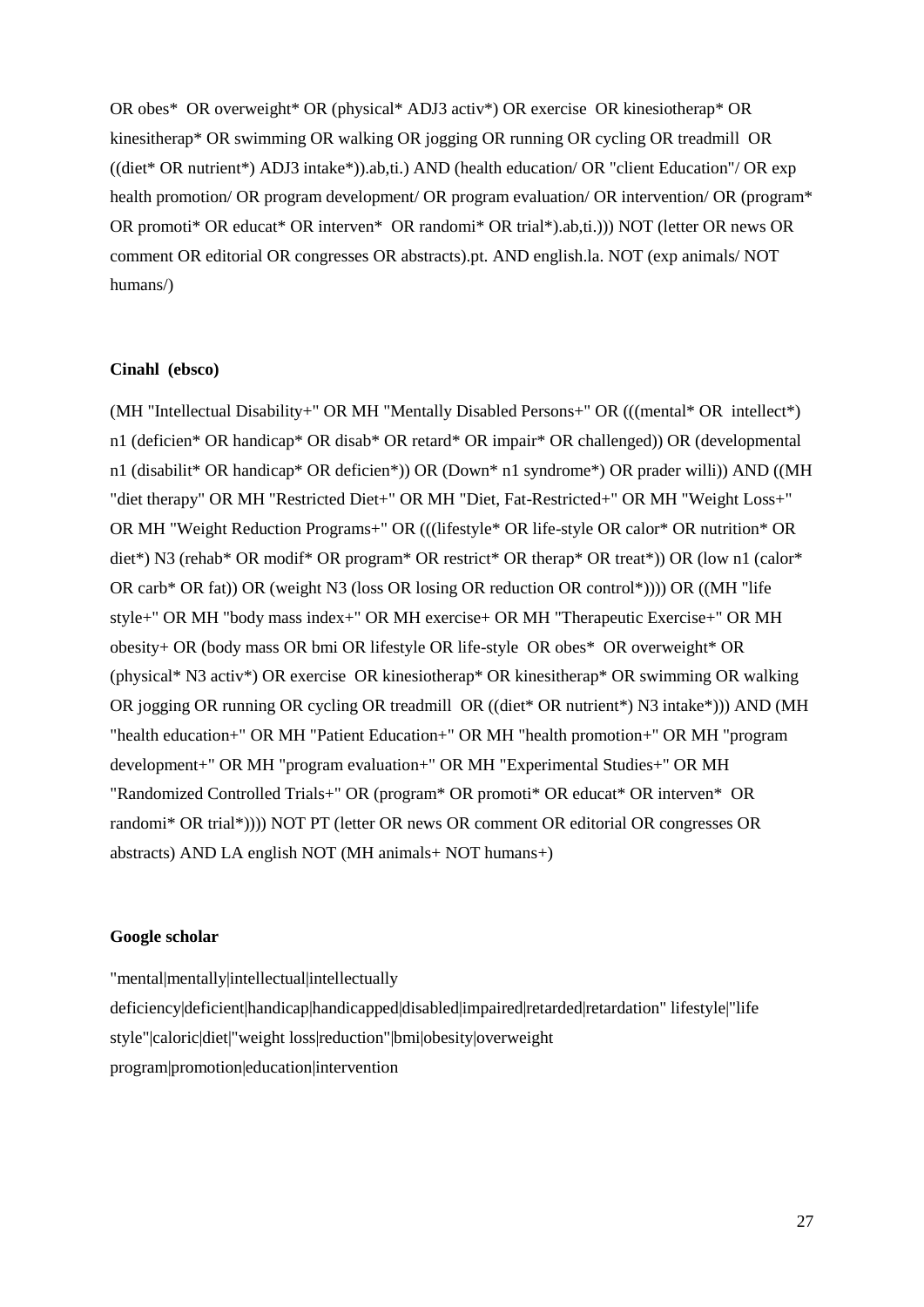| Author & record info                                                         |                                                                                                  |
|------------------------------------------------------------------------------|--------------------------------------------------------------------------------------------------|
| Data extraction author name                                                  |                                                                                                  |
| Date of data extraction                                                      |                                                                                                  |
| Article record nor in Endnote                                                |                                                                                                  |
| Title                                                                        |                                                                                                  |
| Authors                                                                      |                                                                                                  |
| Year of publication                                                          |                                                                                                  |
| <b>GENERAL CHARACTERISTICS</b>                                               |                                                                                                  |
| Intervention aimed at behavioural / lifestyle<br>changes in                  | Physical activity, nutrition, both                                                               |
| Sample characteristics:                                                      |                                                                                                  |
| Sample Size                                                                  | Number of subjects, (if more groups, nor of subjects for<br>each group)                          |
| Age                                                                          | Mean age (if more groups, mean age for each group)                                               |
|                                                                              | Children $(\langle 12 \rangle)$ , adolescents $(12-18)$ , adults $(18-45)$ ,                     |
| Age group                                                                    | seniors $(45+)$                                                                                  |
| <b>Sex</b>                                                                   | Percentage of females in sample (if more groups, % for<br>each group)                            |
| Target group                                                                 | describe; e.g. Individuals with ID, Down syndrome,<br>Prader-Willy, developmental disorder, etc. |
|                                                                              | Borderline (IQ 70-80), mild (IQ 50-69), moderate (IQ                                             |
| Level of ID                                                                  | 35-49), severe $(IQ < 35)$                                                                       |
|                                                                              | Randomized controlled trial, non-randomized                                                      |
|                                                                              | controlled trial, controlled before-and-after study,                                             |
|                                                                              | interrupted-time-series study, historically controlled                                           |
|                                                                              | study, cohort study, cross-sectional study, case series                                          |
| <b>Study Design</b>                                                          | (uncontrolled longitudinal study), case-control study                                            |
| Additional remarks on study design                                           |                                                                                                  |
| Additional remarks concerning General<br>Characteristics                     |                                                                                                  |
| <b>INTERVENTION CHARACTERISTICS</b><br>(partly based on Olander et al. 2013) | instructions for author                                                                          |
| Description intervention                                                     | (short) the content or elements of the intervention                                              |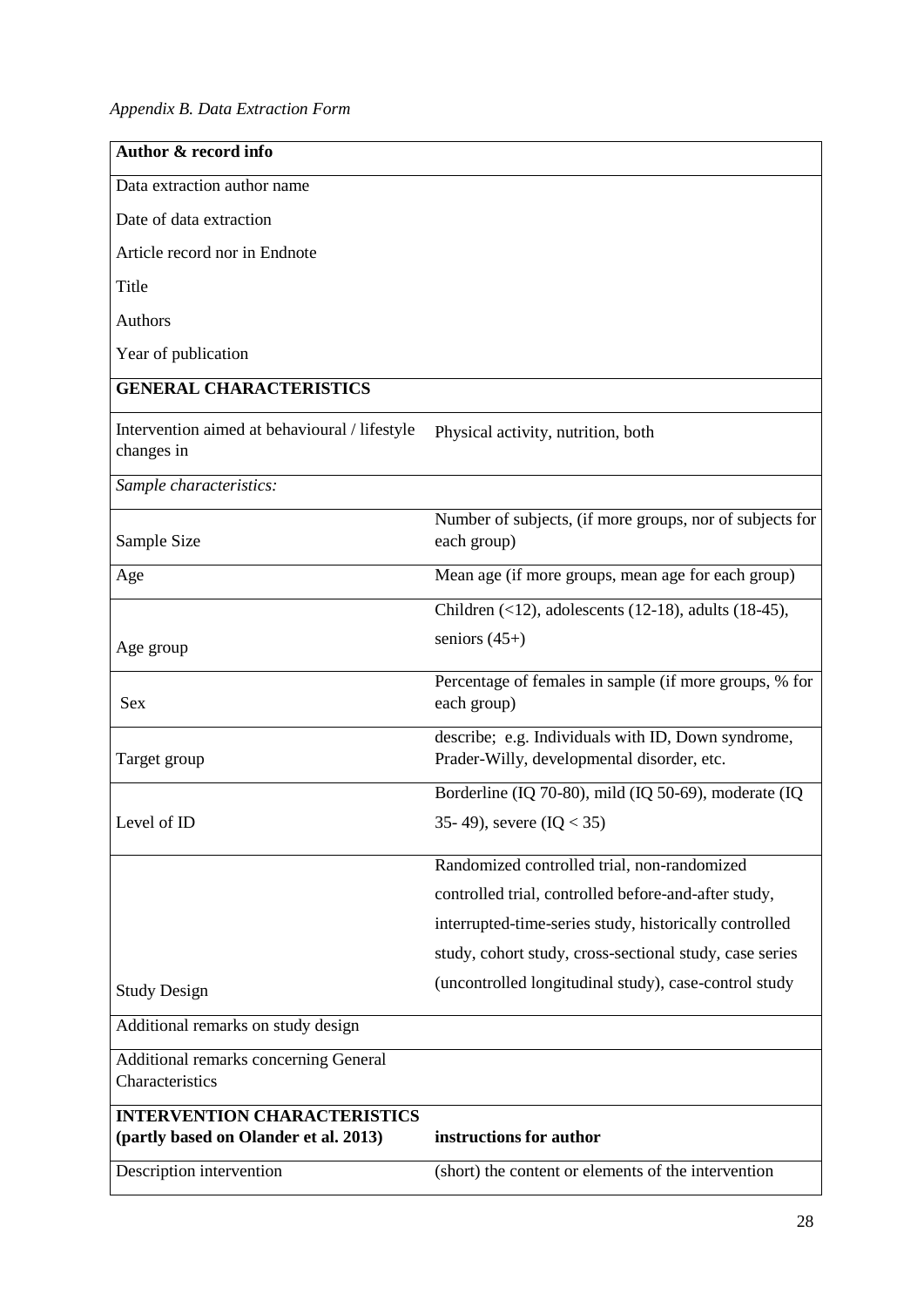| Intervention delivered by<br>e.g. Family/peers, Nurse, Health practitioner,<br>Researcher                                                                                                                                       |                                                            |         |  |  |  |  |  |
|---------------------------------------------------------------------------------------------------------------------------------------------------------------------------------------------------------------------------------|------------------------------------------------------------|---------|--|--|--|--|--|
| <b>Outcome</b> measures<br>e.g. physical activity, weight loss, nutrition habits                                                                                                                                                |                                                            |         |  |  |  |  |  |
| Setting of intervention                                                                                                                                                                                                         | e.g. Participants home, Sports centre, Hospital,           |         |  |  |  |  |  |
| Duration of intervention<br>total duration of period in which intervention is<br>given(e.g. 3 weeks, 12 weeks, 3 months)                                                                                                        |                                                            |         |  |  |  |  |  |
| The frequency of intervention?                                                                                                                                                                                                  | (e.g., 3 times a week; twice a day)                        |         |  |  |  |  |  |
| The intensity of intervention?                                                                                                                                                                                                  | contact time: duration per session (e.g. 1 hour)           |         |  |  |  |  |  |
| The mode of delivery                                                                                                                                                                                                            | (e.g., face-to-face or by telephone, web-based)            |         |  |  |  |  |  |
| Theoretical basis mentioned?                                                                                                                                                                                                    | Theoretical basis explicitly mentioned, some theory        |         |  |  |  |  |  |
|                                                                                                                                                                                                                                 | mentioned, no theoretical basis mentioned                  |         |  |  |  |  |  |
| <b>Mentioned Theory</b>                                                                                                                                                                                                         | e.g. Social cognitive theory, self-determination<br>theory |         |  |  |  |  |  |
| Additional remarks concerning Intervention<br>Characteristics                                                                                                                                                                   |                                                            |         |  |  |  |  |  |
| PEDRO QUALITY ASSESSMENT.                                                                                                                                                                                                       |                                                            |         |  |  |  |  |  |
| 1 Eligibility criteria were specified.                                                                                                                                                                                          |                                                            | Yes, No |  |  |  |  |  |
| 2 Subjects were randomly allocated to groups (in a crossover study, subjects were<br>randomly allocated an order in which treatments were received).                                                                            |                                                            | Yes, No |  |  |  |  |  |
| 3 Allocation was concealed.                                                                                                                                                                                                     |                                                            | Yes, No |  |  |  |  |  |
| 4 The groups were similar at baseline regarding the most important prognostic<br>indicators.                                                                                                                                    |                                                            | Yes, No |  |  |  |  |  |
| 5 There was blinding of all subjects.                                                                                                                                                                                           |                                                            | Yes, No |  |  |  |  |  |
| 6 There was blinding of all therapists who administered the therapy.                                                                                                                                                            |                                                            | Yes, No |  |  |  |  |  |
| 7 There was blinding of all assessors who measured at least one key outcome.                                                                                                                                                    |                                                            | Yes, No |  |  |  |  |  |
| 8 Measures of at least one key outcome were obtained from more than 85% of the<br>subjects initially allocated to groups.                                                                                                       |                                                            | Yes, No |  |  |  |  |  |
| 9 All subjects for whom outcome measures were available received the treatment or<br>control condition as allocated or, where this was not the case, data for at least one<br>key outcome was analysed by "intention to treat". |                                                            | Yes, No |  |  |  |  |  |
| 10 The results of between-group statistical comparisons are reported for at least one<br>key outcome.                                                                                                                           |                                                            | Yes, No |  |  |  |  |  |
| 11 The study provides both point measures and measures of variability for at least<br>one key outcome.                                                                                                                          |                                                            | Yes, No |  |  |  |  |  |
|                                                                                                                                                                                                                                 | <b>BEHAVIOR CHANGE TECHNIQUES</b>                          |         |  |  |  |  |  |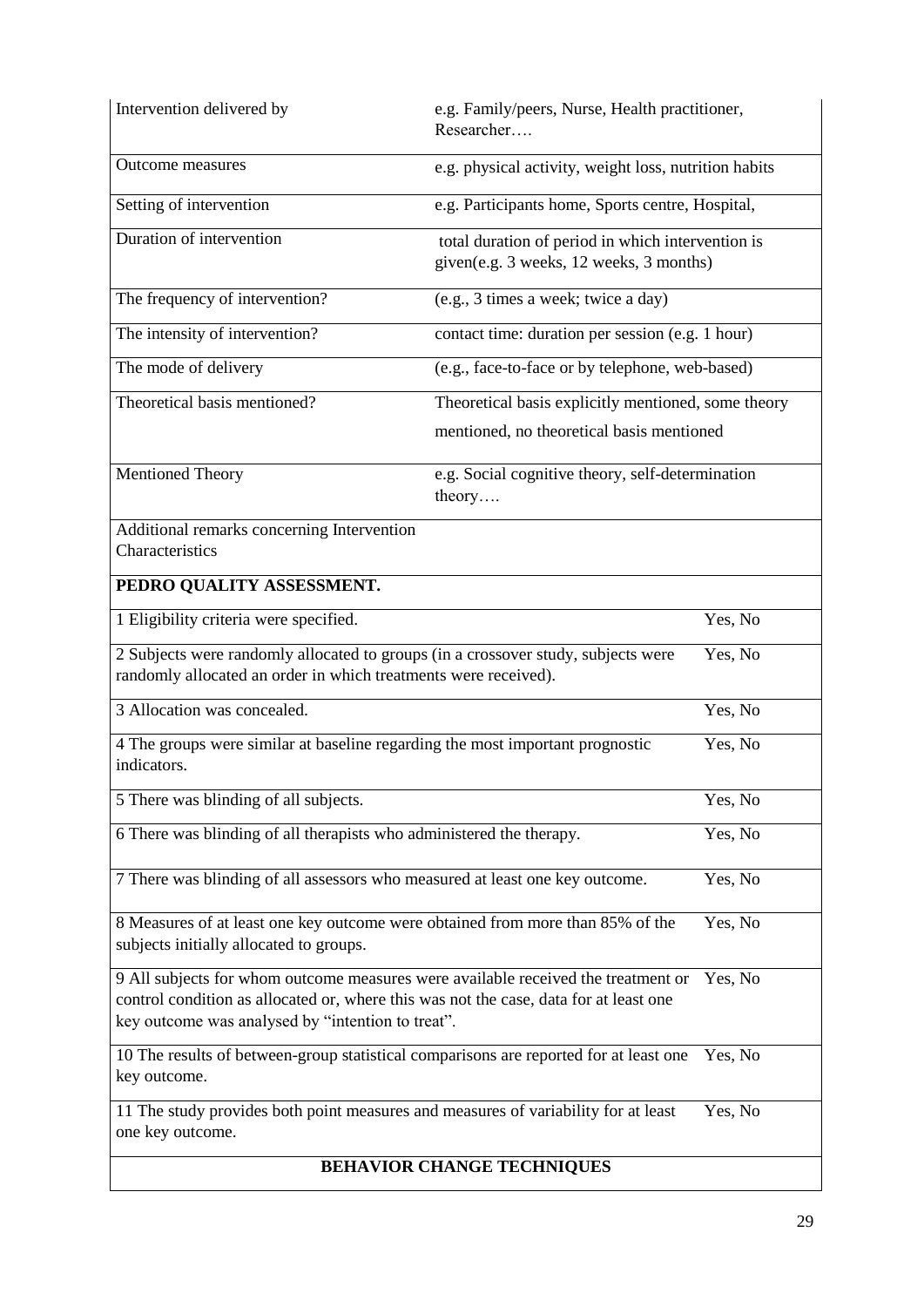|                | (based on CALORE Taxonomy for behavioural change Techniques (Michie et al. 2011)) |
|----------------|-----------------------------------------------------------------------------------|
| $\mathbf{1}$   | Provide information on consequences of behaviour in general                       |
| $\overline{2}$ | Provide information on consequences of behaviour to the individual                |
| 3              | Provide information about others' approval                                        |
| $\overline{4}$ | Provide normative information about others' behaviour                             |
| 5              | Goal setting (behaviour)                                                          |
| 6              | Goal setting (outcome)                                                            |
| 7              | Action planning                                                                   |
| 8              | Barrier identification/problem solving                                            |
| 9              | Set graded tasks                                                                  |
| 10             | Prompt review of behavioural goals                                                |
| 11             | Prompt review of outcome goals                                                    |
| 12             | Prompt rewards contingent on effort or progress towards behaviour                 |
| 13             | Provide rewards contingent on successful behaviour                                |
| 14             | Shaping                                                                           |
| 15             | Prompting generalization of a target behaviour                                    |
| 16             | Prompt self-monitoring of behaviour                                               |
| 17             | Prompt self-monitoring of behavioural outcome                                     |
| 18             | Prompting focus on past success                                                   |
| 19             | Provide feedback on performance                                                   |
| 20             | Provide information on where and when to perform behaviour                        |
| 21             | Provide instruction on how to perform the behaviour                               |
| 22             | Model/demonstrate the behaviour                                                   |
| 23             | Teach to use prompts/cues                                                         |
| 24             | Environmental restructuring                                                       |
| 25             | Agree behavioural contract                                                        |
| 26             | Prompt practice                                                                   |
| 27             | Use of follow-up prompts                                                          |
| 28             | Facilitate social comparison                                                      |
| 29             | Plan social support/social change                                                 |
| 30             | Prompt identification as role model/position advocate                             |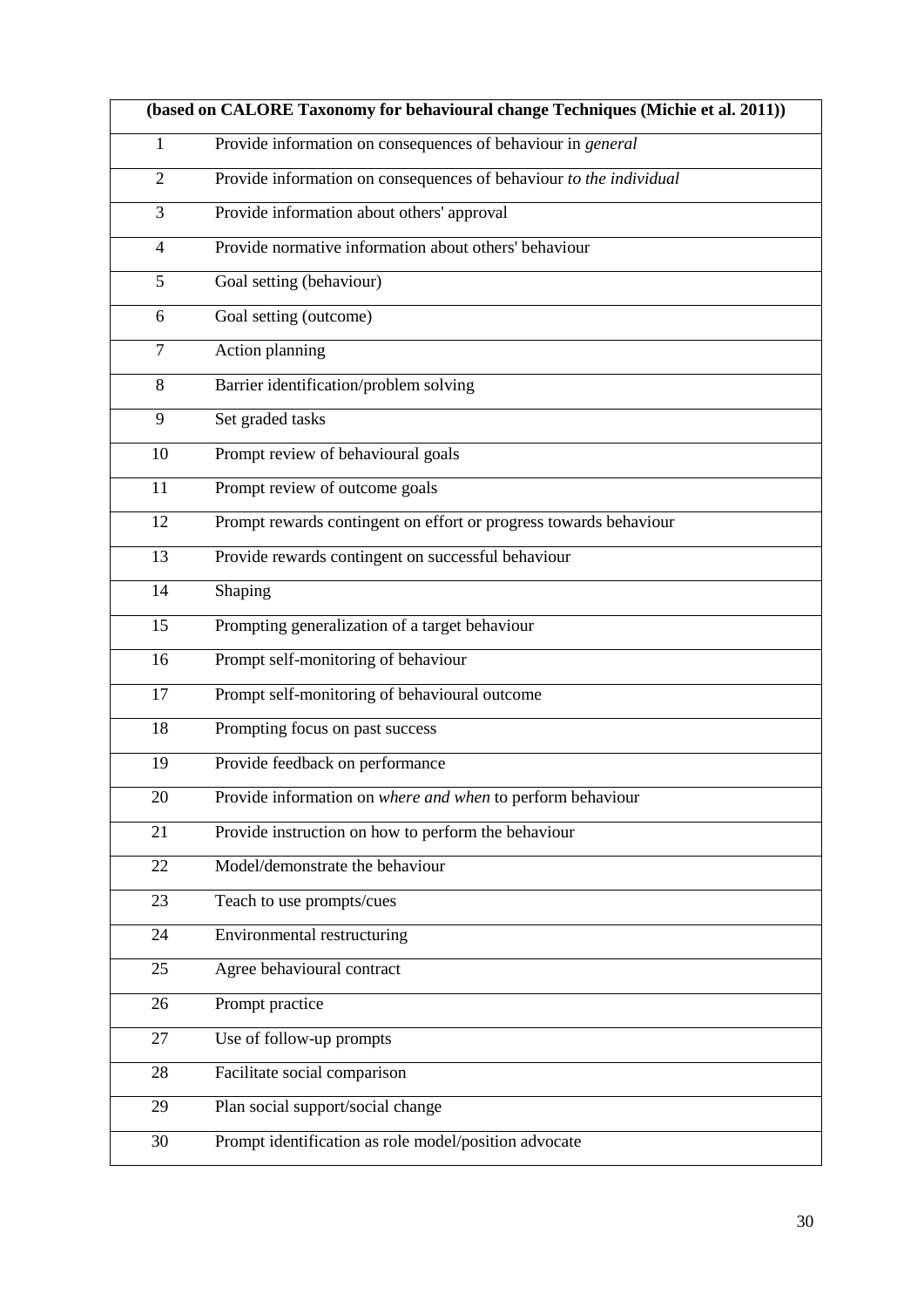| 31 | Prompt anticipated regret                    |
|----|----------------------------------------------|
| 32 | Fear arousal                                 |
| 33 | Prompt self-talk                             |
| 34 | Prompt use of imagery                        |
| 35 | Relapse prevention/coping planning           |
| 36 | Stress management/emotional control training |
| 37 | Motivational interviewing                    |
| 38 | Time management                              |
| 39 | General communication skills training        |
| 40 | Stimulate anticipation of future rewards     |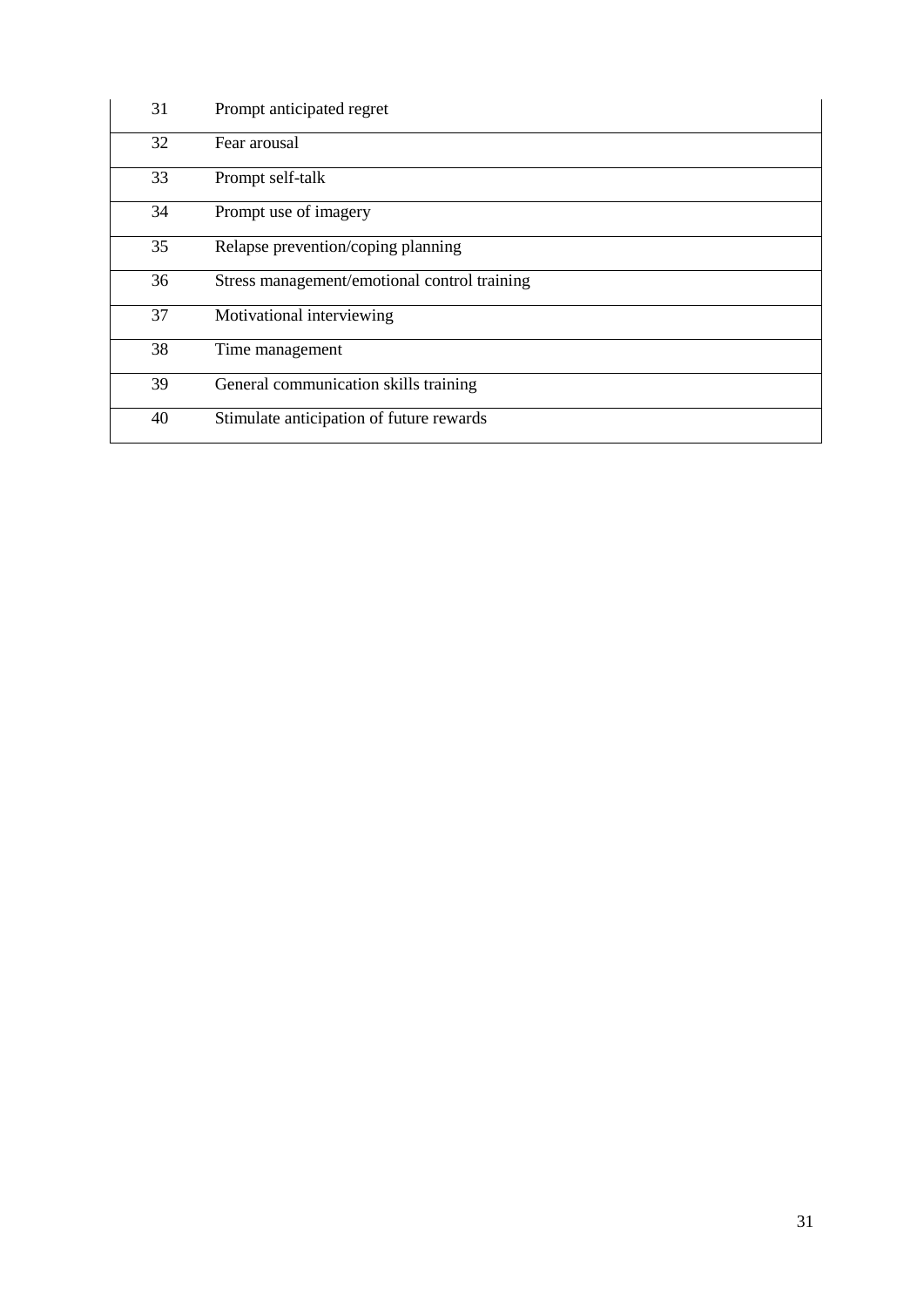| Study                            | Year | <b>Setting</b>                                | Population                                                     | $\boldsymbol{N}$ | Age(M)                            | Level of ID                                                                                                 | $Sex$ (%F) |
|----------------------------------|------|-----------------------------------------------|----------------------------------------------------------------|------------------|-----------------------------------|-------------------------------------------------------------------------------------------------------------|------------|
|                                  |      | Interventions aimed at physical activity (15) |                                                                |                  |                                   |                                                                                                             |            |
| Podgorski                        | 2004 | Day habilitation<br>setting                   | Older adults with ID                                           | 12               | $40 - 80 +$                       | All levels. Mild= 40%; Moderate=13.3%;<br>Severe= 20.0%; Profound=26.7%                                     | 46.7       |
| Jones                            | 2007 | Residential facility                          | People with ID                                                 | 8                | $41.3(SD=6.5)$                    | Severe (100%)                                                                                               | Unknown    |
| Pitetti                          | 2007 | Gymnasium                                     | Adolescents/youth with<br>severe developmental<br>disabilities | 10               | 17 (14-19 years,<br>$SD = 1.9$    | Moderate-severe. Mild I = $10\%$ ; Severe = $60\%$ ; ID<br>unclassified= $20\%$ ; Asperger syndrome= $10\%$ | 40         |
| Geller                           | 2009 | Community health<br>centre                    | Overweight adults with<br>developmental delay                  | 43               | 42.6                              | All levels                                                                                                  | 58.1       |
| Temple                           | 2011 | YMCA fitness centre                           | Youth with ID in the<br>community                              | $20\,$           | 17.8 (15-21 years,<br>$SD = 1.6$  | Mild (100%)                                                                                                 | 50         |
| Thomas                           | 2011 | Unknown                                       | Adults with ID                                                 | 191              | 42 (19-72 years)                  | Unknown                                                                                                     | 38.2       |
| Ulrich                           | 2011 | Training facility                             | Children (8-15 years) with<br>Down Syndrome                    | 46               | $12.2(8-15)$                      | Unknown                                                                                                     | 56.5       |
| Bodde <sup>1</sup>               | 2012 | Agencies that serve<br>adults with ID         | Ambulatory adults with ID                                      | 42               | 38.8 (19-62)<br>years)            | Mild-moderate                                                                                               | 50         |
| Stanish                          | 2012 | <b>YMCA Branches</b>                          | Adolescents with ID                                            | 20               | 17.8 (15-21 years,<br>$SD = 1.6$  | Mild-moderate                                                                                               | 50         |
| Yen                              | 2012 | Institution                                   | Adults with ID, living in<br>institution                       | 135              | 33.7 (19-67 years,<br>$SD = 10.0$ | All levels. Mild= 3.6%; Moderate= 30.4%;<br>Severe = $31.9\%$ ; Profound = $34.15$                          | 33.3       |
| Mitchell                         | 2013 | Participant's home                            | Adults with ID                                                 | Protocol         | Protocol                          | All levels                                                                                                  | Protocol   |
| Perez-Cruzado                    | 2013 | Occupational centre                           | People with ID                                                 | Protocol         | Protocol                          | Mild-moderate                                                                                               | Protocol   |
| Shields <sup>2</sup>             | 2013 | Gymnasium                                     | Adolescents with Down<br>Syndrome                              | 68               | 17.9 (14-22 years,<br>$SD = 2.6$  | Mild-moderate. Mild=50%; Moderate=50%                                                                       | 44         |
| Lante                            | 2014 | Local community<br>settings                   | Adults with ID                                                 | 90               | $18-55$ years                     | Unknown                                                                                                     | Unknown    |
| Van Schijndel-Speet <sup>3</sup> | 2014 | Day activity centre                           | Older individuals with ID                                      | 146              | $44+$ years                       | Mild-moderate                                                                                               | Unknown    |
|                                  |      | Interventions aimed at nutrition $(3)$        |                                                                |                  |                                   |                                                                                                             |            |
| Bartley                          | 2011 | Day centre                                    | People with ID                                                 | 12               | 40.3 (25-63 years,<br>$SD = 11.4$ | Unknown                                                                                                     | 67         |
| Wallén                           | 2013 | Upper secondary<br>school                     | Students with ID                                               | 89               | 19 (16-21 years,<br>$SD=1$ )      | Mild-moderate                                                                                               | 49         |

 $1$  These results are combined with the process evaluation paper from Bodde et al. (2012) describing the same study.

 $\ddot{\phantom{a}}$ 

 $2$  These results are combined with the protocol paper from Shields et al. (2010) describing the same study.

 $3$  These results are combined with the protocol paper from Van Schijndel-Speet et al. (2013) describing the same study.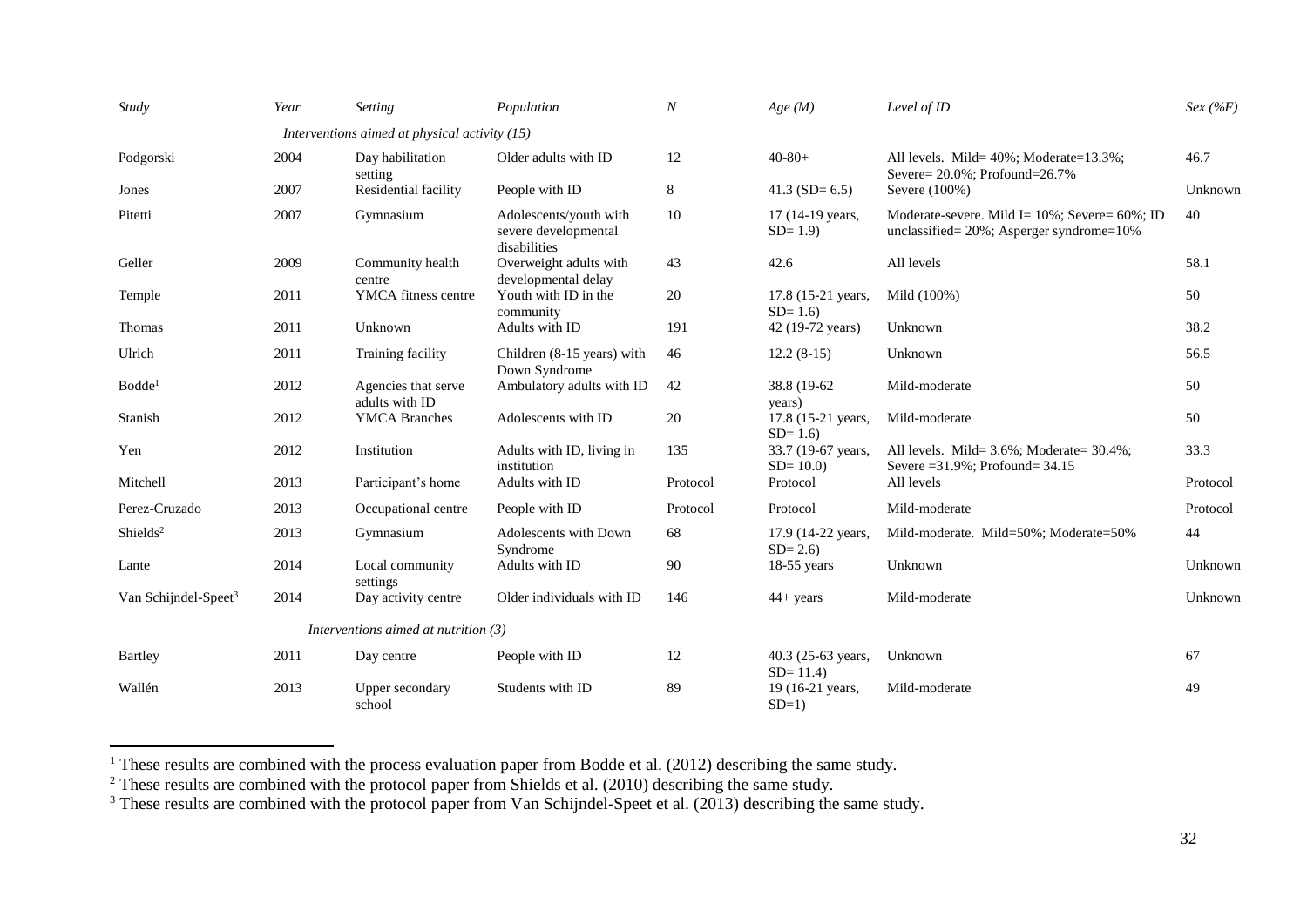| Hubbard                | 2014 | Private specialized<br>residential school                        | Students with I/DD                                    | Unknown        | 9-22 years                           | Unknown       | Unknown              |
|------------------------|------|------------------------------------------------------------------|-------------------------------------------------------|----------------|--------------------------------------|---------------|----------------------|
|                        |      | Interventions aimed at both physical activity and nutrition (23) |                                                       |                |                                      |               |                      |
| Cluphf                 | 2001 | Sheltered workshop                                               | Adults with ID                                        | 27             | 38.0                                 | Mild (100%)   | 44.4                 |
| Marshall               | 2003 | Several locations                                                | Overweight people with<br>ID                          | 20             | 10 years and over                    | Unknown       | Unknown              |
| Ewing                  | 2004 | Primary care setting                                             | Individuals with ID                                   | 92             | 39.7 $(SD=11.5)$                     | All levels    | 54.4                 |
| <b>Bradley</b>         | 2005 | Unknown                                                          | Overweight women with<br><b>ID</b>                    | $\overline{9}$ | Unknown                              | Unknown       | 100                  |
| Chapman                | 2005 | Participant's home                                               | Individuals with ID                                   | 72             | 40.7 (19-70)<br>years)               | Unknown       | 43                   |
| Mann                   | 2006 | Community disability<br>service                                  | Overweight adults with ID                             | 192            | $38.6$ (SD = 11.5)                   | Mild-moderate | 66.7                 |
| Sailer                 | 2006 | Human service centre                                             | Obese individuals with ID                             | 6              | 46 (34-54 years,<br>$SD = 7.7$       | Mild (100%)   | 67                   |
| Chapman                | 2008 | Participant's home                                               | Adults with ID                                        | 73             | 46.9                                 | Unknown       | 41                   |
| Bazzano                | 2009 | Community locations                                              | Overweight adults with ID                             | 44             | $18-59$ years                        | Unknown       | 61.4                 |
| Melville               | 2011 | Participants home                                                | Adults with ID and obesity                            | 54             | $45.3(23 - 71)$<br>years, SD= 12.01) | All levels    | 59.3                 |
| Saunders               | 2011 | Unknown                                                          | Overweight adults with ID                             | 73             | 18-62 years                          | Unknown       | 59                   |
| Casey                  | 2012 | 25m pool                                                         | Adults with ID                                        | $\,8\,$        | 41 (21-57 years,<br>$SD = 13.7$      | Unknown       | 25                   |
| McDermott              | 2012 | Local disability<br>agency service<br>facilities                 | Individuals with ID                                   | 443            | 38.8 (19-70)<br>years)               | Mild-moderate | 50.3                 |
| Wilhite                | 2012 | Unknown                                                          | Adults with IDD                                       | 16             | 40.4 (22-69)<br>years)               | Mild-moderate | 75                   |
| Beeken                 | 2013 | Day centres                                                      | Overweight persons with<br>ID                         | Protocol       | Protocol                             | Mild-moderate | Protocol             |
| Bergstrom <sup>4</sup> | 2013 | Residence                                                        | Adults with ID living in<br>residences                | 129            | 37.8 (20-66<br>years)                | Mild-moderate | 56.9                 |
| Curtin                 | 2013 | Unknown                                                          | Adolescents and young<br>adults with down<br>syndrome | 21             | 20.5 (13-26 years,<br>$SD = 3.2$     | Mild-moderate | 81.0                 |
| Donnelly               | 2013 | Participant's home                                               | Overweight adults with ID<br>and DD                   | 150            | 18 years and over                    | Mild-moderate | Design/ratio<br>nale |

 $4$  These results are combined with the protocol paper from Elinder et al. (2010) describing the same study.

 $\overline{a}$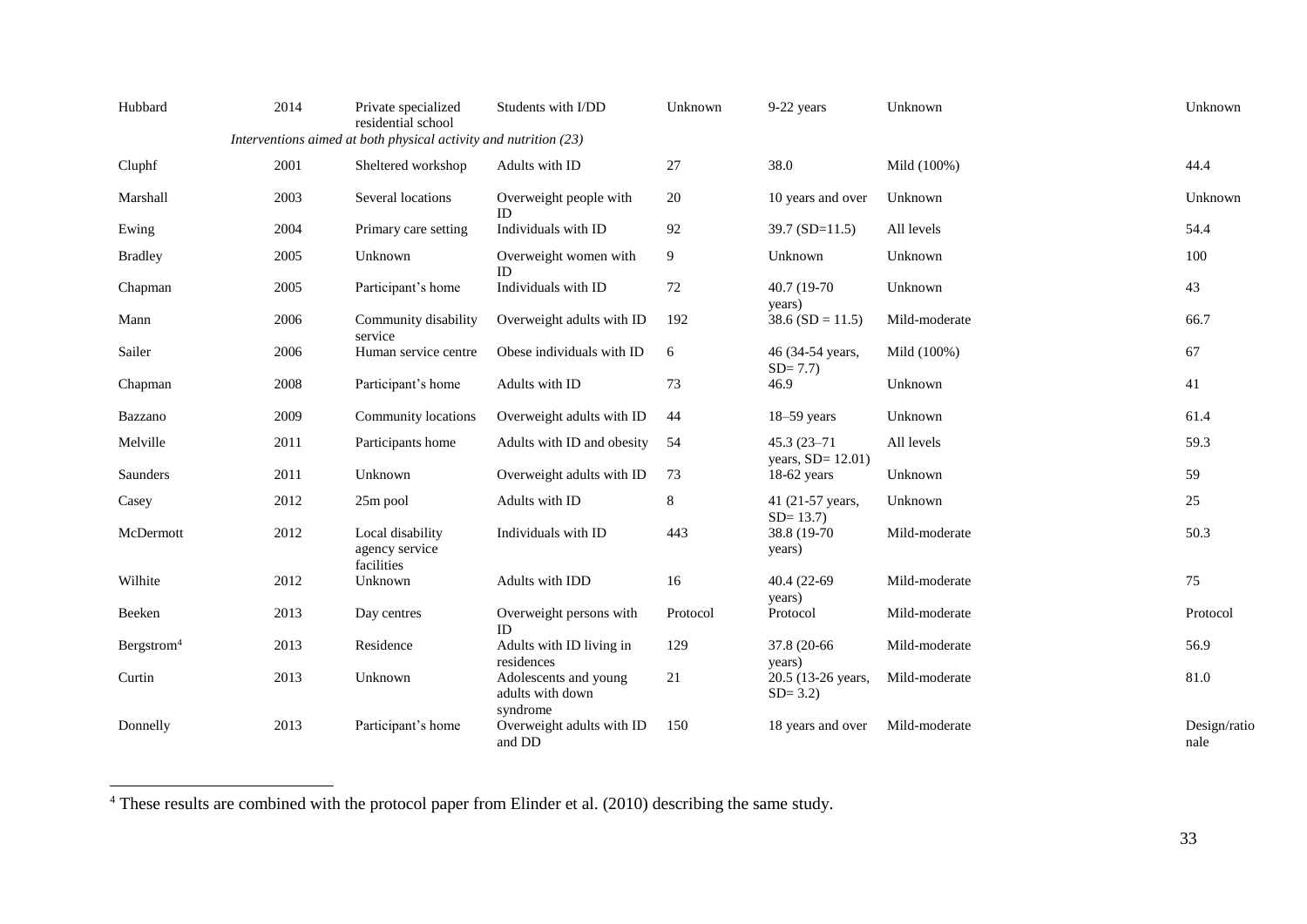| Marks         | 2013 | Community-based<br>organisations | Adults with ID                              | 67 | 45.2 $(31-64 \text{ years})$<br>$SD=7.6$   | Mild-moderate                                  | 52   |
|---------------|------|----------------------------------|---------------------------------------------|----|--------------------------------------------|------------------------------------------------|------|
| Pett          | 2013 | Recreation centre                | Obese home dwelling<br>young adults with ID | 30 | 24.2 (18-33 years,<br>$SD = 4.2$           | Mild-moderate                                  | 60   |
| Wallén        | 2013 | Upper secondary<br>school        | Students with ID                            | 27 | 20.7 (19.2-21.8)<br>years)                 | Mild-moderate                                  | 33.3 |
| <b>Spanos</b> | 2014 | Participant's home               | Adults with ID                              | 52 | 51 (26-73 years)                           | Mild, moderate, severe                         | 60.9 |
| Ptomey        | 2015 | Participants home                | Adolescents with IDD<br>with overweight     | 22 | 14.9 $(11-18 \text{ years})$<br>$SD = 2.2$ | Mild-moderate. Mild= $60\%$ ; Moderate= $40\%$ | 45   |

**Supplemental Table 1: General characteristics**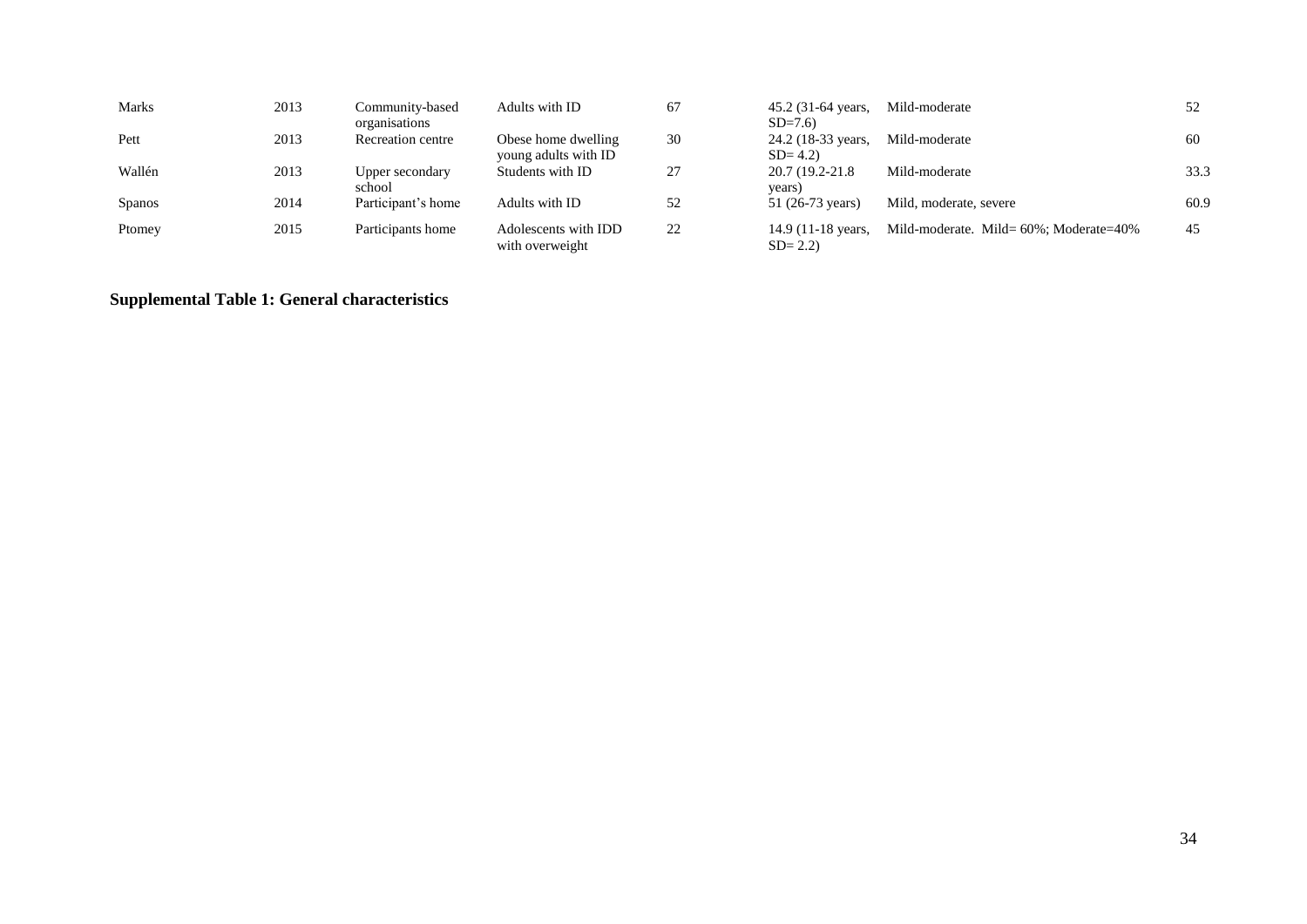| Study                      | Year | Design      | Theoretical framework                                                                   | Delivery                                | Number/<br>frequency per<br>week | <i>Intervention</i><br>duration (weeks) | Follow-up |
|----------------------------|------|-------------|-----------------------------------------------------------------------------------------|-----------------------------------------|----------------------------------|-----------------------------------------|-----------|
|                            |      |             | Interventions aimed at physical activity (15)                                           |                                         |                                  |                                         |           |
| Podgorski                  | 2004 | Case series | None                                                                                    | Face-to-face, group                     | 4                                | 12                                      | 9 months  |
| Jones                      | 2007 | Case series | None                                                                                    | Face-to-face                            | $3 - 5$                          | 16                                      | 3 months  |
| Pitetti                    | 2007 | Non-RCT     | None                                                                                    | face-to-face, group                     | 3                                | 9 months                                | None      |
| Geller                     | 2009 | Case series | None                                                                                    | Face-to-face, group and<br>individually | $\overline{2}$                   | 13,5 months                             | None      |
| Temple                     | 2011 | Case series | None                                                                                    | Face-to-face, group                     | $\overline{2}$                   | 15                                      | None      |
| Thomas                     | 2011 | Case series | None                                                                                    | logbooks                                | Unknown                          | 24 months                               | None      |
| Ulrich                     | 2011 | <b>RCT</b>  | Dynamic systems theory                                                                  | Face-to-face                            | 5 consecutive<br>days            | 5 consecutive<br>days                   | 12 months |
| Bodde <sup>5</sup>         | 2012 | Case series | Theory of planned behaviour                                                             | Face-to-face, group                     | 8 sessions in total              | Unknown                                 | None      |
| Stanish                    | 2012 | Case series | None                                                                                    | Face-to-face with peer<br>partner       | $\overline{2}$                   | 15                                      | None      |
| Yen                        | 2012 | Case series | None                                                                                    | Face-to-face                            | $\overline{4}$                   | 9 months                                | None      |
| Mitchell                   | 2013 | <b>RCT</b>  | Social cognitive theory, Behaviour<br>change techniques, transtheoretical<br>model      | Face-to-face,<br>individually           | 3 times                          | 12                                      | 3 months  |
| Perez-Cruzado              | 2013 | <b>RCT</b>  | None                                                                                    | Face-to-face, group                     | 2                                | 26                                      | 10 weeks  |
| Shields <sup>6</sup>       | 2013 | <b>RCT</b>  | None                                                                                    | Face-to-face, group                     | $\overline{c}$                   | 10                                      | 14 weeks  |
| Lante                      | 2014 | <b>RCT</b>  | None                                                                                    | Face-to-face                            | Group $1:1$<br>group 2: 3        | 12                                      | 6 months  |
| Van Schijndel <sup>7</sup> | 2014 | <b>RCT</b>  | Behaviour change techniques,<br>Theory of planned behaviour,<br>Social cognitive theory | Face-to-face                            | 3                                | 32                                      | 6 months  |
|                            |      |             | Interventions aimed at nutrition $(3)$                                                  |                                         |                                  |                                         |           |
| Bartley                    | 2011 | Case series | None                                                                                    | Face-to-face, group                     | $0,5$ (once in 2)<br>weeks)      | 12 months                               | None      |

 $5$  These results are combined with the process evaluation paper from Bodde et al. (2012) describing the same study.

1

 $6$  These results are combined with the protocol paper from Shields et al. (2010) describing the same study.

 $7$  These results are combined with the protocol paper from Van Schijndel-Speet et al. (2013) describing the same study.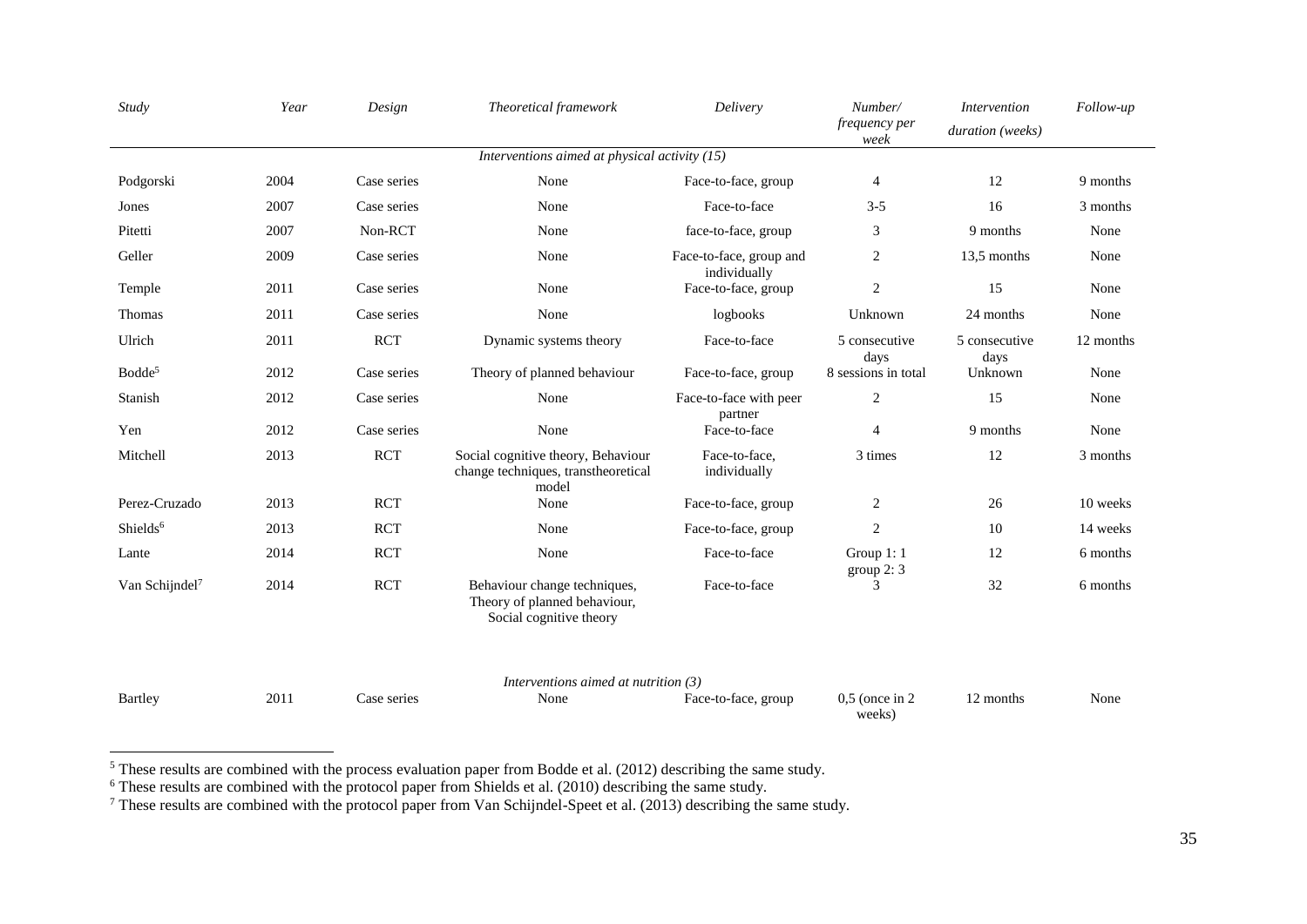| Wallén                 | 2013 | Controlled<br>before-and-after<br>study | None                                                                       | Face-to-face                  | 5                | 6 months       | None                |
|------------------------|------|-----------------------------------------|----------------------------------------------------------------------------|-------------------------------|------------------|----------------|---------------------|
| Hubbard                | 2014 | Case series                             | None                                                                       | Face-to-face                  | Unknown          | Unknown        | None                |
|                        |      |                                         | Interventions aimed at both physical activity and nutrition (23)           |                               |                  |                |                     |
| Cluphf                 | 2001 | Non-RCT                                 | None                                                                       | Face-to-face, group           | 3                | 12             | 6 weeks             |
| Marshall               | 2003 | Case series                             | None                                                                       | Face-to-face                  | 1                | $6 - 8$        | None                |
| Ewing                  | 2004 | Non-RCT                                 | None                                                                       | Face-to-face, group           | $\mathbf{1}$     | 8              | None                |
| <b>Bradley</b>         | 2005 | Case series                             | None                                                                       | Face-to-face, group           | 1                | 12 months      | None                |
| Chapman                | 2005 | Controlled<br>before-and-after<br>study | None                                                                       | Face-to-face,<br>individually | Unknown          | 12 months      | None                |
| Mann                   | 2006 | Case series                             | None                                                                       | Face-to-face, group           | 1                | 9              | None                |
| Sailer                 | 2006 | Case series                             | None                                                                       | Face-to-face, group           | $\mathbf{1}$     | 10             | 2, 3 and 4<br>weeks |
| Chapman                | 2008 | Controlled<br>before-and-after<br>study | None                                                                       | Face-to-face                  | 4-5 per year     | 18 months      | 4,5 years           |
| Bazzano                | 2009 | Case series                             | Social cognitive theory                                                    | Face-to-face                  | $\overline{c}$   | 7 months       | None                |
| Melville               | 2011 | Case series                             | None                                                                       | Face-to-face,<br>individually | $1$ in 2-3 weeks | 24             | None                |
| Saunders               | 2011 | Case series                             | None                                                                       | Face-to-face,<br>individually | Monthly          | 6 months       | 6 months            |
| Casey                  | 2012 | Case series                             | None                                                                       | Face-to-face                  | $\overline{4}$   | 13             | None                |
| McDermott              | 2012 | <b>RCT</b>                              | Social cognitive theory                                                    | Face-to-face, group           | $\mathbf{1}$     | 8              | 10 months           |
| Wilhite                | 2012 | Case series                             | None                                                                       | Face-to-face,<br>individually | 3                | 12             | None                |
| Beeken                 | 2013 | <b>RCT</b>                              | Social cognitive theory, control<br>theory, Behaviour change<br>techniques | Face-to-face, group           | $\mathbf{1}$     | 12             | 3 months            |
| Bergstrom <sup>8</sup> | 2013 | <b>RCT</b>                              | Social cognitive theory                                                    | Face-to-face, group           | 10 sessions      | $12-16$ months | None                |
| Curtin                 | 2013 | <b>RCT</b>                              | None                                                                       | Face-to-face, group           | $\mathbf{1}$     | 6 months       | 6 months            |
| Donnelly               | 2013 | <b>RCT</b>                              | None                                                                       | Face-to-face                  | $5 - 7$          | 18             | None                |

 $\overline{a}$ 

 $8$  These results are combined with the protocol paper from Elinder et al. (2010) describing the same study.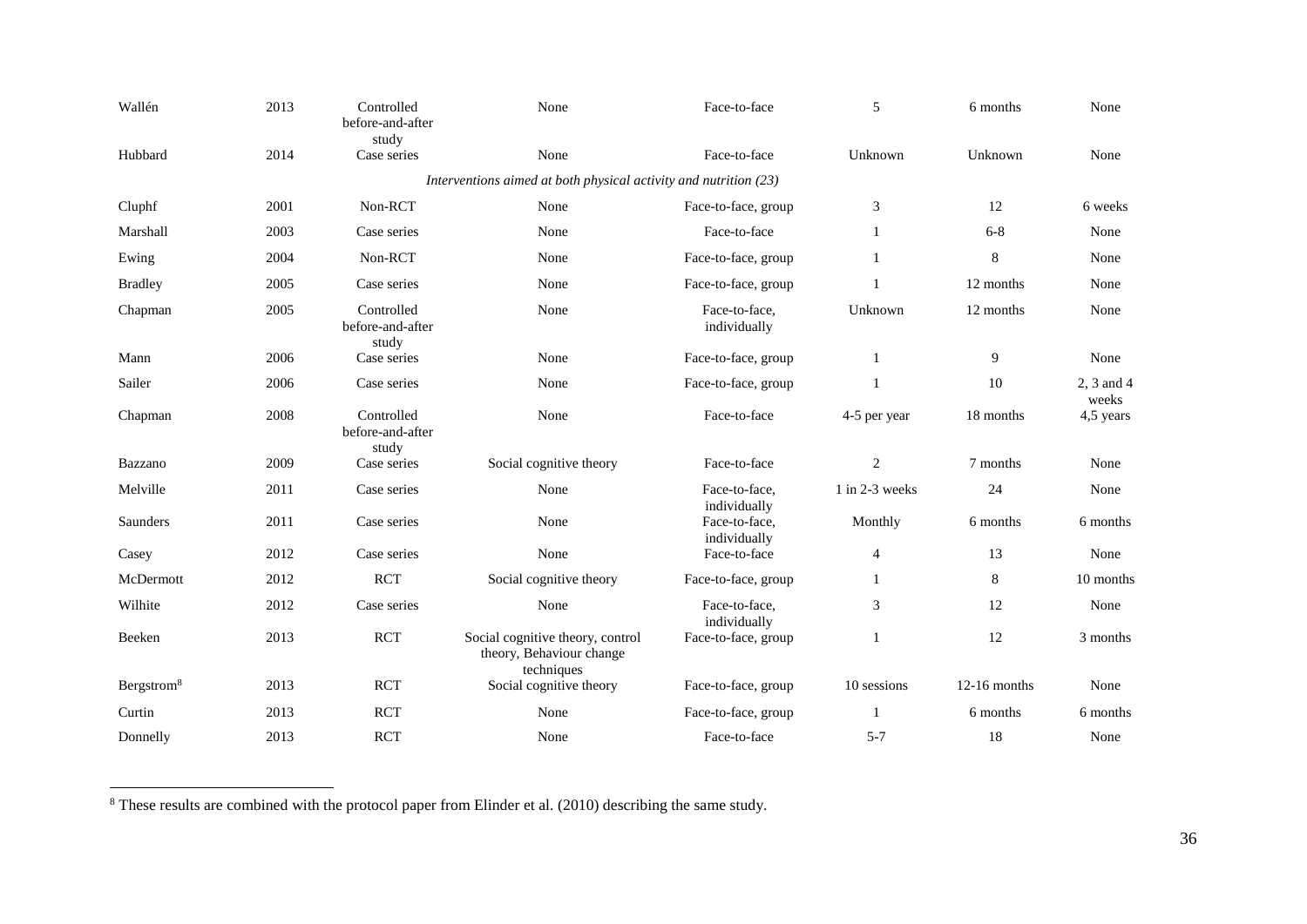| <b>Marks</b>  | 2013 | <b>RCT</b>                       | Transtheoretical model, social<br>cognitive theory                                                              | Face-to-face                  |            | 12<br>14  | None     |
|---------------|------|----------------------------------|-----------------------------------------------------------------------------------------------------------------|-------------------------------|------------|-----------|----------|
| Pett          | 2013 | Case series                      | Transtheoretical model, social<br>cognitive theory, Bronfenbrenner<br>ecological theory of human<br>development | Face-to-face                  | ◠          | 12        | 3 months |
| Wallén        | 2013 | Historically<br>controlled study | None                                                                                                            | Face-to-face                  | $2 - 3$    | 24 months | None     |
| <b>Spanos</b> | 2014 | Case series                      | None                                                                                                            | Face-to-face.<br>individually | 9 sessions | 16        | None     |
| Ptomey        | 2015 | <b>RCT</b>                       | None                                                                                                            | Face-to-face                  |            | Ō         | None     |

**Supplemental Table 2: Intervention Characteristics**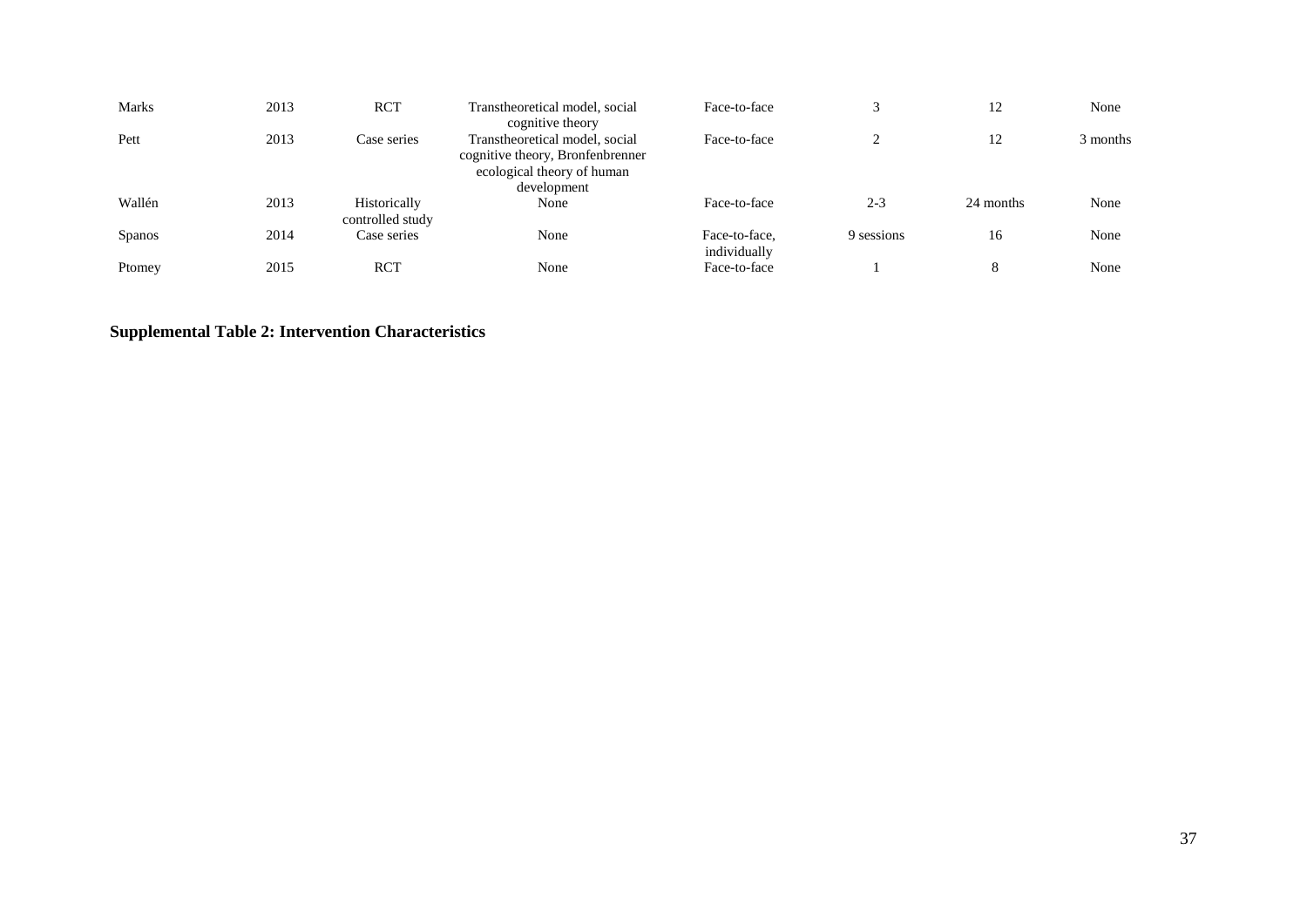| Study                          | Year | Information<br>in general | Information<br>to the<br>individual                              | Information<br>others'<br>approval | Normative<br>information<br>others' | Goal<br>setting          | Goal<br>setting<br>(outcome) | Action<br>Planning       | Barrier<br>identification | Graded<br>tasks | Review<br>behavioural<br>goals | Review<br>outcome<br>goals | Rewards<br>behaviour | Rewards<br>successful<br>behaviour |
|--------------------------------|------|---------------------------|------------------------------------------------------------------|------------------------------------|-------------------------------------|--------------------------|------------------------------|--------------------------|---------------------------|-----------------|--------------------------------|----------------------------|----------------------|------------------------------------|
|                                |      |                           |                                                                  |                                    | behaviour                           | (behaviour)              |                              |                          |                           |                 |                                |                            |                      |                                    |
|                                |      |                           | Interventions aimed at physical activity (15)                    |                                    |                                     |                          |                              |                          |                           |                 |                                |                            |                      |                                    |
| Podgorski                      | 2004 |                           |                                                                  |                                    |                                     |                          |                              |                          |                           |                 |                                |                            |                      |                                    |
| Jones                          | 2007 |                           |                                                                  |                                    |                                     |                          |                              | <b>YES</b>               |                           |                 |                                |                            |                      |                                    |
| Pitetti                        | 2007 | $\overline{\phantom{a}}$  |                                                                  |                                    | $\overline{\phantom{a}}$            | <b>YES</b>               | $\overline{\phantom{a}}$     |                          | $\overline{\phantom{a}}$  | <b>YES</b>      | <b>YES</b>                     |                            |                      |                                    |
| Geller                         | 2009 | <b>YES</b>                |                                                                  |                                    |                                     | $\overline{\phantom{a}}$ | $\overline{\phantom{a}}$     | <b>YES</b>               |                           |                 |                                |                            |                      |                                    |
| Temple                         | 2011 | $\sim$                    |                                                                  |                                    | $\overline{\phantom{a}}$            | <b>YES</b>               |                              | $\overline{\phantom{a}}$ | <b>YES</b>                |                 |                                |                            |                      | $\overline{\phantom{a}}$           |
| Thomas                         | 2011 | <b>YES</b>                |                                                                  |                                    | $\overline{\phantom{a}}$            | <b>YES</b>               |                              |                          |                           |                 |                                |                            |                      | <b>YES</b>                         |
| Ulrich                         | 2011 | $\overline{\phantom{a}}$  |                                                                  |                                    |                                     |                          |                              |                          | $\overline{\phantom{a}}$  | <b>YES</b>      |                                |                            |                      | $\overline{\phantom{a}}$           |
| $\mathbf{B} \mathbf{odde}^9$   | 2012 | <b>YES</b>                |                                                                  |                                    |                                     |                          |                              |                          | <b>YES</b>                |                 |                                |                            |                      |                                    |
| Stanish                        | 2012 | $\overline{\phantom{a}}$  |                                                                  |                                    | $\overline{\phantom{a}}$            | <b>YES</b>               | $\overline{\phantom{a}}$     | <b>YES</b>               | <b>YES</b>                | <b>YES</b>      |                                |                            |                      |                                    |
| Yen                            | 2012 | $\sim$                    |                                                                  |                                    |                                     |                          |                              |                          |                           |                 |                                |                            |                      |                                    |
| Mitchell                       | 2013 | <b>YES</b>                |                                                                  |                                    |                                     | <b>YES</b>               | $\overline{\phantom{a}}$     | <b>YES</b>               | <b>YES</b>                | <b>YES</b>      | <b>YES</b>                     |                            | <b>YES</b>           |                                    |
| Perez-Cruzado                  | 2013 | <b>YES</b>                |                                                                  |                                    |                                     |                          |                              |                          |                           |                 |                                |                            |                      |                                    |
| Shields <sup>10</sup>          | 2013 | $\blacksquare$            |                                                                  |                                    |                                     |                          |                              |                          | <b>YES</b>                | <b>YES</b>      |                                |                            |                      |                                    |
| Lante                          | 2014 | $\overline{\phantom{a}}$  |                                                                  |                                    |                                     | <b>YES</b>               | $\overline{\phantom{a}}$     | <b>YES</b>               | $\sim$                    |                 |                                |                            |                      |                                    |
| Van<br>Schijndel <sup>11</sup> | 2014 | <b>YES</b>                |                                                                  |                                    |                                     | <b>YES</b>               | $\overline{\phantom{a}}$     | <b>YES</b>               | <b>YES</b>                | <b>YES</b>      |                                |                            | <b>YES</b>           | <b>YES</b>                         |
|                                |      |                           | Interventions aimed at nutrition $(3)$                           |                                    |                                     |                          |                              |                          |                           |                 |                                |                            |                      |                                    |
| <b>Bartley</b>                 | 2011 | <b>YES</b>                |                                                                  |                                    |                                     |                          |                              |                          |                           |                 |                                |                            | <b>YES</b>           | <b>YES</b>                         |
| Wallén                         | 2013 | <b>YES</b>                |                                                                  |                                    |                                     |                          |                              |                          |                           |                 |                                |                            |                      | $\sim$                             |
| Hubbard                        | 2014 |                           |                                                                  |                                    |                                     |                          |                              |                          |                           |                 |                                |                            |                      |                                    |
|                                |      |                           | Interventions aimed at both physical activity and nutrition (23) |                                    |                                     |                          |                              |                          |                           |                 |                                |                            |                      |                                    |
| Cluphf                         | 2001 | $\sim$                    |                                                                  | $\overline{\phantom{a}}$           | $\overline{\phantom{a}}$            |                          |                              |                          |                           |                 |                                |                            | <b>YES</b>           | <b>YES</b>                         |

 $9$  These results are combined with the process evaluation paper from Bodde et al. (2012) describing the same study.

1

 $10$  These results are combined with the protocol paper from Shields et al. (2010) describing the same study.

 $11$  These results are combined with the protocol paper from Van Schijndel-Speet et al. (2013) describing the same study.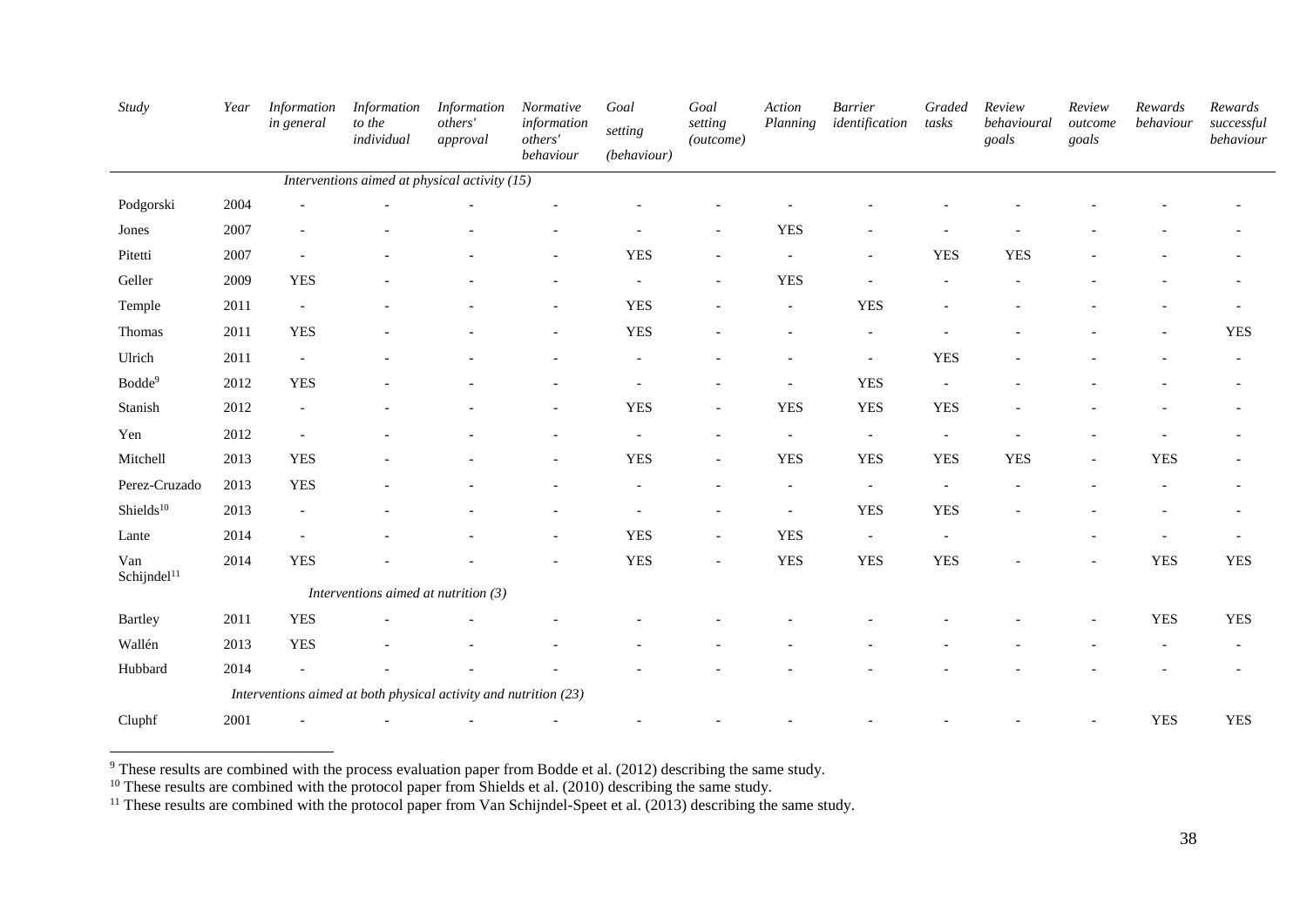| Marshall             | 2003 | <b>YES</b>               |                           |                          |                          |                          |                          |                          |                          |                          |                |                          |                          |                          |
|----------------------|------|--------------------------|---------------------------|--------------------------|--------------------------|--------------------------|--------------------------|--------------------------|--------------------------|--------------------------|----------------|--------------------------|--------------------------|--------------------------|
| Ewing                | 2004 | <b>YES</b>               |                           |                          |                          |                          | $\overline{\phantom{a}}$ | <b>YES</b>               | <b>YES</b>               |                          |                |                          |                          |                          |
| <b>Bradley</b>       | 2005 | <b>YES</b>               |                           |                          |                          |                          | $\overline{\phantom{a}}$ | $\blacksquare$           | $\overline{\phantom{a}}$ |                          |                |                          |                          |                          |
| Chapman              | 2005 | <b>YES</b>               |                           |                          |                          |                          | $\overline{\phantom{a}}$ | <b>YES</b>               | <b>YES</b>               |                          |                |                          |                          |                          |
| Mann                 | 2006 | <b>YES</b>               |                           |                          |                          | $\overline{\phantom{a}}$ | $\overline{\phantom{a}}$ | $\overline{\phantom{a}}$ | $\overline{\phantom{0}}$ | $\overline{\phantom{0}}$ |                |                          | $\qquad \qquad -$        |                          |
| Sailer               | 2006 | <b>YES</b>               |                           |                          |                          | $\overline{\phantom{a}}$ | <b>YES</b>               | $\overline{a}$           |                          |                          |                | <b>YES</b>               | <b>YES</b>               | <b>YES</b>               |
| Chapman              | 2008 | <b>YES</b>               |                           |                          |                          | $\overline{\phantom{a}}$ | $\sim$                   | <b>YES</b>               | $\qquad \qquad -$        | $\overline{a}$           |                | $\overline{\phantom{a}}$ | $\blacksquare$           | $\sim$                   |
| Bazzano              | 2009 | <b>YES</b>               |                           |                          | $\blacksquare$           | $\overline{\phantom{a}}$ | $\overline{\phantom{a}}$ | $\overline{\phantom{0}}$ | $\overline{\phantom{a}}$ | $\overline{\phantom{a}}$ |                |                          | $\overline{a}$           | <b>YES</b>               |
| Melville             | 2011 | <b>YES</b>               |                           |                          | $\overline{\phantom{a}}$ | <b>YES</b>               | <b>YES</b>               | $\overline{\phantom{a}}$ | <b>YES</b>               | <b>YES</b>               | <b>YES</b>     | <b>YES</b>               | $\overline{\phantom{a}}$ | $\sim$                   |
| Saunders             | 2011 | $\overline{\phantom{a}}$ |                           |                          | $\overline{\phantom{a}}$ | <b>YES</b>               | $\overline{\phantom{a}}$ | $\overline{\phantom{a}}$ | <b>YES</b>               | $\overline{\phantom{a}}$ | $\sim$         | $\sim$                   | $\overline{\phantom{a}}$ | <b>YES</b>               |
| Casey                | 2012 | <b>YES</b>               |                           |                          | $\overline{\phantom{a}}$ | <b>YES</b>               | <b>YES</b>               | $\overline{\phantom{a}}$ | $\overline{\phantom{a}}$ | <b>YES</b>               | $\blacksquare$ | $\overline{\phantom{a}}$ | <b>YES</b>               | $\overline{\phantom{0}}$ |
| McDermott            | 2012 | <b>YES</b>               |                           |                          | $\overline{\phantom{a}}$ | $\overline{\phantom{a}}$ | $\overline{\phantom{a}}$ | $\overline{\phantom{a}}$ | <b>YES</b>               | $\overline{\phantom{a}}$ |                |                          | $\overline{\phantom{a}}$ |                          |
| Wilhite              | 2012 | <b>YES</b>               |                           |                          | $\overline{\phantom{a}}$ | <b>YES</b>               | $\overline{\phantom{a}}$ | <b>YES</b>               | $\overline{\phantom{a}}$ | $\sim$                   | <b>YES</b>     |                          | $\overline{\phantom{a}}$ | <b>YES</b>               |
| Beeken               | 2013 | <b>YES</b>               |                           | $\overline{\phantom{a}}$ | $\overline{\phantom{a}}$ | <b>YES</b>               | $\overline{\phantom{a}}$ | $\overline{\phantom{a}}$ | $\overline{\phantom{a}}$ | $\overline{a}$           | $\blacksquare$ |                          |                          | $\overline{\phantom{a}}$ |
| $\rm Bergstrom^{12}$ | 2013 | <b>YES</b>               | $\overline{\phantom{a}}$  | <b>YES</b>               | $\overline{\phantom{a}}$ | <b>YES</b>               | $ \,$                    | <b>YES</b>               | $\overline{a}$           |                          |                |                          |                          |                          |
| Curtin               | 2013 | <b>YES</b>               |                           |                          | $\overline{\phantom{a}}$ | <b>YES</b>               | $\overline{\phantom{a}}$ | <b>YES</b>               |                          |                          |                | $\overline{\phantom{a}}$ | <b>YES</b>               | $\sim$                   |
| Donnelly             | 2013 | <b>YES</b>               |                           |                          | $\sim$                   | <b>YES</b>               | <b>YES</b>               | $\overline{\phantom{a}}$ | <b>YES</b>               | $\blacksquare$           | <b>YES</b>     | <b>YES</b>               | $\blacksquare$           | <b>YES</b>               |
| Marks                | 2013 | <b>YES</b>               |                           |                          | $\overline{\phantom{a}}$ | <b>YES</b>               | $\overline{\phantom{a}}$ | $\overline{\phantom{a}}$ | <b>YES</b>               | $\overline{\phantom{a}}$ | $\blacksquare$ | $\overline{\phantom{a}}$ | $\overline{\phantom{a}}$ | $\overline{\phantom{a}}$ |
| Pett                 | 2013 | <b>YES</b>               |                           |                          | $\overline{\phantom{a}}$ | <b>YES</b>               | $\overline{\phantom{a}}$ | $\overline{\phantom{a}}$ | <b>YES</b>               | $\overline{a}$           |                |                          |                          |                          |
| Wallén               | 2013 | <b>YES</b>               |                           |                          |                          | $\overline{\phantom{a}}$ |                          |                          |                          |                          |                |                          |                          |                          |
| Spanos               | 2014 | $\overline{\phantom{a}}$ |                           |                          | $\overline{\phantom{a}}$ | <b>YES</b>               | $ \,$                    | <b>YES</b>               | $\overline{\phantom{a}}$ |                          |                |                          |                          |                          |
| Ptomey               | 2015 | $\overline{\phantom{a}}$ |                           |                          | $\sim$                   | <b>YES</b>               | <b>YES</b>               | $\sim$                   | <b>YES</b>               | <b>YES</b>               | <b>YES</b>     | <b>YES</b>               | $\overline{\phantom{a}}$ |                          |
| Total                |      | 27                       | $\boldsymbol{\mathit{0}}$ | $\mathcal{I}$            | $\boldsymbol{\theta}$    | 19                       | 5                        | 13                       | 15                       | 9                        | 6              | $\overline{4}$           | $\mathcal{I}$            | 9                        |

 $\overline{a}$ 

 $12$  These results are combined with the protocol paper from Elinder et al. (2010) describing the same study.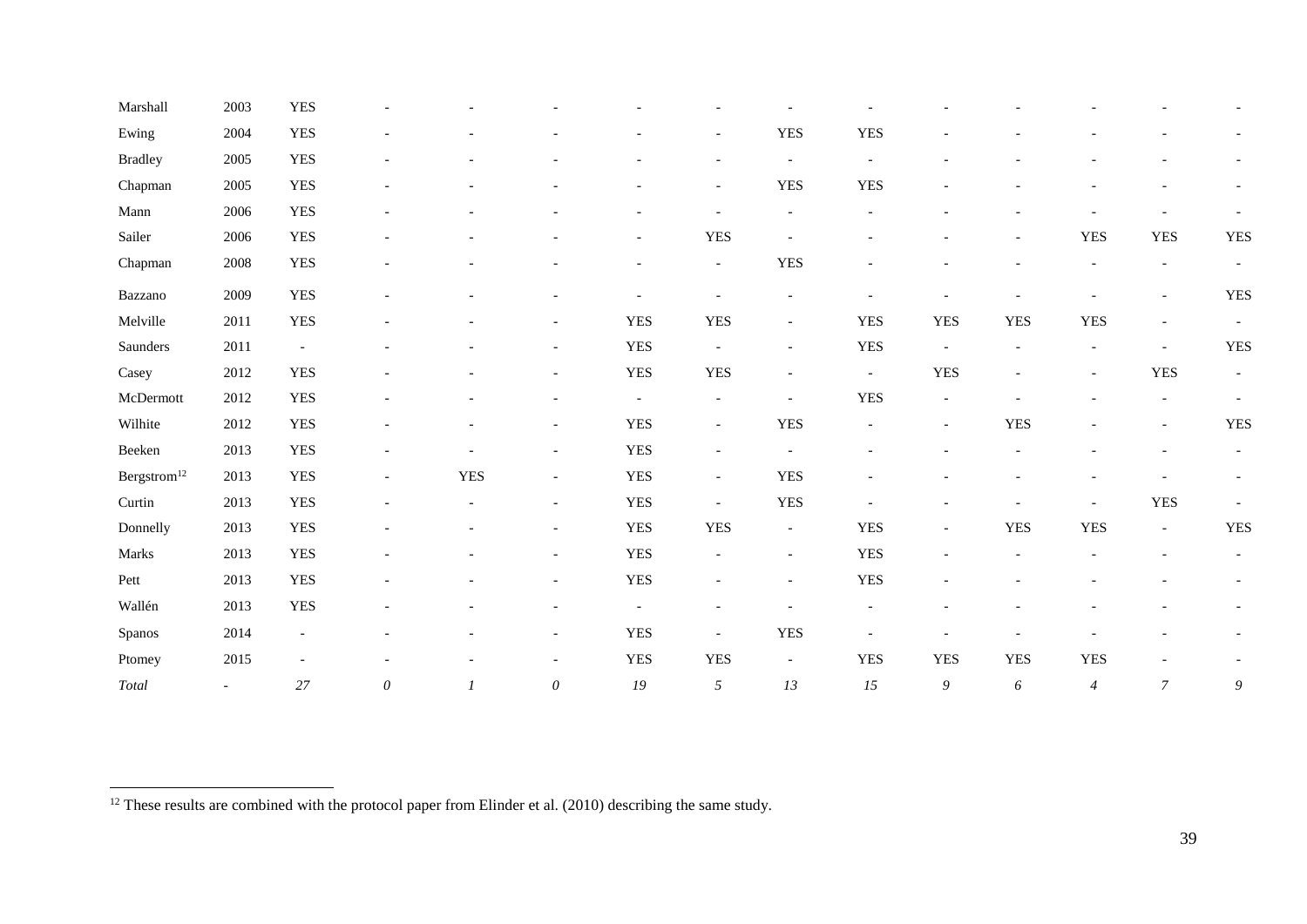| Study                           | Year | Shaping   | Generali-<br>sation of<br>target<br>behaviour | Self-<br>monitoring<br>$\circ f$<br>behaviour | Self-<br>monitoring<br>of outcome | $Focus$<br>on past<br>success | Feedback<br>on perfor-<br>mance | Informatio<br>n where<br>and when<br>to perform<br>behaviour | Instruction<br>on how to<br>perform the<br>behaviour | Model/<br>demonstra<br>te<br>behaviour | $\emph{Teach}$ to<br>use<br>prompts<br>/cues | Environmenta<br>l restructuring | Behaviour-<br>al contract | Prompt<br>practice       |
|---------------------------------|------|-----------|-----------------------------------------------|-----------------------------------------------|-----------------------------------|-------------------------------|---------------------------------|--------------------------------------------------------------|------------------------------------------------------|----------------------------------------|----------------------------------------------|---------------------------------|---------------------------|--------------------------|
|                                 |      |           |                                               | Interventions aimed at physical activity (15) |                                   |                               |                                 |                                                              |                                                      |                                        |                                              |                                 |                           |                          |
| Podgorski                       | 2004 |           |                                               |                                               |                                   |                               |                                 |                                                              | $\overline{\phantom{a}}$                             | <b>YES</b>                             |                                              |                                 |                           |                          |
| Jones                           | 2007 |           |                                               |                                               |                                   |                               |                                 | <b>YES</b>                                                   | <b>YES</b>                                           | $\overline{\phantom{a}}$               |                                              |                                 |                           |                          |
| Pitetti                         | 2007 |           |                                               |                                               |                                   |                               | $\overline{a}$                  | <b>YES</b>                                                   | <b>YES</b>                                           | <b>YES</b>                             |                                              |                                 | $\overline{a}$            | <b>YES</b>               |
| Geller                          | 2009 |           |                                               |                                               |                                   |                               |                                 |                                                              |                                                      |                                        |                                              |                                 |                           |                          |
| Temple                          | 2011 |           |                                               | <b>YES</b>                                    |                                   |                               | <b>YES</b>                      | $\overline{\phantom{a}}$                                     | <b>YES</b>                                           |                                        |                                              |                                 |                           |                          |
| Thomas                          | 2011 |           |                                               |                                               |                                   |                               |                                 | $\overline{a}$                                               | $\overline{\phantom{a}}$                             |                                        |                                              |                                 |                           |                          |
| Ulrich                          | 2011 | $\bar{a}$ | <b>YES</b>                                    |                                               |                                   |                               |                                 | $\overline{\phantom{a}}$                                     | <b>YES</b>                                           |                                        |                                              |                                 | $\overline{\phantom{a}}$  | <b>YES</b>               |
| $\mathbf{B} \mathbf{odde}^{13}$ | 2012 |           | $\overline{\phantom{a}}$                      |                                               | $\overline{\phantom{a}}$          | <b>YES</b>                    | $\overline{\phantom{a}}$        | <b>YES</b>                                                   | <b>YES</b>                                           | <b>YES</b>                             | <b>YES</b>                                   |                                 | $\overline{\phantom{a}}$  | <b>YES</b>               |
| Stanish                         | 2012 |           | $\overline{\phantom{a}}$                      | <b>YES</b>                                    |                                   | $\blacksquare$                | <b>YES</b>                      | $\overline{\phantom{a}}$                                     | <b>YES</b>                                           |                                        |                                              |                                 |                           |                          |
| Yen                             | 2012 |           |                                               |                                               |                                   |                               | $\overline{\phantom{a}}$        | <b>YES</b>                                                   | $\overline{\phantom{a}}$                             |                                        |                                              |                                 |                           |                          |
| Mitchell                        | 2013 |           | $\overline{\phantom{a}}$                      | <b>YES</b>                                    |                                   |                               | $\frac{1}{2}$                   | <b>YES</b>                                                   | <b>YES</b>                                           | <b>YES</b>                             | $\overline{\phantom{a}}$                     | <b>YES</b>                      |                           |                          |
| Perez-<br>Cruzado               | 2013 |           | $\overline{\phantom{a}}$                      | <b>YES</b>                                    |                                   |                               |                                 | $\overline{\phantom{a}}$                                     |                                                      | $\overline{\phantom{a}}$               | <b>YES</b>                                   |                                 |                           |                          |
| $\mathbf{Shields}^{14}$         | 2013 |           | $\overline{\phantom{a}}$                      | <b>YES</b>                                    |                                   |                               |                                 | $\overline{\phantom{a}}$                                     | <b>YES</b>                                           |                                        |                                              |                                 | $\overline{\phantom{a}}$  | <b>YES</b>               |
| Lante                           | 2014 |           |                                               |                                               |                                   |                               |                                 | $\overline{\phantom{a}}$                                     | $\overline{\phantom{a}}$                             | <b>YES</b>                             |                                              |                                 | $\overline{\phantom{a}}$  | $\overline{\phantom{a}}$ |
| Van<br>$\rm Schijndel^{15}$     | 2014 |           |                                               |                                               |                                   |                               | <b>YES</b>                      |                                                              | <b>YES</b>                                           | <b>YES</b>                             |                                              |                                 |                           | <b>YES</b>               |
|                                 |      |           |                                               | Interventions aimed at nutrition $(3)$        |                                   |                               |                                 |                                                              |                                                      |                                        |                                              |                                 |                           |                          |
| Bartley                         | 2011 |           |                                               |                                               | <b>YES</b>                        | $\overline{\phantom{a}}$      | <b>YES</b>                      | $\overline{\phantom{a}}$                                     | <b>YES</b>                                           | <b>YES</b>                             |                                              |                                 |                           | <b>YES</b>               |
| Wallen                          | 2013 |           |                                               |                                               | $\overline{a}$                    |                               | $\overline{\phantom{a}}$        | $\overline{\phantom{a}}$                                     | <b>YES</b>                                           | $\overline{\phantom{a}}$               | $\overline{\phantom{a}}$                     | <b>YES</b>                      |                           |                          |
| Hubbard                         | 2014 |           |                                               |                                               |                                   |                               |                                 |                                                              |                                                      |                                        | $\overline{\phantom{a}}$                     | <b>YES</b>                      |                           |                          |

*Interventions aimed at both physical activity and nutrition (23)*

1

 $13$  These results are combined with the process evaluation paper from Bodde et al. (2012) describing the same study.

<sup>&</sup>lt;sup>14</sup> These results are combined with the protocol paper from Shields et al. (2010) describing the same study.

<sup>&</sup>lt;sup>15</sup> These results are combined with the protocol paper from Van Schijndel-Speet et al. (2013) describing the same study.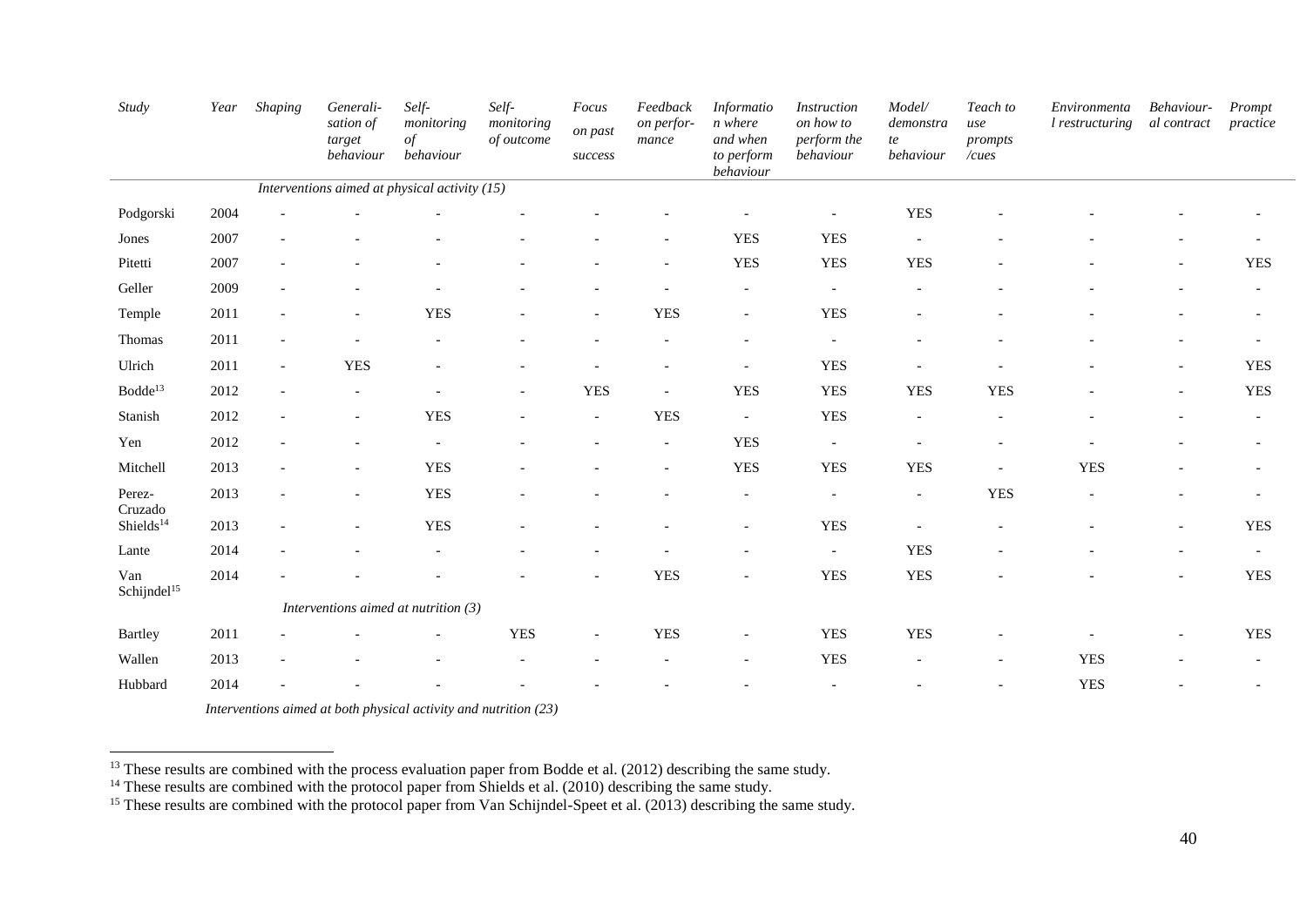| Cluphf               | 2001                     |                          |                          |                          |                          |                          |                          |                          |                          |                          |                          |                |                          |                          |
|----------------------|--------------------------|--------------------------|--------------------------|--------------------------|--------------------------|--------------------------|--------------------------|--------------------------|--------------------------|--------------------------|--------------------------|----------------|--------------------------|--------------------------|
| Marshall             | 2003                     |                          |                          |                          | <b>YES</b>               |                          |                          |                          |                          |                          |                          |                |                          |                          |
| Ewing                | 2004                     | $\blacksquare$           |                          |                          | $\overline{\phantom{a}}$ | <b>YES</b>               |                          |                          | <b>YES</b>               | $\overline{\phantom{a}}$ |                          |                | $\overline{a}$           | <b>YES</b>               |
| <b>Bradley</b>       | 2005                     | $\overline{\phantom{a}}$ | $\overline{\phantom{a}}$ | $\overline{\phantom{a}}$ | <b>YES</b>               | $\overline{\phantom{a}}$ | $\overline{\phantom{a}}$ |                          | $\overline{\phantom{a}}$ | <b>YES</b>               |                          |                | $\qquad \qquad -$        | $\overline{\phantom{a}}$ |
| Chapman              | 2005                     | $\blacksquare$           | -                        |                          | $\overline{\phantom{a}}$ | $\overline{\phantom{a}}$ |                          |                          | $\overline{\phantom{a}}$ | $\overline{\phantom{a}}$ |                          |                |                          | $\overline{\phantom{a}}$ |
| Mann                 | 2006                     | $\overline{\phantom{a}}$ | $\sim$                   | $\sim$                   | $\sim$                   | $\overline{\phantom{a}}$ | <b>YES</b>               | <b>YES</b>               | $\overline{\phantom{a}}$ | <b>YES</b>               |                          |                | $\overline{\phantom{a}}$ | <b>YES</b>               |
| Sailer               | 2006                     | $\overline{\phantom{a}}$ | <b>YES</b>               | <b>YES</b>               | <b>YES</b>               | $\overline{\phantom{a}}$ | <b>YES</b>               | <b>YES</b>               | <b>YES</b>               | <b>YES</b>               |                          |                | $\overline{\phantom{0}}$ | ${\tt YES}$              |
| Chapman              | 2008                     | $\blacksquare$           |                          |                          | $\overline{\phantom{a}}$ |                          |                          | $\overline{\phantom{a}}$ | <b>YES</b>               | $\overline{\phantom{a}}$ |                          |                |                          | $\overline{\phantom{a}}$ |
| Bazzano              | 2009                     | $\bar{a}$                | $\overline{\phantom{a}}$ | $\overline{\phantom{a}}$ | $\overline{a}$           | $\overline{\phantom{a}}$ | $\overline{a}$           | $\overline{\phantom{a}}$ | <b>YES</b>               | <b>YES</b>               | $\overline{\phantom{a}}$ | $\overline{a}$ | $\overline{\phantom{0}}$ | <b>YES</b>               |
| Melville             | 2011                     | $\bar{a}$                | $\blacksquare$           | <b>YES</b>               | <b>YES</b>               | $\overline{\phantom{a}}$ | <b>YES</b>               | <b>YES</b>               | $\blacksquare$           | $\sim$                   | <b>YES</b>               | <b>YES</b>     |                          | $\sim$                   |
| Saunders             | 2011                     | $\sim$                   |                          | <b>YES</b>               | <b>YES</b>               | $\blacksquare$           | <b>YES</b>               | $\overline{\phantom{a}}$ | <b>YES</b>               |                          | $\overline{a}$           |                |                          | $\blacksquare$           |
| Casey                | 2012                     | $\bar{a}$                |                          |                          | $\overline{\phantom{a}}$ | $\sim$                   | <b>YES</b>               | $\sim$                   | <b>YES</b>               |                          |                          |                |                          | $\blacksquare$           |
| McDermott            | 2012                     | $\overline{\phantom{a}}$ |                          |                          | $\blacksquare$           | <b>YES</b>               |                          |                          | $\overline{\phantom{a}}$ |                          |                          |                | $\qquad \qquad -$        | <b>YES</b>               |
| Wilhite              | 2012                     | $\overline{\phantom{a}}$ | $\overline{\phantom{a}}$ | <b>YES</b>               |                          | $\blacksquare$           |                          | $\overline{\phantom{a}}$ | <b>YES</b>               |                          |                          |                | $\overline{\phantom{a}}$ | <b>YES</b>               |
| Beeken               | 2013                     | $\blacksquare$           | $\overline{\phantom{a}}$ | <b>YES</b>               |                          |                          |                          | $\overline{\phantom{a}}$ | <b>YES</b>               |                          |                          |                |                          | $\sim$                   |
| $\rm Bergstrom^{16}$ | 2013                     | $\blacksquare$           | $\overline{\phantom{a}}$ | $\blacksquare$           | $\overline{\phantom{a}}$ | $\overline{\phantom{a}}$ |                          | $\sim$                   | <b>YES</b>               | $\overline{\phantom{a}}$ | $\overline{\phantom{a}}$ | <b>YES</b>     | $\overline{\phantom{a}}$ | <b>YES</b>               |
| Curtin               | 2013                     | $\sim$                   | $\blacksquare$           | <b>YES</b>               | $\overline{\phantom{a}}$ | <b>YES</b>               | $\overline{\phantom{a}}$ | $\overline{\phantom{a}}$ | <b>YES</b>               | <b>YES</b>               | $\overline{\phantom{a}}$ | <b>YES</b>     | $\overline{a}$           | <b>YES</b>               |
| Donnelly             | 2013                     | <b>YES</b>               | $\blacksquare$           | <b>YES</b>               | $\overline{a}$           | $\blacksquare$           | <b>YES</b>               |                          | $\blacksquare$           | $\overline{a}$           |                          |                | $\overline{a}$           | $\overline{\phantom{a}}$ |
| Marks                | 2013                     | $\sim$                   |                          |                          |                          | $\overline{a}$           | $\sim$                   | <b>YES</b>               | <b>YES</b>               | $\overline{a}$           |                          |                | $\overline{a}$           | <b>YES</b>               |
| Pett                 | 2013                     | $\blacksquare$           |                          |                          | $\overline{\phantom{a}}$ | <b>YES</b>               |                          |                          | $\overline{\phantom{a}}$ | <b>YES</b>               | $\overline{a}$           | <b>YES</b>     | $\overline{\phantom{a}}$ | <b>YES</b>               |
| Wallen               | 2013                     | $\blacksquare$           | $\blacksquare$           | $\overline{\phantom{a}}$ | $\overline{a}$           | $\sim$                   | $\overline{\phantom{a}}$ | $\overline{\phantom{a}}$ | $\overline{\phantom{a}}$ | $\overline{\phantom{a}}$ | $\overline{\phantom{0}}$ | $\overline{a}$ | $\overline{\phantom{a}}$ | <b>YES</b>               |
| Spanos               | 2014                     | $\blacksquare$           | $\overline{\phantom{a}}$ | <b>YES</b>               |                          |                          | $\overline{\phantom{a}}$ | <b>YES</b>               | <b>YES</b>               |                          |                          |                |                          | $\overline{\phantom{a}}$ |
| Ptomey               | 2015                     | $\blacksquare$           | $\blacksquare$           | <b>YES</b>               | <b>YES</b>               | $\overline{\phantom{a}}$ | <b>YES</b>               | $\overline{\phantom{a}}$ | $\overline{\phantom{a}}$ | $\overline{\phantom{a}}$ | <b>YES</b>               | <b>YES</b>     |                          |                          |
| Total                | $\overline{\phantom{a}}$ | $\mathcal{I}$            | $\overline{2}$           | 14                       | $\boldsymbol{7}$         | 5                        | 11                       | ${\it 10}$               | 23                       | 13                       | $\overline{4}$           | 8              | $\boldsymbol{\theta}$    | 17                       |

 $\overline{a}$ 

<sup>&</sup>lt;sup>16</sup> These results are combined with the protocol paper from Elinder et al. (2010) describing the same study.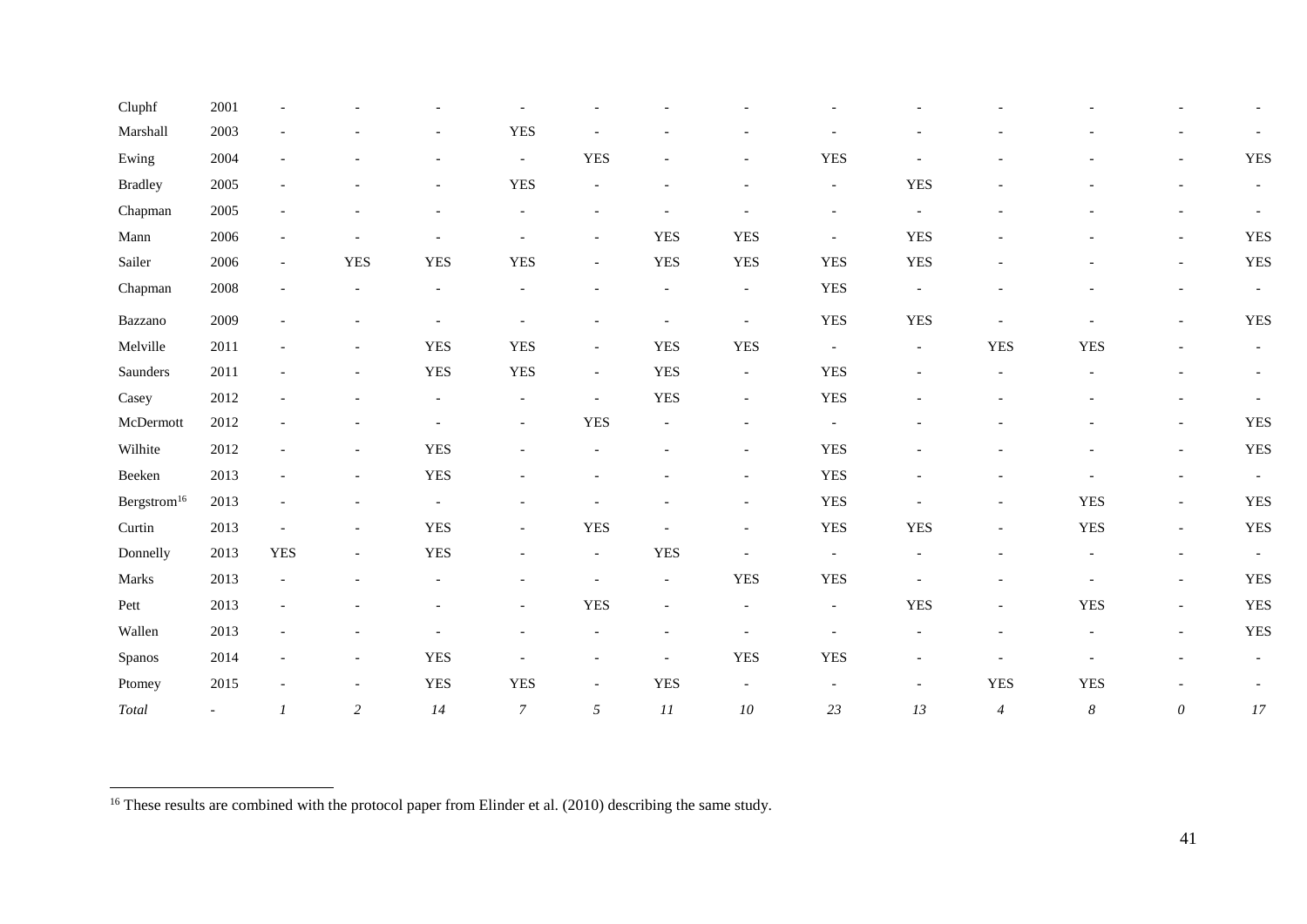| Study                            | Year | Use of<br>follow-up<br>prompts | Facilitate<br>social<br>comparison            | Plan<br>social<br>support/<br>social | Identifi-<br>$cation$<br>as role<br>model | Prompt<br>antici-<br>pated | Fear<br>arousal | Self-<br>$\mathit{talk}$ | Use of<br>imagery | Relapse<br>prevention<br>/coping<br>planning | <b>Stress</b><br>management<br>/emotional<br>control | Motivational<br>interviewing | $\emph{Time}$<br>manage-<br>ment | General<br>commu-<br>nication<br>skills | Stimulate<br>anticipation<br><i>of future</i><br>rewards |
|----------------------------------|------|--------------------------------|-----------------------------------------------|--------------------------------------|-------------------------------------------|----------------------------|-----------------|--------------------------|-------------------|----------------------------------------------|------------------------------------------------------|------------------------------|----------------------------------|-----------------------------------------|----------------------------------------------------------|
|                                  |      |                                |                                               | change                               |                                           | regret                     |                 |                          |                   |                                              | training                                             |                              |                                  | training                                |                                                          |
|                                  |      |                                | Interventions aimed at physical activity (15) |                                      |                                           |                            |                 |                          |                   |                                              |                                                      |                              |                                  |                                         |                                                          |
| Podgorski                        | 2004 |                                | <b>YES</b>                                    |                                      |                                           |                            |                 |                          |                   |                                              |                                                      |                              |                                  |                                         |                                                          |
| Jones                            | 2007 | $\overline{a}$                 |                                               |                                      |                                           |                            |                 |                          |                   |                                              |                                                      |                              |                                  |                                         |                                                          |
| Pitetti                          | 2007 |                                |                                               |                                      |                                           |                            |                 |                          |                   |                                              |                                                      |                              |                                  |                                         |                                                          |
| Geller                           | 2009 |                                |                                               |                                      |                                           |                            |                 |                          |                   |                                              |                                                      |                              |                                  |                                         |                                                          |
| Temple                           | 2011 |                                |                                               | <b>YES</b>                           |                                           |                            |                 |                          |                   |                                              |                                                      |                              | $\overline{\phantom{a}}$         | <b>YES</b>                              |                                                          |
| Thomas                           | 2011 |                                |                                               |                                      |                                           |                            |                 |                          |                   |                                              |                                                      |                              |                                  |                                         |                                                          |
| Ulrich                           | 2011 |                                |                                               | <b>YES</b>                           |                                           |                            |                 |                          |                   |                                              |                                                      |                              |                                  |                                         |                                                          |
| Bodde <sup>17</sup>              | 2012 |                                |                                               | <b>YES</b>                           |                                           |                            |                 |                          |                   |                                              |                                                      |                              |                                  | <b>YES</b>                              |                                                          |
| Stanish                          | 2012 |                                |                                               | <b>YES</b>                           |                                           |                            |                 |                          |                   |                                              |                                                      |                              |                                  |                                         |                                                          |
| Yen                              | 2012 |                                |                                               |                                      |                                           |                            |                 |                          |                   |                                              |                                                      |                              |                                  |                                         |                                                          |
| Mitchell                         | 2013 | $\overline{\phantom{a}}$       |                                               | <b>YES</b>                           |                                           |                            |                 |                          |                   | <b>YES</b>                                   |                                                      |                              |                                  |                                         |                                                          |
| Perez-                           | 2013 |                                |                                               |                                      |                                           |                            |                 |                          |                   |                                              |                                                      |                              |                                  |                                         |                                                          |
| Cruzado<br>Shields <sup>18</sup> | 2013 | $\overline{\phantom{0}}$       |                                               | <b>YES</b>                           |                                           |                            |                 |                          |                   |                                              |                                                      |                              |                                  |                                         |                                                          |
| Lante                            | 2014 |                                |                                               | <b>YES</b>                           |                                           |                            |                 |                          |                   |                                              |                                                      |                              |                                  |                                         |                                                          |
| Van<br>Schijndel <sup>19</sup>   | 2014 | $\overline{\phantom{a}}$       | <b>YES</b>                                    | <b>YES</b>                           |                                           |                            |                 |                          |                   |                                              |                                                      |                              |                                  |                                         |                                                          |
|                                  |      |                                | Interventions aimed at nutrition $(3)$        |                                      |                                           |                            |                 |                          |                   |                                              |                                                      |                              |                                  |                                         |                                                          |
| <b>Bartley</b>                   | 2011 | <b>YES</b>                     | <b>YES</b>                                    | <b>YES</b>                           |                                           |                            |                 |                          |                   |                                              |                                                      |                              |                                  |                                         |                                                          |
| Wallen                           | 2013 | $\overline{\phantom{a}}$       | $\overline{\phantom{a}}$                      | <b>YES</b>                           |                                           |                            |                 |                          |                   |                                              |                                                      |                              |                                  |                                         |                                                          |
| Hubbard                          | 2014 |                                |                                               |                                      |                                           |                            |                 |                          |                   |                                              |                                                      |                              |                                  |                                         |                                                          |

1

 $17$  These results are combined with the process evaluation paper from Bodde et al. (2012) describing the same study.

<sup>&</sup>lt;sup>18</sup> These results are combined with the protocol paper from Shields et al. (2010) describing the same study.

 $19$  These results are combined with the protocol paper from Van Schijndel-Speet et al. (2013) describing the same study.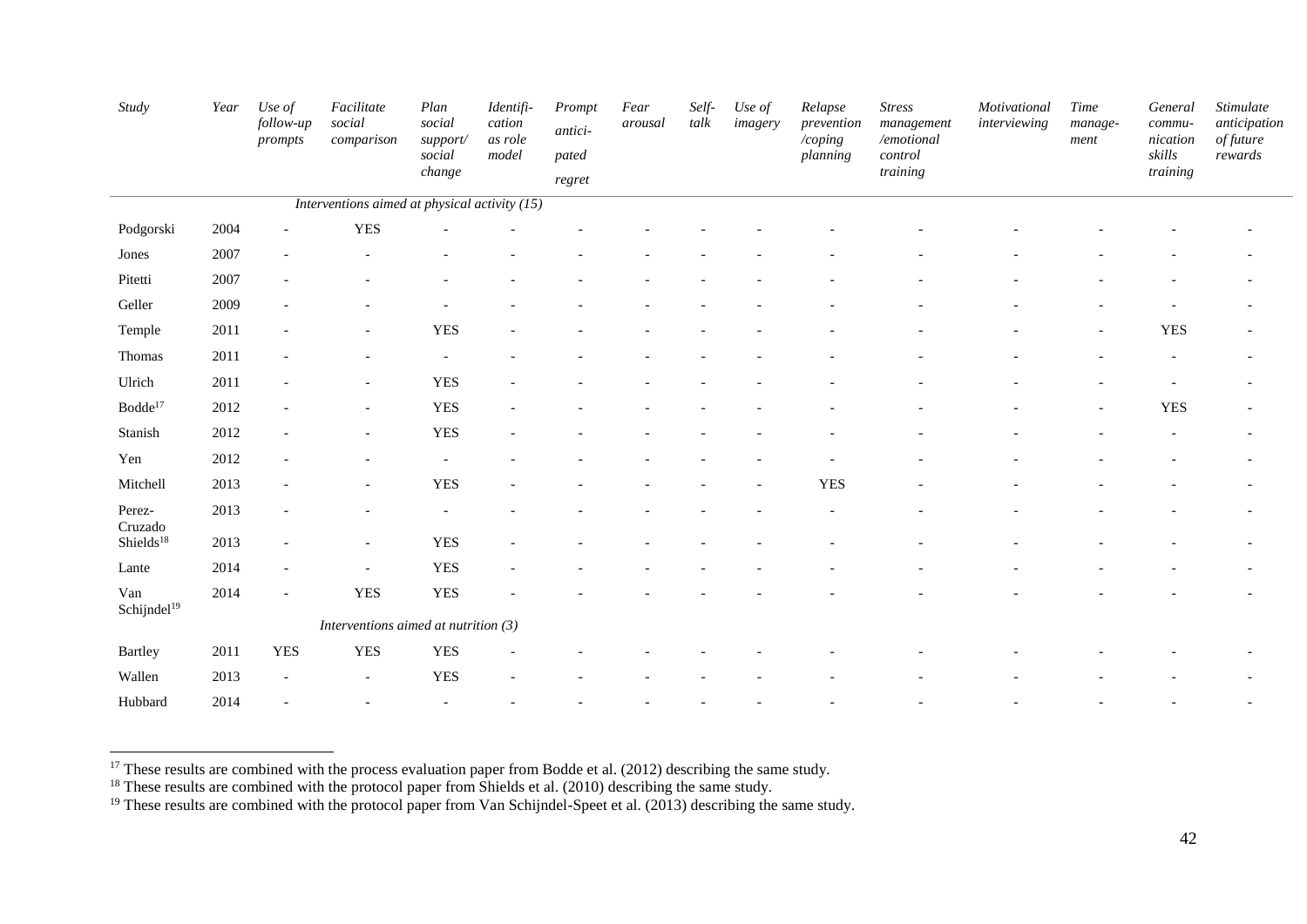| Cluphf         | 2001     |                          |                          |                          |                          |   |                          |                          |                          |                          |   |                          |            | $\overline{\phantom{a}}$ |
|----------------|----------|--------------------------|--------------------------|--------------------------|--------------------------|---|--------------------------|--------------------------|--------------------------|--------------------------|---|--------------------------|------------|--------------------------|
| Marshall       | 2003     | $\overline{\phantom{a}}$ |                          |                          |                          |   |                          |                          |                          |                          |   |                          |            |                          |
| Ewing          | 2004     | ۰                        | $\overline{\phantom{a}}$ | <b>YES</b>               | ۰                        |   |                          | $\overline{\phantom{0}}$ | <b>YES</b>               | <b>YES</b>               |   | $\overline{\phantom{a}}$ | <b>YES</b> | $\overline{\phantom{a}}$ |
| <b>Bradley</b> | $2005\,$ | $\overline{\phantom{a}}$ | $\overline{\phantom{a}}$ | <b>YES</b>               | $\overline{\phantom{a}}$ |   |                          |                          | $\overline{\phantom{a}}$ | $\overline{\phantom{a}}$ | ٠ | $\overline{\phantom{a}}$ |            | $\overline{\phantom{a}}$ |
| Chapman        | 2005     | $\overline{\phantom{0}}$ | $\overline{\phantom{a}}$ | <b>YES</b>               | $\overline{\phantom{a}}$ |   |                          |                          |                          | $\overline{\phantom{a}}$ |   |                          |            | $\overline{\phantom{a}}$ |
| Mann           | 2006     | $\overline{\phantom{a}}$ | $\overline{\phantom{0}}$ | $\overline{\phantom{a}}$ | ۰                        | ۰ | $\overline{\phantom{0}}$ | $\overline{\phantom{a}}$ | <b>YES</b>               | <b>YES</b>               |   | $\overline{\phantom{a}}$ | <b>YES</b> | $\overline{\phantom{a}}$ |
| Sailer         | 2006     | $\overline{\phantom{a}}$ | $\overline{\phantom{a}}$ | <b>YES</b>               | $\overline{\phantom{0}}$ |   |                          |                          |                          |                          |   |                          |            | $\overline{\phantom{a}}$ |
| Chapman        | 2008     | <b>YES</b>               | ۰                        |                          |                          |   |                          |                          |                          |                          |   |                          |            |                          |
| Bazzano        | 2009     | $\overline{\phantom{a}}$ | $\overline{\phantom{a}}$ | <b>YES</b>               | <b>YES</b>               |   |                          |                          |                          |                          |   |                          |            |                          |
| Melville       | 2011     | $\blacksquare$           | $\overline{\phantom{a}}$ | <b>YES</b>               | $\overline{\phantom{a}}$ |   |                          | $\overline{\phantom{a}}$ | <b>YES</b>               | $\overline{\phantom{a}}$ |   |                          |            | $\overline{\phantom{a}}$ |
| Saunders       | $2011\,$ | $\overline{\phantom{a}}$ | ۰                        | $\overline{\phantom{0}}$ |                          |   |                          |                          |                          |                          |   |                          |            | <b>YES</b>               |
| Casey          | 2012     | $\overline{\phantom{a}}$ | $\overline{\phantom{a}}$ | <b>YES</b>               | $\overline{\phantom{a}}$ |   |                          |                          |                          | $\overline{\phantom{0}}$ |   |                          |            | $\sim$                   |
| McDermott      | 2012     | $\overline{\phantom{a}}$ | $\overline{\phantom{a}}$ | $\overline{\phantom{a}}$ |                          |   |                          |                          | $\overline{\phantom{a}}$ | <b>YES</b>               |   | $\overline{\phantom{a}}$ | <b>YES</b> | $\overline{\phantom{a}}$ |
| Wilhite        | 2012     | $\overline{\phantom{a}}$ | <b>YES</b>               | <b>YES</b>               |                          |   |                          |                          | <b>YES</b>               |                          |   |                          |            |                          |
| Beeken         | 2013     |                          | $\overline{\phantom{a}}$ | <b>YES</b>               |                          |   |                          |                          | <b>YES</b>               |                          |   |                          |            |                          |

### *Interventions aimed at both physical activity and nutrition (23)*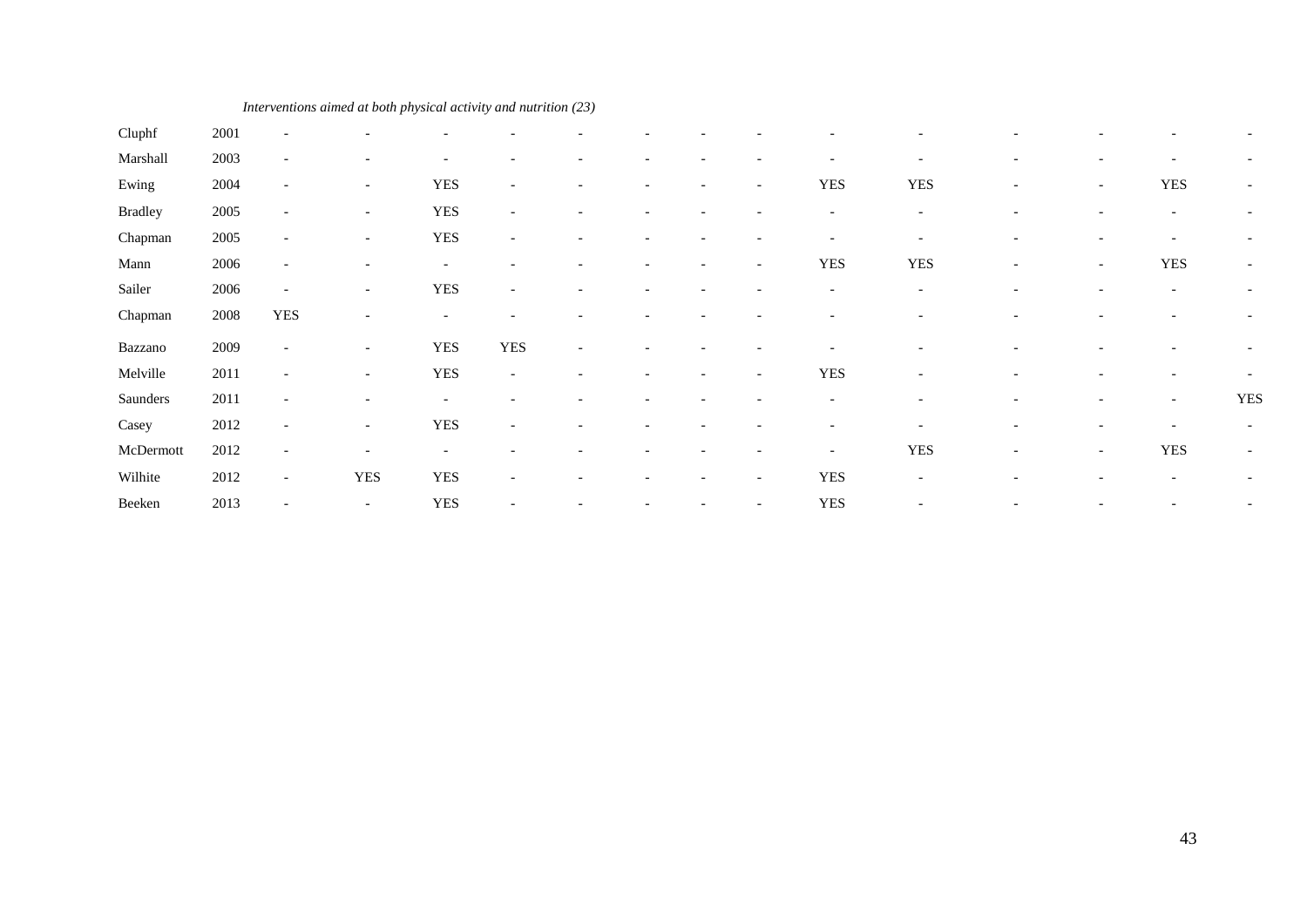| Study                                                  | Year                        | Total<br>score                          | Item 1*                                                           | Item 2                                                  | Item 3                     | Item 4         | Item 5                              |                       | Item 6               | Item 7                                  | Item 8                       | Item 9                           | Item 10             | Item 11   |  |
|--------------------------------------------------------|-----------------------------|-----------------------------------------|-------------------------------------------------------------------|---------------------------------------------------------|----------------------------|----------------|-------------------------------------|-----------------------|----------------------|-----------------------------------------|------------------------------|----------------------------------|---------------------|-----------|--|
| Donnelly                                               |                             |                                         |                                                                   | 2013 Interventions aimed at physical activity (PA) (15) |                            |                |                                     |                       |                      | <b>YES</b>                              |                              |                                  |                     |           |  |
| Total score<br>Marks                                   | 2013                        | $45 (M=3)$                              | $13*$<br>$\overline{\phantom{a}}$                                 | $\frac{5}{2}$ ES                                        | $\overline{\phantom{0}}^5$ | $\overline{4}$ | $\theta$                            |                       |                      | $Y\hat{E}S$                             | $\frac{4}{1}$                | 5                                | $7\overline{)}$     | $\_^{II}$ |  |
| $\det_{\text{Pett}}^{\text{f}}$<br>Podgorski<br>Wallen | 2013<br>$\frac{2004}{2013}$ | $\overline{\phantom{a}}$<br>1<br>$\sim$ | $\overline{\phantom{a}}$<br>$\bullet$<br>$\overline{\phantom{a}}$ | <b>YES</b><br>$\circ$                                   | $\circ$                    | $\circ$        | $\circ$                             |                       | $\circ$              | $\overline{\phantom{a}}$<br>$\circ$     | <b>YES</b><br>$\overline{O}$ | $\circ$                          | $\circ$             |           |  |
| <b>Sparios</b>                                         | 3094                        | $2 \nightharpoonup$                     | $\circlearrowright$                                               | YES                                                     | $-$ O                      | $\circ$        | $\circ$<br>$\overline{\phantom{0}}$ |                       | $O-$                 | $\mathord{\text{--}}\mathord{\text{O}}$ | $\bullet$                    | $\circ$ -                        | $\circ$             |           |  |
| Ptemey                                                 | 2005                        | $\mathfrak{F}$                          | $\bullet^\text{-}$                                                | YES                                                     | $\overline{\phantom{a}}$ o |                | $\circ$                             |                       | $\circ$ <sup>-</sup> | $\bar{\circ}$                           | Ō                            | $\circ$ $\overline{\phantom{a}}$ | $\bullet$           |           |  |
| Total<br>Geller                                        | 2009                        | $\frac{3}{1}$                           | 4                                                                 | 26<br>$\circ$                                           | $\mathfrak{Z}$<br>$\circ$  | 0<br>$\circ$   | $\theta$<br>$\circ$                 | $\boldsymbol{\theta}$ | $\theta$<br>$\circ$  | $\boldsymbol{8}$<br>$\circlearrowright$ | $\overline{4}$<br>$\circ$    | $\theta$<br>$\circ$              | $\theta$<br>$\circ$ | 5         |  |
| Temple                                                 | 2011                        | $\sqrt{2}$                              |                                                                   | $\circlearrowright$                                     | $\circ$                    | $\circ$        | $\circ$                             |                       | $\circ$              | $\circlearrowright$                     | $\circ$                      |                                  | $\circlearrowright$ | $\circ$   |  |
| Thomas                                                 | 2011                        | 1                                       |                                                                   | $\circ$                                                 | $\circ$                    | $\circ$        | $\circ$                             |                       | $\circ$              | $\circ$                                 | $\circ$                      |                                  | $\circlearrowright$ | $\circ$   |  |
| Ulrich                                                 | 2011                        | 4                                       |                                                                   |                                                         | $\circ$                    | ٠              | $\circ$                             |                       | $\circ$              | $\circlearrowright$                     | $\circ$                      | $\circ$                          |                     |           |  |
| Bodde <sup>21</sup>                                    | 2012                        | $\mathfrak{S}$                          | $\bullet$                                                         | $\circ$                                                 | $\circ$                    | $\bullet$      | $\circ$                             |                       | $\circ$              | $\circlearrowright$                     |                              |                                  |                     |           |  |
| Stanish                                                | 2012                        | 1                                       | $\bullet$                                                         | $\circlearrowright$                                     | $\circ$                    | $\circ$        | $\circ$                             |                       | $\circ$              | $\circlearrowright$                     | $\circ$                      | $\circ$                          | $\circ$             |           |  |
| Yen                                                    | 2012                        | $\sqrt{2}$                              | $\circ$                                                           | $\circ$                                                 | $\circ$                    | $\circ$        | $\circ$                             |                       | $\circ$              | $\circlearrowright$                     |                              | $\circ$                          | $\circlearrowright$ |           |  |
| Mitchell                                               | 2013                        | $\mathfrak{Z}$                          |                                                                   |                                                         |                            | $\circ$        | $\circ$                             |                       | $\circ$              |                                         | $\circ$                      | $\circ$                          | $\circ$             | $\circ$   |  |
| Perez-<br>Cruzado                                      | 2013                        | $\sqrt{5}$                              |                                                                   |                                                         |                            | $\circ$        | $\circ$                             |                       |                      | $\circlearrowright$                     | $\circ$                      | $\circ$                          |                     |           |  |
| Shields <sup>22</sup>                                  | 2013                        | $\,8\,$                                 |                                                                   |                                                         |                            |                | $\circ$                             |                       | $\circ$              |                                         |                              |                                  |                     |           |  |
| Lante                                                  | 2014                        | 5                                       |                                                                   |                                                         |                            | $\circ$        | $\circ$                             |                       | $\circ$              | $\circlearrowright$                     | $\circlearrowright$          |                                  |                     |           |  |

# **Supplemental Table 3: An overview of the ratings for BCTs**

 $\overline{a}$ 

<sup>&</sup>lt;sup>20</sup> These results are combined with the protocol paper from Elinder et al. (2010) describing the same study.

<sup>&</sup>lt;sup>21</sup> These results are combined with the process evaluation paper from Bodde et al. (2012) describing the same study.

 $22$  These results are combined with the protocol paper from Shields et al. (2010) describing the same study.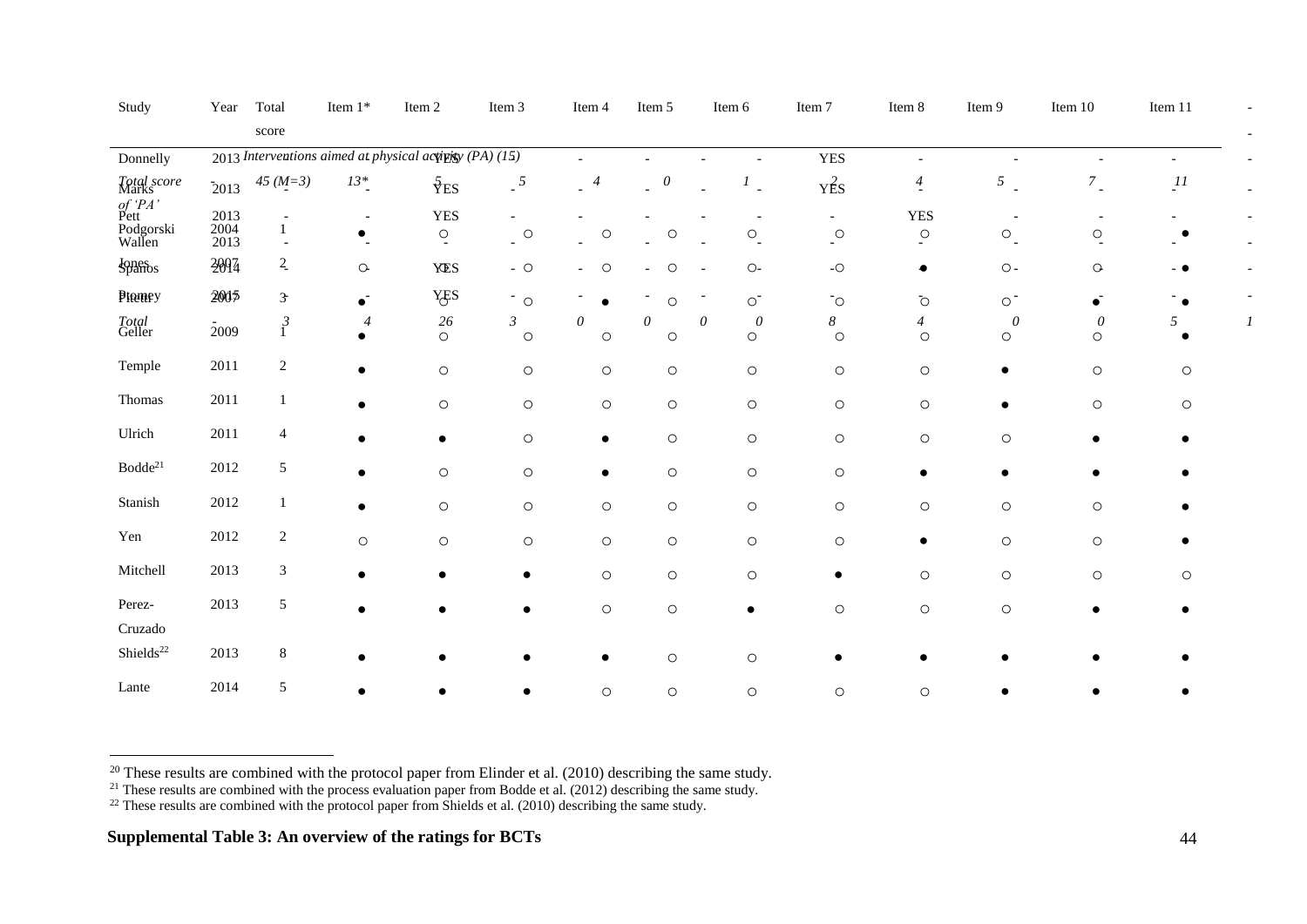| van<br>Schijndel <sup>23</sup> | 2013           | $\overline{2}$   |           | $\circlearrowright$                                              |                       | $\circ$             | $\circlearrowright$       | O                         | O                         | O                | $\circ$                   |                     | O                   |
|--------------------------------|----------------|------------------|-----------|------------------------------------------------------------------|-----------------------|---------------------|---------------------------|---------------------------|---------------------------|------------------|---------------------------|---------------------|---------------------|
|                                |                |                  |           | Interventions aimed at nutrition $(3)$                           |                       |                     |                           |                           |                           |                  |                           |                     |                     |
| Total score                    | $\blacksquare$ | 5                | $1*$      | $\boldsymbol{\mathit{0}}$                                        | $\boldsymbol{\theta}$ | 1                   | $\boldsymbol{\theta}$     | $\boldsymbol{\mathit{0}}$ | $\boldsymbol{\mathit{0}}$ | $\boldsymbol{l}$ | $\boldsymbol{\mathit{0}}$ | $\overline{I}$      | $\boldsymbol{l}$    |
| of 'nutrition'                 |                | $(M=1.7)$        |           |                                                                  |                       |                     |                           |                           |                           |                  |                           |                     |                     |
| <b>Bartley</b>                 | 2011           | $\overline{c}$   | $\bullet$ | $\circ$                                                          | $\circ$               | $\circ$             | $\circ$                   | $\circ$                   | $\circ$                   |                  | $\circ$                   | $\circ$             | $\circ$             |
| Wallén                         | 2013           | $\mathfrak{Z}$   | $\circ$   | $\circ$                                                          | $\circ$               | $\bullet$           | $\circ$                   | $\circ$                   | $\circ$                   | $\circ$          | $\circ$                   | $\epsilon$          |                     |
| Hubbard                        | 2014           | $\boldsymbol{0}$ | $\circ$   | $\circ$                                                          | $\circ$               | $\circ$             | $\circ$                   | $\circ$                   | $\bigcirc$                | $\circ$          | $\circ$                   | $\circ$             | $\circ$             |
|                                |                |                  |           | Interventions aimed at both physical activity and nutrition (23) |                       |                     |                           |                           |                           |                  |                           |                     |                     |
| Total score                    | $\sim$         | 69               | $15*$     | $\boldsymbol{8}$                                                 | $\sqrt{2}$            | $\epsilon$          | $\boldsymbol{\mathit{0}}$ | $\mathcal O$              | $\mathfrak{Z}$            | $12\,$           | 6                         | 13                  | 16                  |
| of 'both'                      |                | $(M=3)$          |           |                                                                  |                       |                     |                           |                           |                           |                  |                           |                     |                     |
| Cluphf                         | 2001           | $\mathfrak{Z}$   | $\circ$   | $\circ$                                                          | $\circ$               |                     | $\circ$                   | $\circ$                   | $\circ$                   | $\circ$          | $\circ$                   |                     |                     |
| Marshall                       | 2003           | $\sqrt{2}$       | $\circ$   | $\circ$                                                          | $\circ$               | $\circ$             | $\circ$                   | $\circ$                   | $\circ$                   |                  | $\circ$                   | $\circ$             |                     |
| Ewing                          | 2004           | $\mathbf{1}$     | $\circ$   | $\circ$                                                          | $\circ$               | $\circ$             | $\circ$                   | $\circ$                   | $\circ$                   | $\circ$          | $\circ$                   |                     | $\circ$             |
| <b>Bradley</b>                 | 2005           | $\mathbf{1}$     | $\circ$   | $\circ$                                                          | $\circ$               | $\circ$             | $\circ$                   | $\circ$                   | $\circ$                   |                  | $\circ$                   | $\circ$             | $\circ$             |
| Chapman                        | 2005           | $\mathfrak{Z}$   | $\circ$   | $\circ$                                                          | $\circ$               | $\circ$             | $\circ$                   | $\circ$                   | $\circ$                   |                  | $\circ$                   |                     |                     |
| Mann                           | 2006           | $\mathbf{1}$     | $\bullet$ | $\circ$                                                          | $\circ$               | $\circlearrowright$ | $\circ$                   | $\circ$                   | $\circ$                   | $\circ$          | $\circ$                   | $\circlearrowright$ |                     |
| Sailer                         | 2006           | $\mathbf{1}$     | $\circ$   | $\circ$                                                          | $\circ$               | $\circlearrowright$ | $\circ$                   | $\circlearrowright$       | $\circlearrowright$       |                  | $\circ$                   | $\circlearrowright$ | $\circlearrowright$ |
| Chapman                        | 2008           | $\sqrt{3}$       | $\circ$   | $\circ$                                                          | $\circ$               | $\circ$             | $\circ$                   | $\circ$                   | $\circ$                   |                  | $\circ$                   |                     |                     |
| Bazzano                        | 2009           | $\boldsymbol{0}$ |           | $\circ$                                                          | $\circ$               | $\circ$             | $\circ$                   | $\circ$                   | $\circ$                   | $\circ$          | $\circ$                   | $\circ$             | $\circlearrowright$ |
| Melville                       | 2011           | 2                |           | $\circ$                                                          | $\circ$               | $\circ$             | $\circ$                   | $\circ$                   | $\circ$                   |                  | $\circ$                   | $\circ$             |                     |

 $\overline{a}$ 

 $23$  These results are combined with the protocol paper from Van Schijndel-Speet et al. (2014) describing the same study.